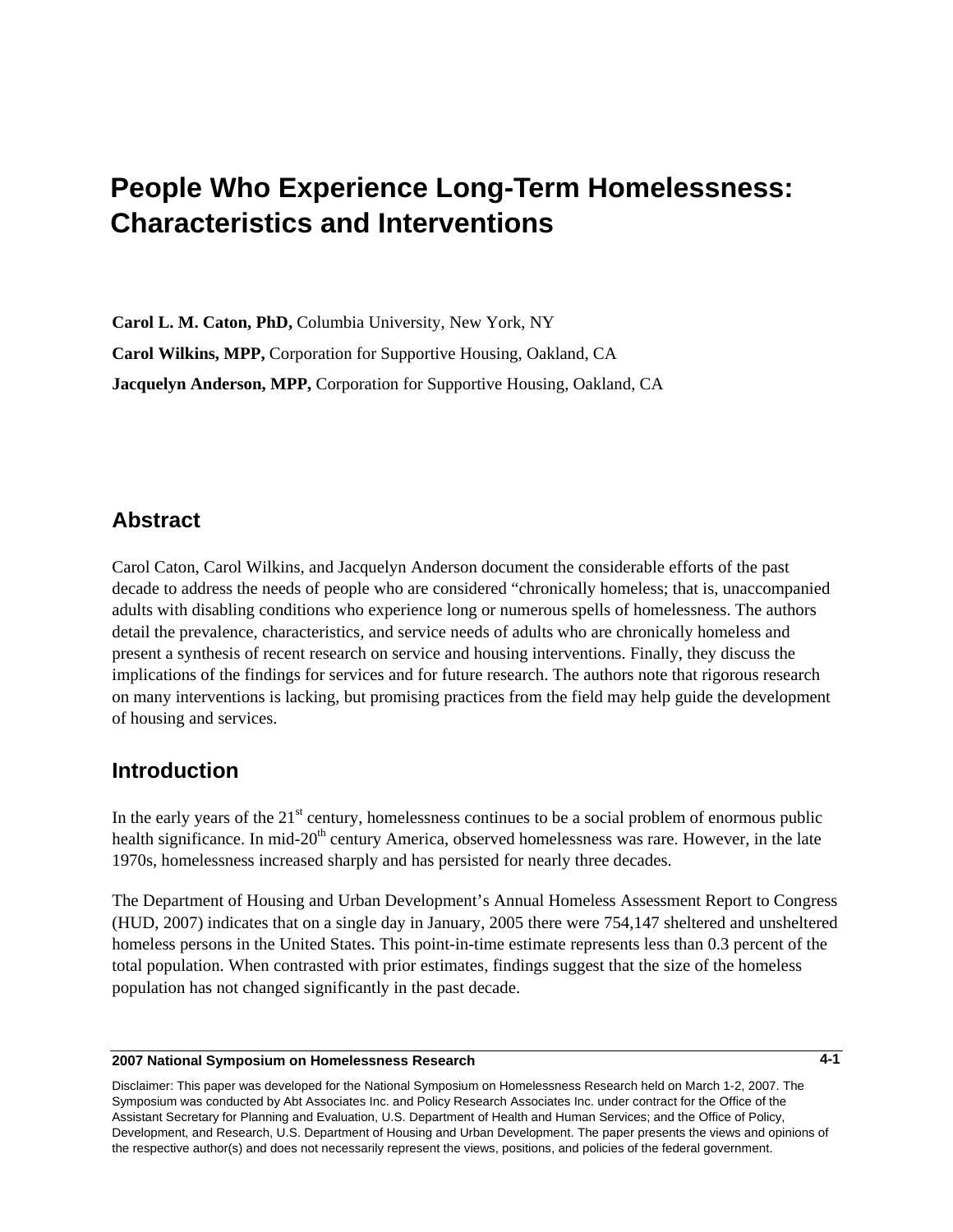The majority of people who ever experience homelessness are able to return to conventional housing within a brief period of time. In a study of shelter use in Philadelphia, Metraux et al. (2001) found that three-quarters of the people who used emergency shelters were homeless only once or twice, and most stayed for less than 60 days. A smaller number of people, however, remain homeless much longer. At any point in time, this group comprises a large proportion of the homeless population. The one-week prevalence estimate in the National Survey of Homeless Assistance Providers and Clients (NSHAPC) indicated that about one-fourth of the homeless population experienced spells of homelessness lasting over four years or had numerous homeless episodes (Burt et al., 2001). These chronically homeless individuals present a huge challenge for providers and policymakers because they use a disproportionate share of public services but remain vulnerable to continued homelessness.

Despite the daunting challenges presented by chronic homelessness, there is a glimmer of optimism that the winds of change in policy and program development are thrusting new energy into the search for viable solutions. New approaches to service delivery and provision of housing targeted at this population have been developed. Some of these interventions are becoming widely recognized as "evidence-based." In the last 5 to 10 years, there has been a convergence of opinion among advocates and policymakers at all levels of government that chronic homelessness need not exist in the United States. Momentum around this issue started to build in 2000 when the National Alliance to End Homelessness (NAEH) released a plan to end homelessness in 10 years. Shortly afterward, Secretary Mel Martinez of the U.S. Department of Housing and Urban Development (USDHUD) endorsed the goal of ending chronic homelessness, and the Bush Administration affirmed this goal in its FY2003 budget. In 2002, the Millennial Housing Commission, appointed by a bipartisan committee in Congress, called for ending chronic homelessness through the creation of 150,000 units of supportive housing, and the Administration reactivated the federal Interagency Council on Homelessness (ICH). Beginning in FY2003, the Collaborative Initiative to Help End Chronic Homelessness was launched with funding provided by the HUD, the Substance Abuse and Mental Health Services Administration (SAMHSA), the Health Resources and Services Administration (HRSA) and the Department of Veterans Affairs (VA), with coordination by the ICH. Policy Academies on Chronic Homelessness in which teams implement a plan to address chronic homelessness have been established in every state and territory (see [www.hrsa.gov/homeless\)](http://www.hrsa.gov/homeless).

Since 2003, a growing number of communities have developed policy and program strategies that are informed by more rigorous local estimates of the number of homeless individuals and an increased understanding of the nature of chronic homelessness. These efforts are starting to bear fruit. There are early signs that the number of chronically homeless people in shelters and in the streets is declining in some localities (NAEH, 2006a).

This manuscript is focused on chronically homeless single disabled adults, clearly a most vulnerable segment of the homeless population. While it is likely that some youth under the age of 18 also experience long-term homelessness, the lack of information on the course of youth homelessness underscores the need for further study of this population. Here we describe the numbers, characteristics, and service needs of adults who are chronically homeless, present a synthesis of the research literature on service and housing interventions, and discuss the implications of research findings for services and for future research on preventing and ending chronic homelessness. As a caveat, we note that most of the research on disabled homeless adults does not specify the extent of residential instability of study participants, although undoubtedly chronically homeless people have been included in such investigations. We present findings from studies of chronically homeless people when available, and extrapolate from studies of homeless people in general when homeless chronicity has not been specified.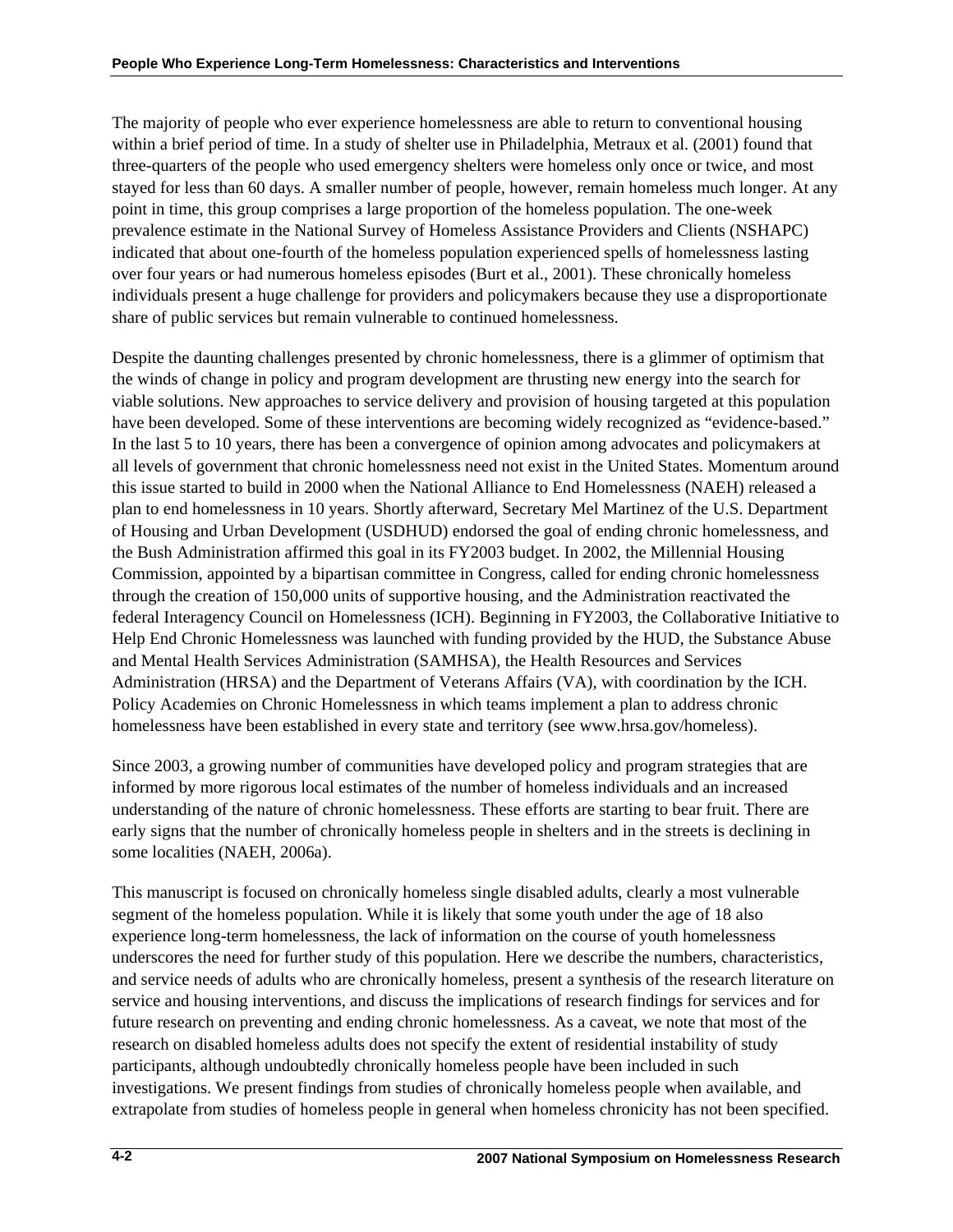# **Chronic Homelessness Defined**

It is widely agreed that chronically homeless adults constitute a small but significant subgroup of the homeless population. The federal government's definition of chronic homelessness (reflected in policies and programs adopted by the Interagency Council on Homelessness, HUD, HHS, and the VA) is as follows: *"An unaccompanied homeless individual with a disabling condition who has either a) been continuously homeless for a year or more OR b) has had at least 4 episodes of homelessness in the past three years."* This definition of chronic homelessness also has been adopted by many states, while some have expanded this definition to also include families that meet the same criteria. Disabilities or disabling conditions often include severe and persistent mental illness, severe and persistent alcohol and drug abuse problems, and HIV/AIDS. There is little information available about the prevalence or characteristics of adults who experience long-term homelessness but do not have any identified disabling conditions, who are therefore excluded from the most widely used definitions of chronic homelessness.

# **The Prevalence of Chronic Homelessness**

Estimates of the prevalence of chronic homelessness vary depending on the definition used, the duration of time observed, and the method of data analysis. Based on applications for homeless assistance submitted to HUD from local areas across the country, the National Alliance to End Homelessness (2006a) estimated that there were 150,000 to 200,000 chronically homeless individuals nationwide as of January 2005.

Overall, about 20 percent of sheltered homeless adults would qualify as chronically homeless according to the federal definition, which combines single long spells of homelessness with episodic or recurrent homeless spells. Kuhn and Culhane (1998) studied shelter utilization patterns based on administrative data in New York City and Philadelphia. A cluster analysis of the New York City data revealed that approximately 10 percent of shelter entrants were chronically homeless, remaining in the shelter for an average of over 630 days and experiencing an average of 2.26 episodes over the three years of the study. This group consumed half the total shelter days, despite their small number. Another 10 percent were episodically homeless, shuttling in and out of shelters and other institutions such as hospitals, substance abuse treatment programs, and jails. A cluster analysis of the one-week estimate in the NSHAPC study classified 27 percent as chronically homeless (Burt et al., 2001). This group had an average duration of homelessness in excess of four years. Kertesz et al. (2005) classified 22 percent of study participants as chronically homeless in a two-year follow-up study employing the two-dimensioned federal definition of homelessness. Similarly, a New York City study of first-time homeless sheltered single adults (Caton et al., 2005) found that about 20 percent of study participants remained continuously homeless over a follow-up period of 18 months.

# **Chronic Homelessness: Characteristics and Risk Factors**

# **Clinical Characteristics**

Chronic homelessness and its attendant consequences are experienced more often by those with psychological, physical, and social vulnerabilities. Although there is considerable heterogeneity in the clinical characteristics of people who experience homelessness (Burt et al., 2001), the profile of disabled homeless individuals, the group most likely to fall into chronic homelessness, has not changed much in the last decade. Psychiatric disability, substance abuse, and medical co-morbidities are widespread in the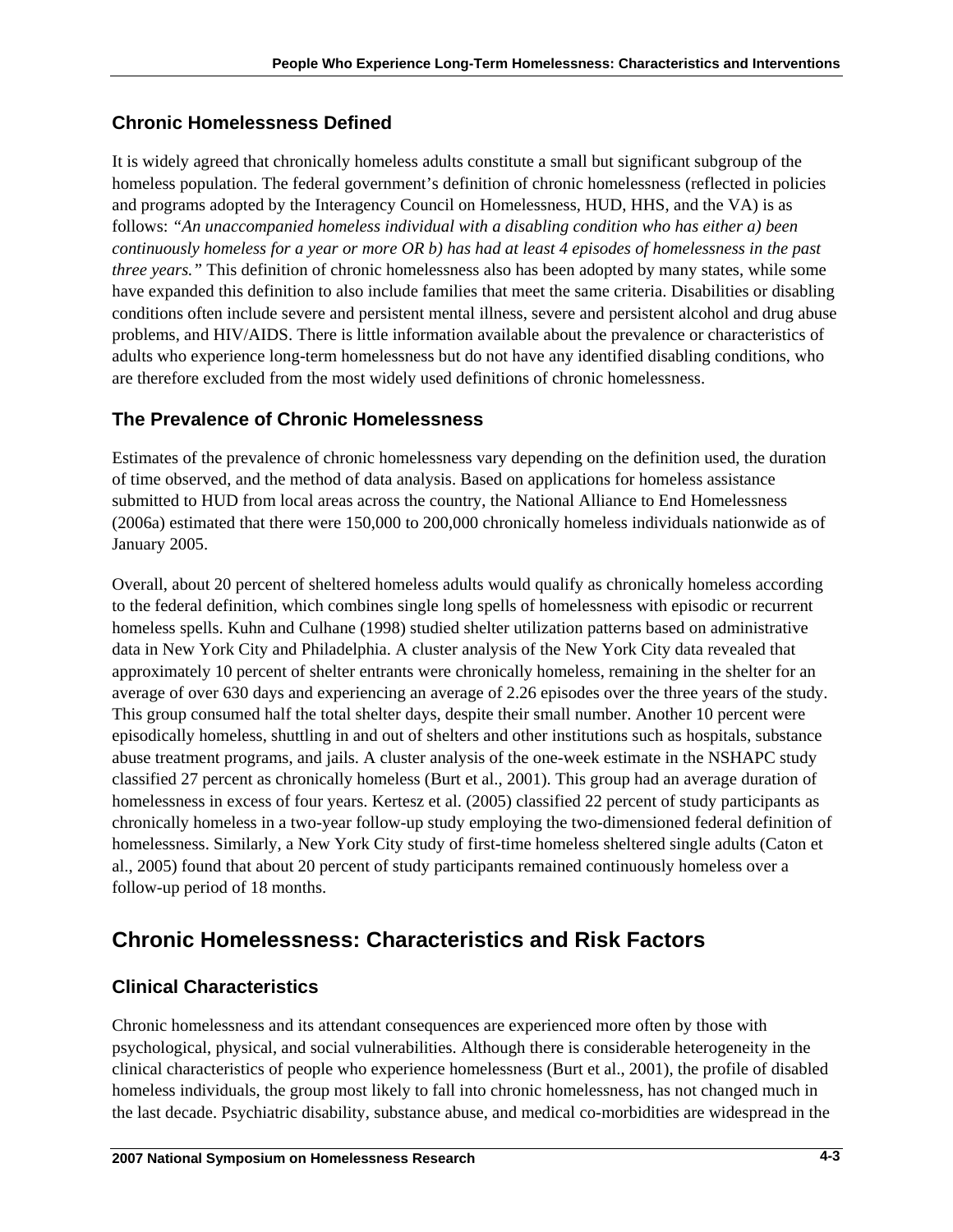chronically homeless population. In fact, disability resulting from psychiatric and substance use disorders is greater among the chronically homeless population than among other single adults who experience homelessness on a transitional or episodic basis (Kuhn & Culhane, 1998; Burt et al., 2001; Kertesz et al., 2005). Lifetime mental health problems have been found in over 60 percent of chronically homeless people, and greater than 80 percent have experienced lifetime alcohol and/or drug problems (crosstabulation estimate, Burt et al., 2001). Similar high rates of mental health and substance abuse problems have been reported from housing and service programs designed to serve chronically homeless people (Barrow, Soto, & Cordova, 2004; Robert Rosenheck, personal communication based on unpublished data; Collaborative Initiative to End Chronic Homelessness, 2006). Included among the psychiatric disabilities experienced by homeless people are violent victimization and posttraumatic stress disorder (Metraux & Culhane, 1999).

Medical co-morbidities are commonly found among people who use services designed for people who are chronically homeless (Barrow, Soto, & Cordova, 2004; Robert Rosenheck, personal communication based on unpublished data; Collaborative Initiative to End Chronic Homelessness, 2006). Indeed, the excess morbidity due to mental illness, substance abuse, and medical conditions place homeless people at higher risk of mortality than their housed counterparts. A New York City study found that age-adjusted mortality rates for homeless men and women were approximately four times greater than those found in the general population. Chronicity of homelessness was found to be a strong predictor of mortality among men, even when adjustments were made for age and disability (Barrow et al., 1999). Mortality is greater among younger homeless women compared to those over age 45 years (Cheung & Hwang, 2004). HIV/AIDS is a factor in the increased mortality found in homeless populations. A San Francisco study found that HIV seroprevalence was greater among homeless and marginally housed adults than in the city overall (Robertson et al., 2004). A recent New York City study of the health of sheltered homeless people revealed that the death rate from HIV/AIDS was nine times higher among sheltered single women than among the general population (Kerker et al., 2005). Further evidence comes from the study of Culhane et al. (2001) indicating that people admitted to public shelters in Philadelphia had a three-year rate of subsequent AIDS diagnoses that was nine times that of the city's general population. Other serious infectious diseases such as hepatitis-C (Gelberg et al., 2004) and tuberculosis (Zolopa et al., 1994) and chronic conditions such as asthma and hypertension (Schanzer et al., in press) are found among street and sheltered homeless people.

# **Social Characteristics**

In addition to serious disability, the lives of chronically homeless people are compromised by persistent unemployment (Caton et al., 2005), forcing dependence on public entitlements for sustenance, health care, and an eventual exit from homelessness. Few can rely on support from family and friends (Kertesz et al., 2005; Caton et al., 2005), increasing their isolation and decreasing their opportunities for social inclusion.

Veterans constitute about 20 percent of service-using homeless people nationwide (Mojtabai, 2005). The Veterans Administration estimates that about 194,000 veterans were homeless in the United States on a given night in 2005 (GAO, 2006). Approximately 25–30 percent can be classified as chronically homeless (Dougherty, 2006).

The client characteristics of people enrolled in programs designed to serve the chronically homeless population indicate that about three out of four are men (Barrow, Soto, & Cordova, 2004; Robert Rosenheck, personal communication based on unpublished data; Collaborative Initiative to End Chronic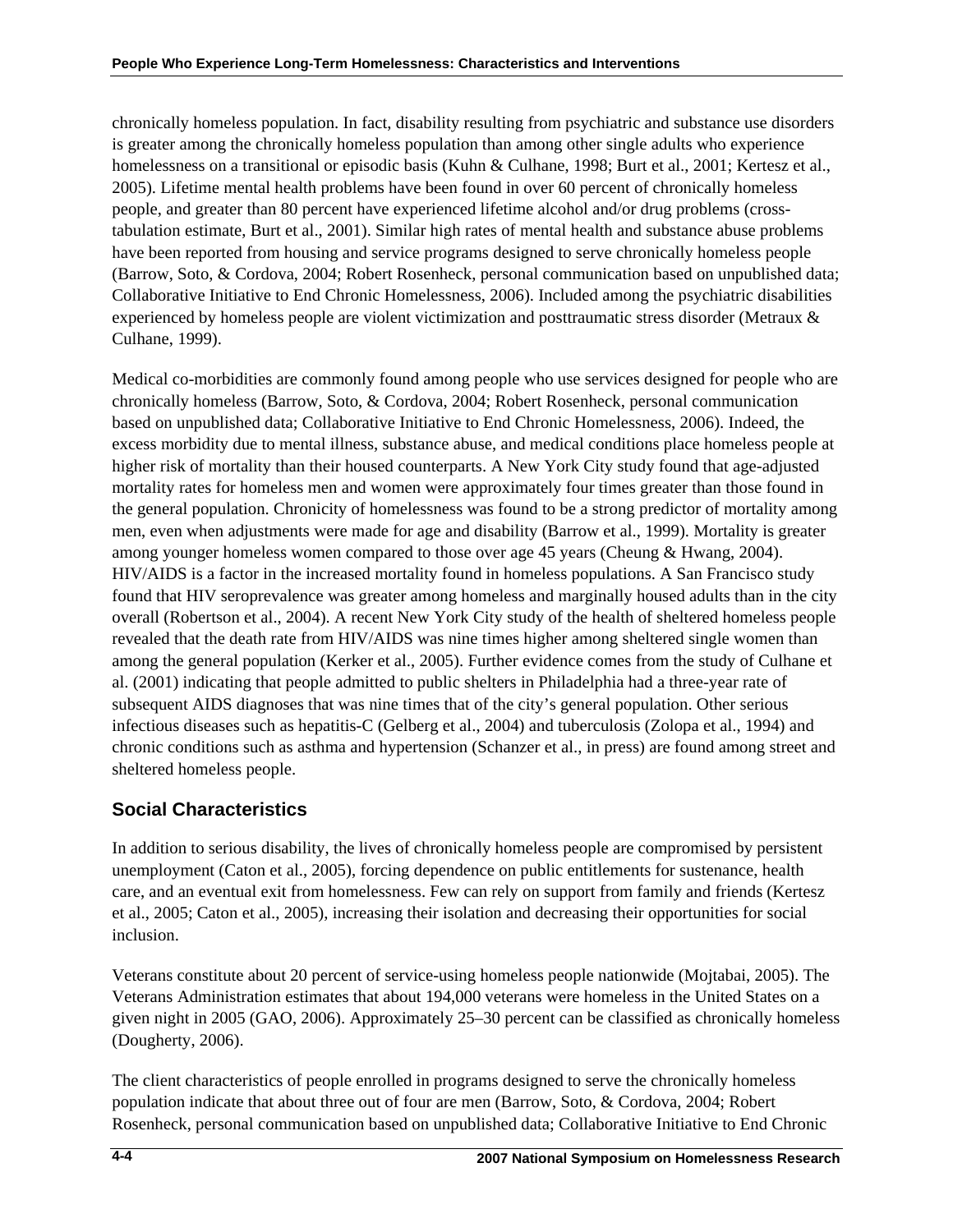Homelessness, 2006). The predominance of men among the ranks of homeless single adults is underscored by the NSHAPC study, in which men outnumbered women by about 4 to 1 (Burt et al., 2001).

Although numerically a minority, single homeless women have been found to experience a greater number of stressful life events compared to homeless single men and women with children, and to more often report histories of foster care placement during childhood, domestic violence, psychiatric hospitalization, and sexual violence in adulthood (Zugazaga, 2004). The majority of homeless women are mothers, but many are considered "single" or unaccompanied adults because they are no longer living with their children (Burt et al., 2001). Mothers who are homeless for more than a year are more likely to lose custody of their children, and therefore they are less likely to qualify for public entitlements (welfare) or other forms of support that may be available to families with children. Compared to other homeless mothers, those living without their children are more likely to have a current substance use disorder (Zlotnick, Robertson, & Tam, 2003; Zlotnick, Tam, & Bradley, 2006). The accumulation of traumas experienced in adulthood by homeless women, including physical assault, rape, incarceration, and longterm homelessness, has been found to be associated with living apart from their dependent children (Zlotnick, Tam, & Bradley, 2006).

Racial and ethnic minorities are overrepresented among sheltered homeless individuals (see NYCDHS, 2006; Kuhn & Culhane, 1998) as well as among users of homeless services (Burt et al., 2001). The client characteristics of people enrolled in programs designed to serve people who are chronically homeless indicate that about half are African American (Barrow, Soto, & Cordova, 2004). Recent studies have underscored the overrepresentation of African Americans among people who are homeless and mentally ill (Whaley, 2002; Folsom et al., 2005), and among those who experience shelter reentry (Min, Wong, & Rothbard, 2004).

Programs designed to serve people who are chronically homeless report that the average age of program participants is the mid to late 40s (Barrow, Soto, & Cordova, 2004; Robert Rosenheck, personal communication based on unpublished data; Collaborative Initiative to End Chronic Homelessness, 2006). There are indications that the population with long-term spells of homelessness is growing older (North et al., 2004; Hahn et al., 2006). In a serial cross-sectional study of homeless adults recruited from San Francisco service programs over a 14-year period, Hahn et al. (2006) reported that over this time span the median age of homeless adults increased significantly from 37 to 46 years, accompanied by a significant increase in the median time homeless from 12 months to more than 39 months.

# **Risk Factors for Chronic Homelessness**

Few long-term studies of the course of homelessness following initial housing loss have been carried out. However, available information on the characteristics of those who end up homeless for long periods of time indicates that older age, persistent unemployment, poor family support, arrest history, poor functioning and coping skills, a history of placement in the child welfare system, and recent victimization are important factors in determining the risk for chronic homelessness.

Caton et al. (2005) examined risk factors for chronic homelessness among newly homeless men and women admitted to New York City shelters for single homeless adults. Participants were interviewed upon entry into the shelter and followed for 18 months. A longer duration of homelessness was related to older age, past or current unemployment, a lack of earned income, poorer coping skills, less adequate family support, a history of substance abuse treatment, and an arrest history. The most important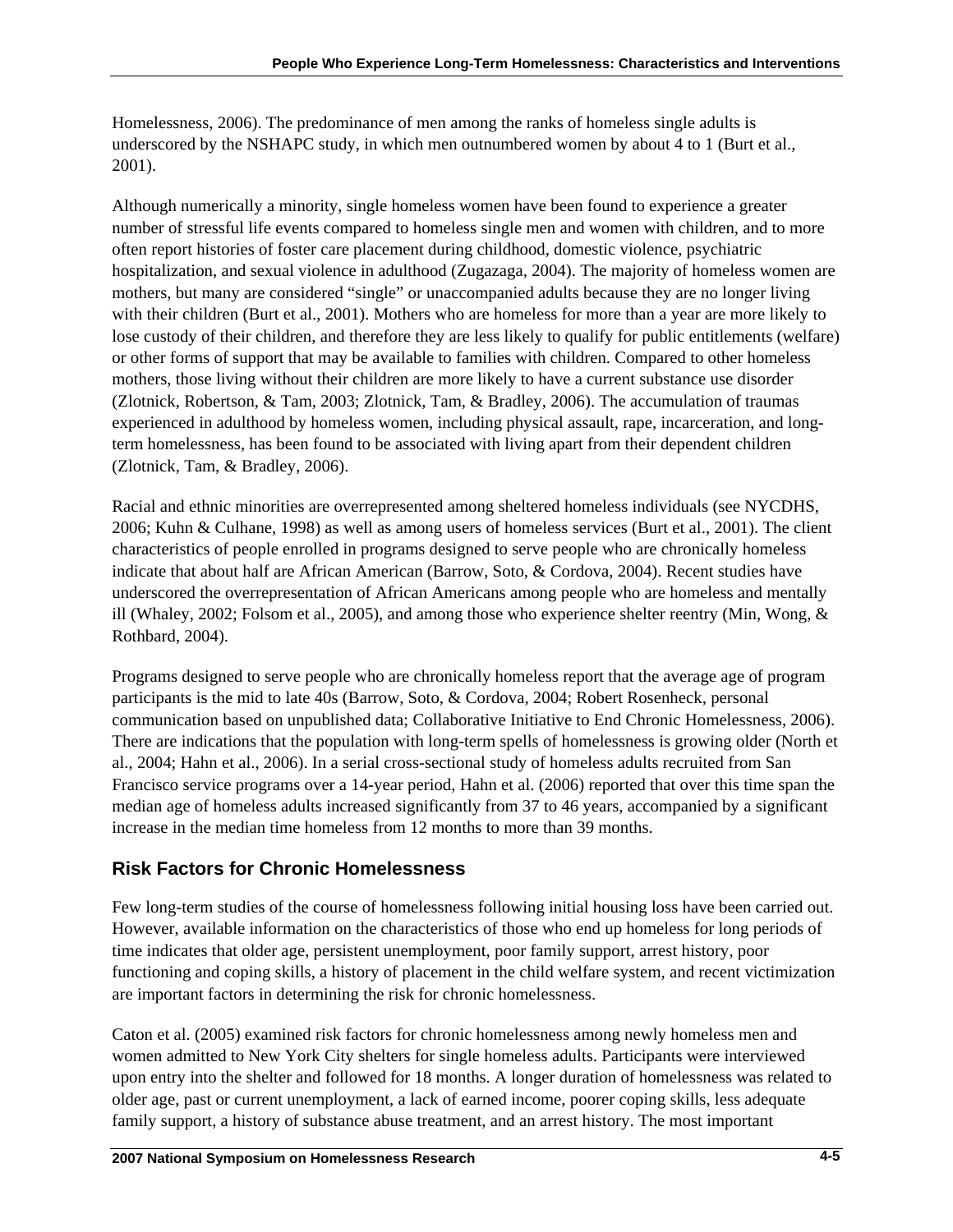predictors of long-term homelessness were older age and arrest history. Park, Metraux, and Culhane (2005) reviewed administrative data on a cohort of over 11,000 sheltered homeless adults from the New York City Department of Homeless Services, the agency that oversees the shelter care system, and the New York City Administration for Children's Services, the agency responsible for placement of children through the child welfare system. A history of placement in the child welfare system was associated with an increased likelihood of repeat stays in the adult shelter system. Importantly, Lam and Rosenheck (1998) found that recent victimization negatively impacts both duration of homelessness and quality of life, suggesting a critically important role for trauma-informed services in homelessness prevention as well as in interventions for people who are chronically homeless.

Further understanding of chronic homelessness risk can be gleaned from studies of homelessness onset in which homeless people are contrasted with people who have never experienced housing loss. These studies identify how the characteristics of homeless people differ from the characteristics of other people who have extremely low incomes but seem to manage without becoming homeless. It has been suggested that mental illness may play a role in initiating homelessness for some people, but it is not likely that mental illness alone functions as a risk factor for future housing loss (Sullivan, Burhham, & Koege, 2000). Among factors that distinguish homeless people from stably housed people, substance abuse ranks high (Drake et al., 1991; Susser et al., 1991; Caton et al., 1994; Caton et al., 1995; Goering, 1998; Caton et al., 2000; Winkleby & White, 1992; Early, 2005; Folsom et al., 2005; Whaley, 2002).

In a study contrasting homeless people with a matched, never-homeless sample, North et al. (1998) found that *chronicity* of homelessness was associated with symptoms of alcohol use disorder, schizophrenia, and antisocial personality disorder, as well as an earlier age of onset of drug use disorder and Axis I and Axis II psychopathology. The association of homelessness and Axis I disorder has also been reported by Folsom et al. (2005). For people suffering from illnesses such as schizophrenia, for which ongoing use of services is indicated, homelessness has been found to be associated with decreased use of needed services (Caton et al., 1994). Family experiences, such as out-of-home placement in childhood (Susser et al., 1991; Caton et al., 1994; Winkleby & White, 1992; Park, Metraux, & Culhane, 2005), parental and family instability (Caton et al., 1994), poor care from a parent (Herman et al., 1997), and inadequate family support in adulthood (Caton et al., 2000) have been found to be another domain that has distinguished homeless people from those who are stably housed. In the Zugazawa (2004) study, nearly one-third of single homeless women had histories of foster care placement in childhood.

Finally, characteristics reflective of opportunity differences, such as educational achievement (North et al., 1998; Caton et al., 2000), have been found to distinguish homeless individuals from never homeless people in cross-sectional studies. Mojtabai (2005) studied self-reported reasons for homelessness among people defined as mentally ill in the NSHAPC study and those not defined as mentally ill. Both groups attributed their homelessness to inadequate income support, unemployment, and the lack of appropriate housing. Findings underscore the important role of structural solutions, such as expanding the availability of adequate and affordable housing, creating job training and work opportunities, and ensuring that entitlement income is at a level to meet basic needs, in the prevention of long-term homelessness.

# **Patterns of Service Utilization Among People Who Are Chronically Homeless**

The health, personal, and economic challenges that chronically homeless individuals face and the lack of effective, coordinated services to address these problems often lead to a vicious circle of housing instability and further deterioration of well-being. These individuals are often prevented from stabilizing in housing by their health conditions, while their persistent homelessness impedes their access to needed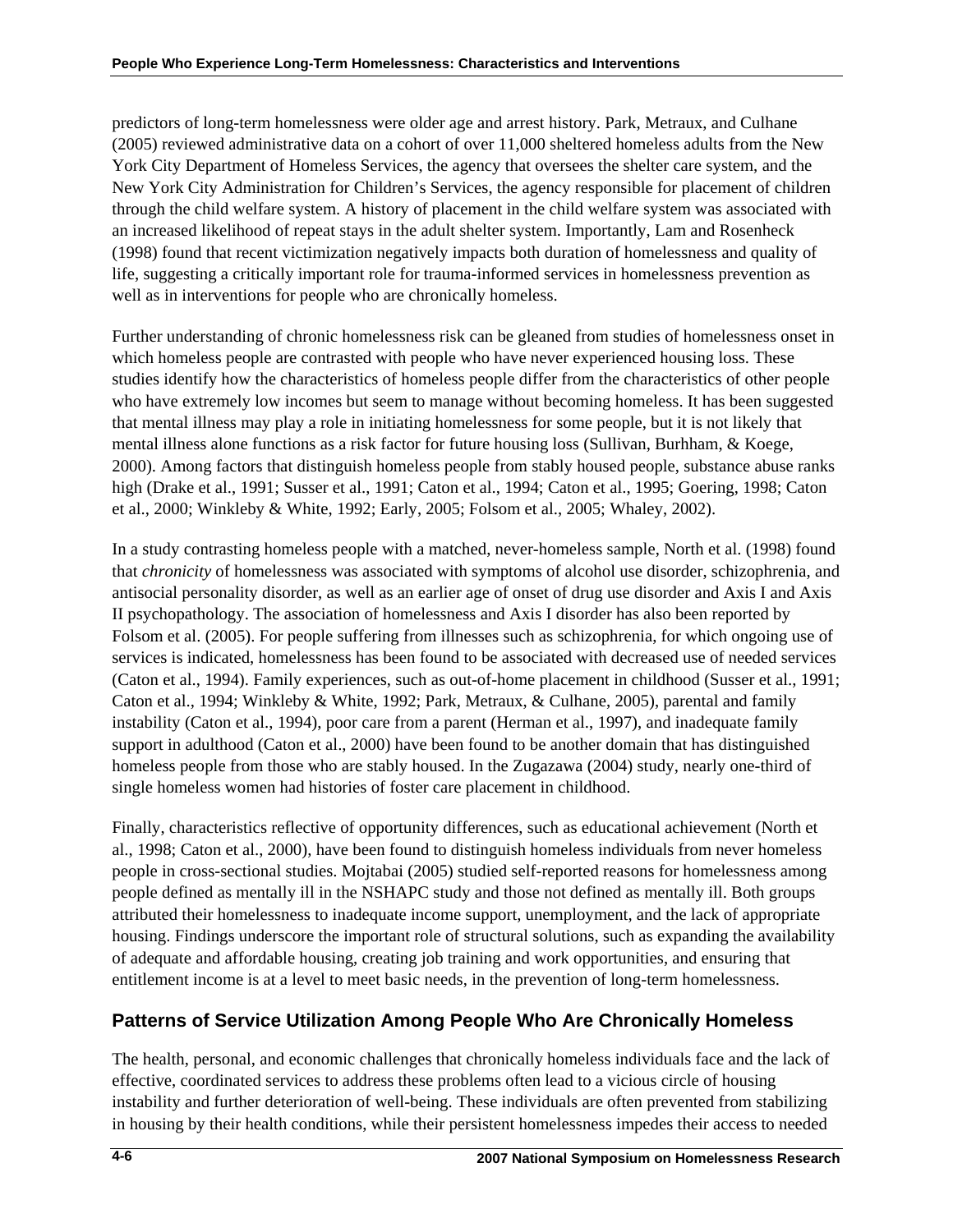<span id="page-6-0"></span>health and employment services. Consequently, they cycle through costly emergency-driven public systems, including emergency shelters, hospital emergency departments, detoxification centers, and criminal justice facilities, without getting the ongoing care they need to address severe mental illness, substance use disorders, or chronic health conditions (Proscio, 2000; Kushel, 2003; Kushel et al., 2005; Thornquist, 2002).

## *High Rates of Shelter Use, Inpatient Hospital Stays, and Emergency Room Visits*

As would be expected given their long-term homeless status, people who are chronically homeless spend a disproportionate number of days in the shelter system compared to those who are homeless for shorter periods of time. Chronically homeless people are likely to be about half or more of individuals included in cross-sectional samples of homeless people living in shelters or on the streets, while they only comprise about 20 percent of all the people who use shelters over a three-year period (Metraux et al., 2001).

In addition, people who are chronically homeless are high utilizers of emergency and inpatient hospital services for medical, substance use, and mental health conditions. In Philadelphia, homeless mental health patients used more psychiatric acute care hospital days, outpatient emergency-crisis intervention services, substance abuse treatment, and inpatient hospital care for medical conditions than non-homeless mental health patients (Kuno et al., 2000). In San Diego, Folsom et al. (2005) found that homeless patients with severe mental illness were ten times more likely than housed consumers with severe mental illness to use crisis residential treatment and four times more likely to use inpatient psychiatric hospitals and psychiatric emergency units; however, they were less likely to use outpatient mental health services. In the same study, it was found that homeless people with schizophrenia who have a physical illness are less likely to be admitted to a hospital during the early, less severe phase of their illness and more likely to be admitted when the disease is more advanced and severe.

As the chronically homeless population ages, individuals are increasingly likely to visit a hospital emergency department or to have experienced an inpatient hospitalization for a medical problem in the prior year, reflecting increasing rates of chronic medical conditions in addition to high rates of mental health and substance use disorders (Hahn et al., 2006). Garibaldi, Conde-Martel, and O'Toole (2005) found that homeless persons over age 50 were 3.6 times more likely to report two or more chronic medical conditions, 2.4 times more likely to be dependent on heroin, and 1.8 times more likely to abuse alcohol.

Studies of frequent users of health care services also provide some additional clues that homelessness may lead to frequent and inappropriate use of hospital services. As part of the Frequent Users of Health Services Initiative, six California communities developed data on the number and characteristics of their frequent users.<sup>[1](#page-6-0)</sup> Each community identified a core group of individuals who repeatedly used hospital emergency departments (in some cases weekly), often for medical crises that could have been avoided with appropriate, ongoing care. Sometimes the presenting issue is not a medical crisis, but is related to a chronic health condition, mental illness, or a psychosocial issue, such as drug or alcohol use. Analyses of data related to these patients found that while the prevalence of patient characteristics varied from one county to another, high rates of mental illness, substance abuse problems, and homelessness were common. Among frequent user patients, 25 percent to 58 percent were homeless or lacked stable housing. Many were hospitalized but often failed to receive follow-up care and the social supports that could lead

1

<sup>1</sup> The Frequent Users of Health Services Initiative is supported by grants from the California HealthCare Foundation and The California Endowment.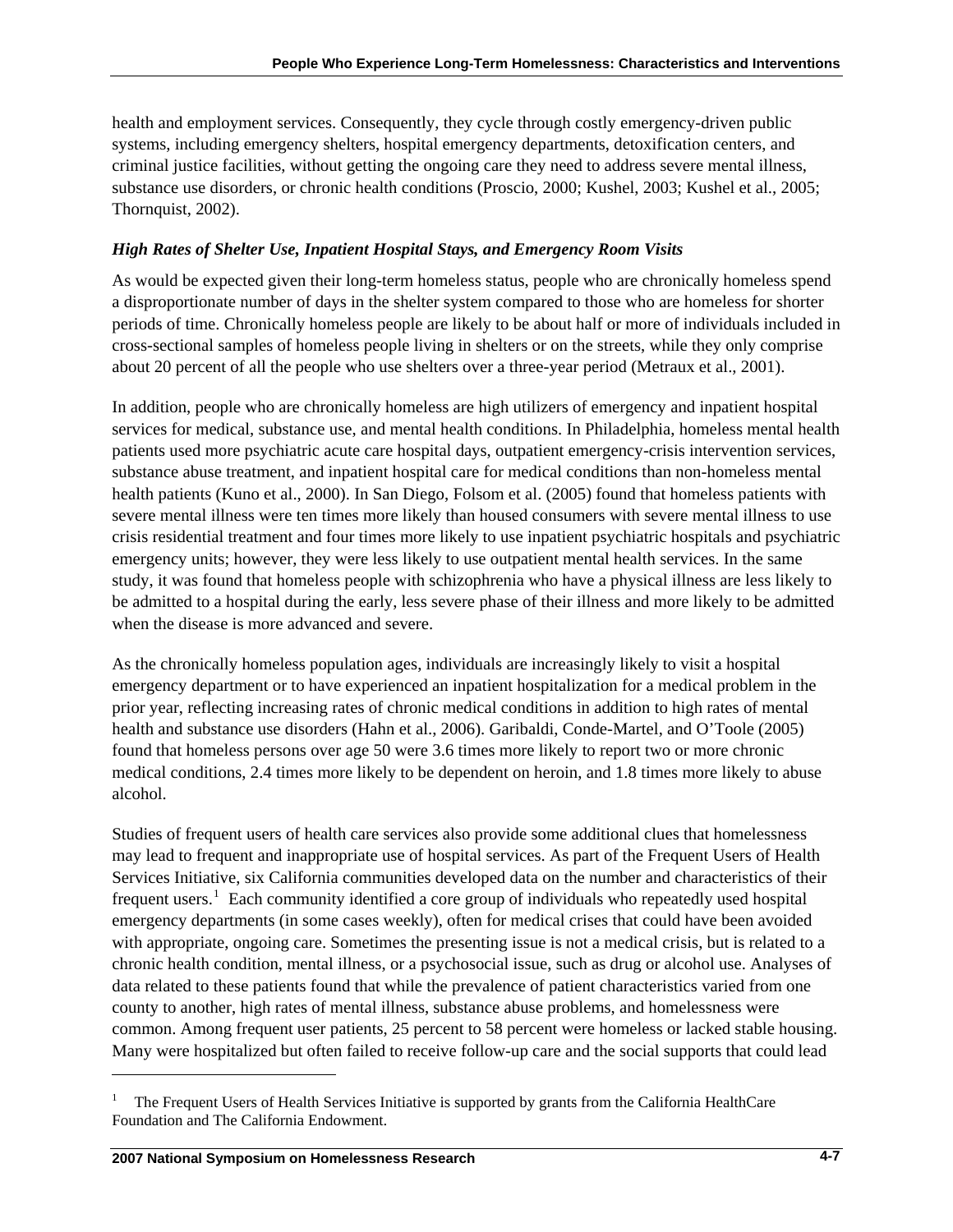to genuine recovery (Corporation for Supportive Housing, 2005). In a study of frequent users of emergency department services at San Francisco General Hospital, 81 percent of study participants, who had five or more visits in the previous 12 months, were homeless. The majority had multiple serious medical illnesses that required ongoing health care (Shumway et al., in press).

# *Significant Involvement with the Criminal Justice System*

Cycling through jail and prison is a common occurrence among people who experience chronic homelessness. Zugazawa's recent study (2004) of sheltered homeless adults, in which 82 percent of men and 52 percent of women had histories of incarceration, illustrates this fact. With changing patterns in systems of public mental health care for people with severe and persistent mental illness, the significance of the criminal justice system has grown more prominent (Freudenberg, 2001). Indeed, it has been suggested that jails are de facto assuming responsibility for the care of a seriously disabled group whose needs cross over multiple systems of care. Metraux and Culhane's (2004) analysis of administrative data on persons released from state prisons to New York City revealed that among persons released with a prior history of shelter use, 45 percent reentered the shelter system following release from prison. Most shelter reentries occurred within a one-month period following release. Homelessness occurring in the post-release period was apparent among former inmates with histories of mental health treatment. Kushel et al. (2005) have reported elevated health risks, including drug use, HIV infection, HIV risk behaviors, and mental illness among homeless and marginally housed former prisoners. McNiel, Binder, and Robinson (2005) have observed that incarcerated people with histories of homelessness, mental illness, and substance use disorders experience an increased duration of incarceration.

# *Low Rates of Engagement and Retention in Outpatient Mental Health Services, Substance Abuse Treatment, and Appropriate Health Care*

While chronically homeless individuals have high rates of emergency service utilization, they are generally unable to access and engage in ongoing outpatient treatment for mental illness, chronic health conditions, and substance use disorders. According to Fortney et al. (2003), homeless people with mental illness are more likely than other mental health consumers to experience less continuity of care as measured by longer duration between encounters for mental health services, lower volume of service encounters, fewer types of services received, lower likelihood of receiving continuous care from the same facility/provider, and lower likelihood of having a case manager. The authors note that low continuity of outpatient care over time puts people who are homeless and mentally ill at risk for encounters with other less appropriate elements of the service system, such as hospitals and emergency departments, as well as placing them at risk for encounters with the criminal justice system. This is confirmed by other studies that consistently document inefficient patterns of utilization among homeless patients with mental illness—more days of acute psychiatric hospitalization, greater utilization of services in the psychiatric emergency units of hospitals, and more infrequent use of outpatient mental health services (Kuno et al., 2000; Rosenheck et al., 2003; Folsom et al., 2005).

Similarly, homeless individuals are more likely to cycle in and out of emergency and residential substance abuse treatment services and often find it difficult to maintain participation in outpatient settings. Homeless participants in substance abuse treatment services are more likely than other participants to receive detox or residential treatment and more likely to have had multiple episodes prior to the current treatment episode (Office of Applied Studies, SAMHSA, 2006). Homeless participants who enter substance abuse treatment programs are often unable or unwilling to complete the program. Studies of a range of treatment interventions found only about one-fourth (Castillo et al., 2005) to one-third (Orwin et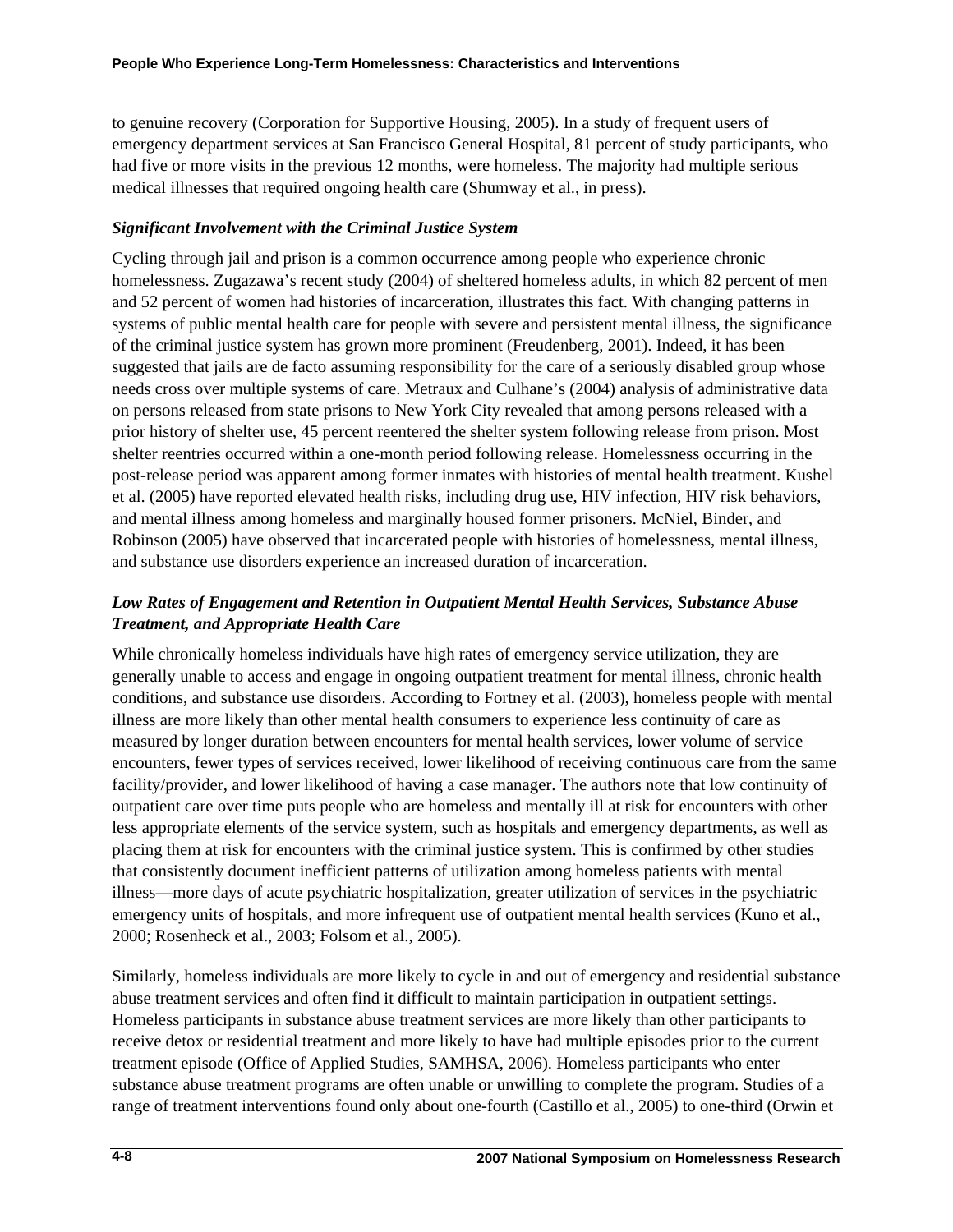al., 1999) of participants complete substance abuse treatment programs, even when the programs are specifically designed for homeless people with serious substance use problems.

Providing housing in conjunction with treatment significantly increases client retention (Orwin et al., 1999) and improves treatment outcomes (Kertesz et al., 2006). The National Institute on Alcohol Abuse and Alcoholism Cooperative Agreements for Research Demonstration Projects on Alcohol and Other Drug Abuse Treatment for Homeless Individuals tested 23 interventions in 14 sites. Eight of these sites offered some form of housing for one or more intervention groups, including residential treatment programs, supervised transitional housing, or other residential arrangements for treatment program participants. (This broad range of housing and treatment models included, but was not limited to, supportive housing, which is discussed later in this paper.) Discharge policies ranged from "zero tolerance to zero consequences" for relapse. Researchers found that all of the interventions lost two-thirds or more of participants prior to program completion, while residential interventions retained more individuals than nonresidential programs. In addition, homeless participants were more likely to complete treatment programs that are less intensive, more flexible, or designed as relatively brief (three to four months) interventions (Orwin et al., 1999). And while treatment-ready homeless clients may prefer intensive programs, others (the majority of chronically homeless people) are likely to stay longer in low-demand programs (Orwin et al., 1999).

In a study of long-term housing and work outcomes among homeless people who were using cocaine, Kertesz et al. (2006) compared outcomes for program participants who had been randomly assigned to live in a furnished apartment contingent upon drug abstinence, similar housing not contingent upon abstinence, and no housing during participation in a 6-month treatment program. Even though both housing interventions were available only during the 6-month period coinciding with treatment (a time frame significantly shorter than that allowed by most transitional housing programs), after 12 months participants who had received housing while in treatment had higher rates of both stable employment and stable housing, when compared to those who had not received housing assistance while in the same treatment program. Even so, the majority of treatment participants were unable to achieve stable housing after completing treatment.

Despite the individual barriers that homeless clients have, however, motivation may also play a key role in success in substance abuse treatment. Interventions to enhance motivation and readiness to change and seek treatment are likely to be helpful (Gonzalez & Rosenheck, 2002).

Among people living with HIV/AIDS, homelessness, active drug use, mental health problems, recent incarceration, and limited social support are all factors associated with an increased likelihood of delayed entry into appropriate medical care and dropping out of medical care, even after controlling for other demographic characteristics and risk factors. HIV-positive persons who are homeless are more likely to engage in high-risk sex and drug behaviors, and are more likely to have a high viral load, recent opportunistic infection, and hospitalization for HIV related disease (Aidala, 2006; Aidala & Needham-Waddell, 2006; Schubert & Botein, 2006).

# *High Public Costs for Ineffective Care*

Emergency and inpatient health and psychiatric services carry a hefty price tag and are often more expensive than the ongoing outpatient and preventative treatment that people who are chronically homeless have a difficult time accessing. Including the costs of shelter use and incarceration, the public costs of chronic homelessness become exorbitant. Culhane et al. (2002) found that before placement into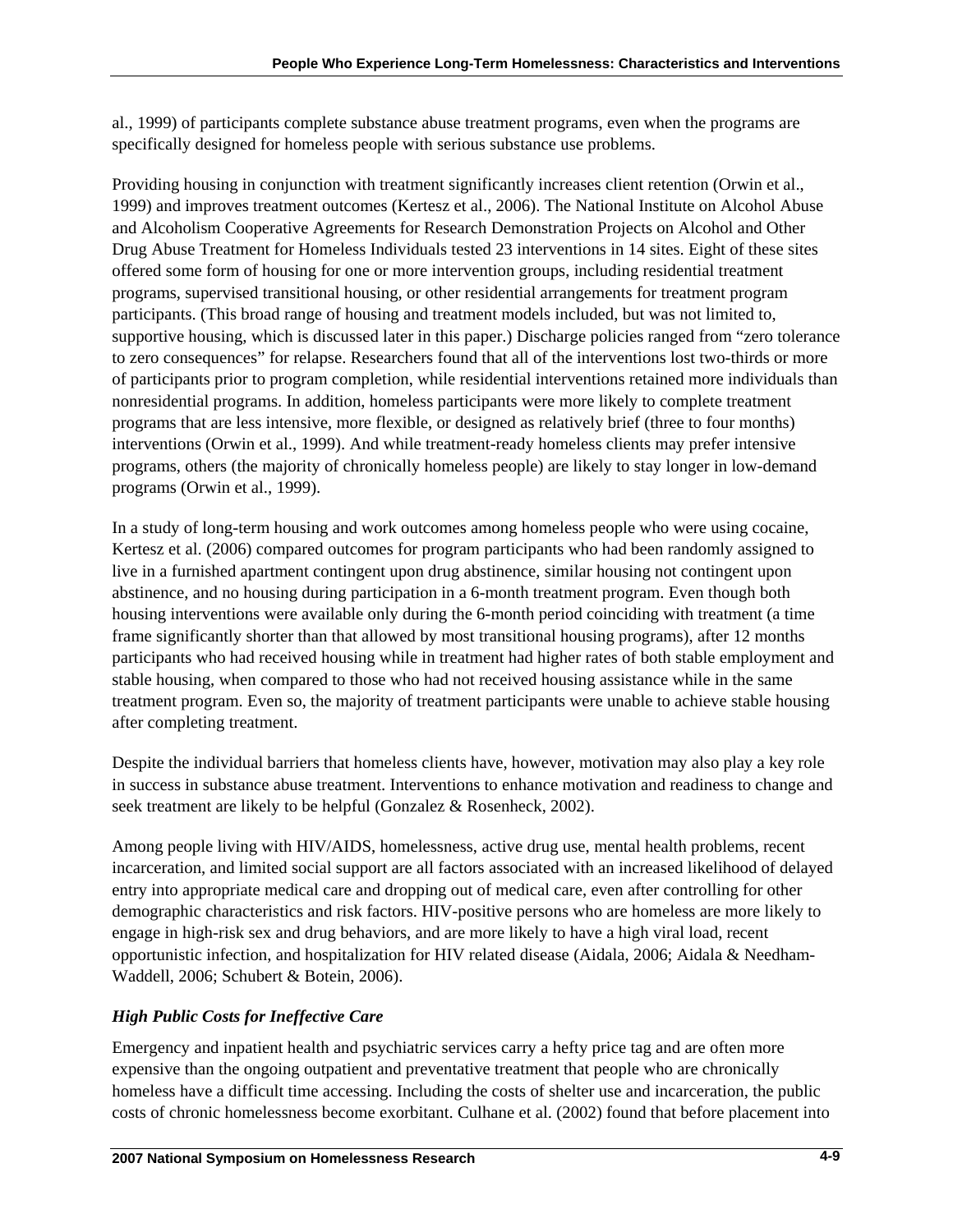permanent supportive housing, 4,679 homeless people with severe mental illness used about \$40,451 per year per person in services. More than 85 percent of these costs were associated with health care and mental health services—primarily for care delivered in hospital settings. This is the largest study ever completed, but smaller studies in a range of communities found similarly high levels of costs for services to homeless (often chronically homeless) adults with disabilities.

A study of 151 homeless adults with serious mental illness in Baltimore found that total costs per person for in-patient and outpatient health care and treatment services averaged \$26,193 to \$33,827 (Lehman et al., 1999). Similarly, a pilot study of 35 chronically homeless adults with co-occurring mental illness and substance use problems in Portland, Oregon, estimated that pre-enrollment annual costs for health care and incarceration averaged \$42,075 per person. More than 80 percent of total costs were associated with inpatient hospitalizations for medical care and emergency room visits (Moore, 2006). A study of Denver's Housing First Collaborative program (one of 11 projects funded in 2003 through the federal government's Collaborative Chronic Homelessness Initiative) found that the costs of health care services utilized in the two years before participants entered the program averaged \$17,381 per participant, and 90 percent of these costs were associated with inpatient or emergency room care.

Studies of persons living on the streets and addicted to alcohol also show extremely high costs for health services (generally related to alcohol-related illness and injury), police intervention and incarceration, and detoxification services while homeless (Cox et al., 1998; Thornquist et al., 2002; Podymow et al., 2006). In San Diego's Serial Inebriate Program (SIP), rates of utilization of emergency room and inpatient hospital care among individuals served by the program were extraordinarily high. Charges for ambulance and hospital care provided to 529 SIP clients over a four-year period totaled \$17.7 million, more than \$8,000 per year per client (Dunford et al., 2006). Other studies of individuals among this population who were frequent users of detoxification services had very similar findings. In Seattle, medical charges for a sample of 298 people averaged more than \$2.5 million per year during the three-year study, also more than \$8,000 per year per person (Cox et al., 1998). In Minneapolis, Minnesota, the total annual charges for frequent users of detoxification services averaged \$12,771 per person (Thornquist et al., 2002).

# **Research on Promising and Effective Strategies to Address Chronic Homelessness**

The patterns of service use characteristic of chronically homeless people have prompted service innovation to improve the engagement of this vulnerable population in the treatment and housing support services needed to end their residential instability. Creative efforts directed at this objective have involved changing the locus of psychiatric and medical treatment from hospitals and clinics to the street, shelter, and housing settings where people vulnerable to chronic homelessness can be found. Outreach to homeless people living on the street and in shelters, delivery of case management and assertive community treatment services on site in shelters and community housing settings, integration of mental health and substance abuse treatment services, and permanent and transitional supportive housing are some of the innovative efforts to better meet the needs of this disabled population and engage them in a process of recovery and stable tenure in the community. As communities nationwide accelerate their efforts to address chronic homelessness, these innovative efforts can guide program development.

We note that some communities have already made significant strides in establishing a community-wide approach to program development for people who are chronically homeless. For example, the City of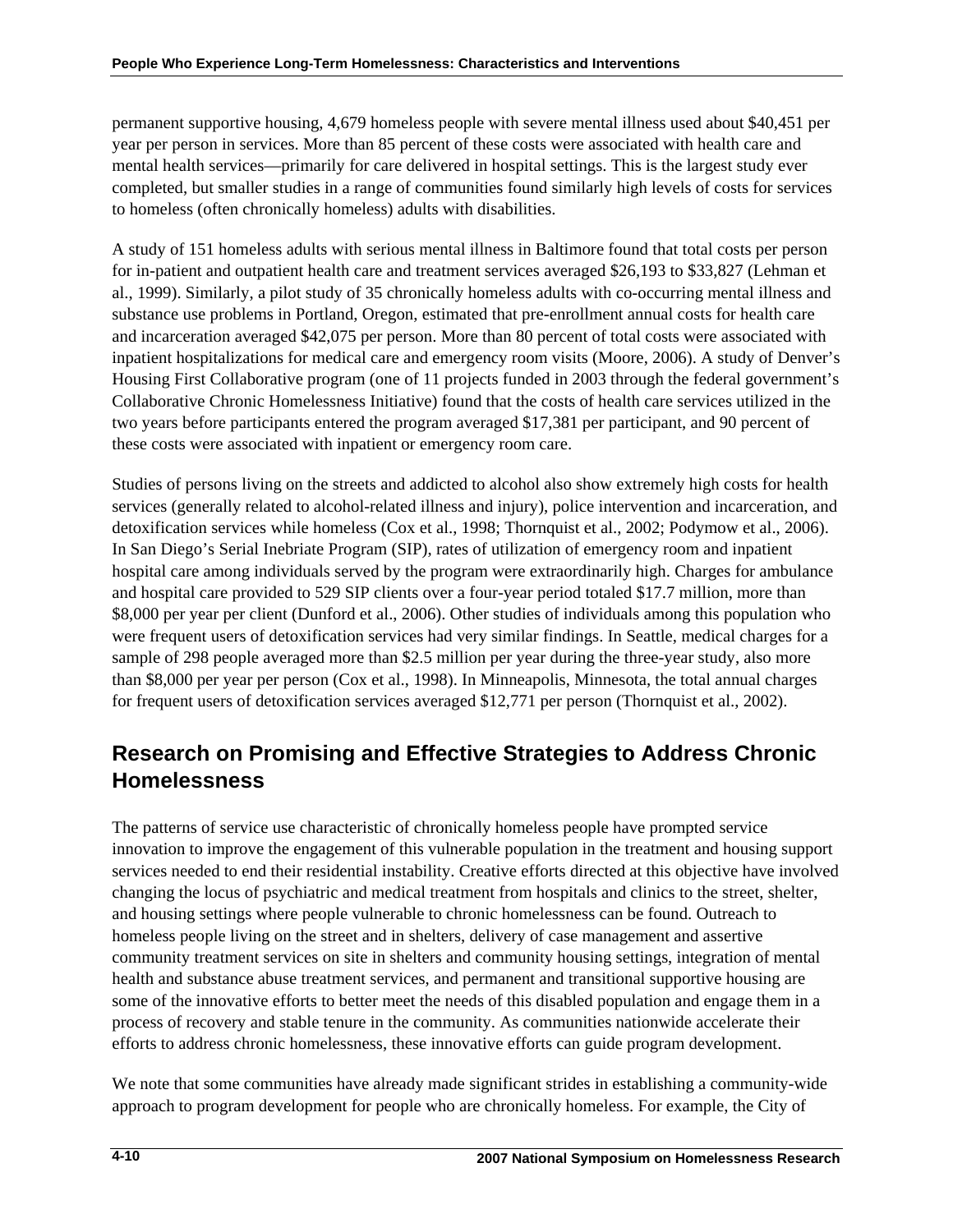Portland recently reported a 39 percent drop in the number of people sleeping outdoors (City of Portland, 2007). Other cities reporting reductions in street and chronic homelessness include Dallas; San Francisco; St. Louis; Atlanta; Norfolk, VA; and Quincy, MA (USICH, April 18, 2007). Communities that have made significant strides in reducing chronic homelessness have adopted clear goals that guide a communitywide approach that includes some or all of the following program elements, which are often implemented by multidisciplinary teams or multi-agency collaborative partnerships (Burt et al., 2004; City of Portland, 2007).

- **Outreach.** Outreach is a critical first step in connecting chronically homeless people with the services they need. Many communities have restructured these efforts to include multidisciplinary teams designed to increase engagement, develop positive relationships with clients, and more effectively link them with housing, treatment services, and other resources. A small but growing number of communities have empowered outreach workers to immediately offer chronically homeless people direct access to permanent housing, targeting housing opportunities to people who have been living on the streets or in shelters for the longest periods of time.
- **Housing.** Housing with attached supportive services is designed to help ensure residential stability for chronically homeless people coming directly from the streets or shelters. A range of different models provides this type of housing, including permanent supportive housing and Safe Havens. In addition, some housing is available for people who have not yet achieved sobriety or stability. These housing models do not require participation in treatment or other activities as a condition of entering or keeping housing if tenants are otherwise meeting the requirements of any leaseholder.
- **Discharge planning.** Given the frequency with which chronically homeless people cycle between institutions and life on the streets or in emergency shelters, effective processes for discharging people from jails, treatment facilities, and hospitals can provide opportunities for engaging chronically homeless people as well as preventing chronic homelessness for some of the most vulnerable homeless adults with disabilities. Effective strategies properly assess clients' service needs, help them make connections with service providers upon release, and arrange for appropriate post-release housing as an alternative to discharging people to the streets or emergency shelters.

In the following sections we describe the different approaches in services and housing that have been developed in the past decade and present findings on their efficacy.

# **The "Evidence-Based" Standard and the Quality of Available Evidence**

Increasingly, policymakers have emphasized the value of research data on program efficacy as a necessary factor in the development of mental health services and systems of care. "Evidence-based care" is an approach to classifying research on service outcomes according to the amount and quality of evidence indicating that an intervention is effective (Sackett et al., 2000; Anthony, Rogers, & Farkas, 2004; Drake et al., 2003; Rog, 2004). Typically schemas for classifying evidence-based practices consider large, randomized clinical trials with adequate controls and unequivocal findings to be the highest standard of evidence required for an intervention to be considered evidence based. In fact, much of the recently published work on service innovation targeted at people who are homeless and severely mentally ill falls short of this standard, yet the relevance of the work is apparent in that it has emerged from practice experiences in response to sorely felt unmet needs.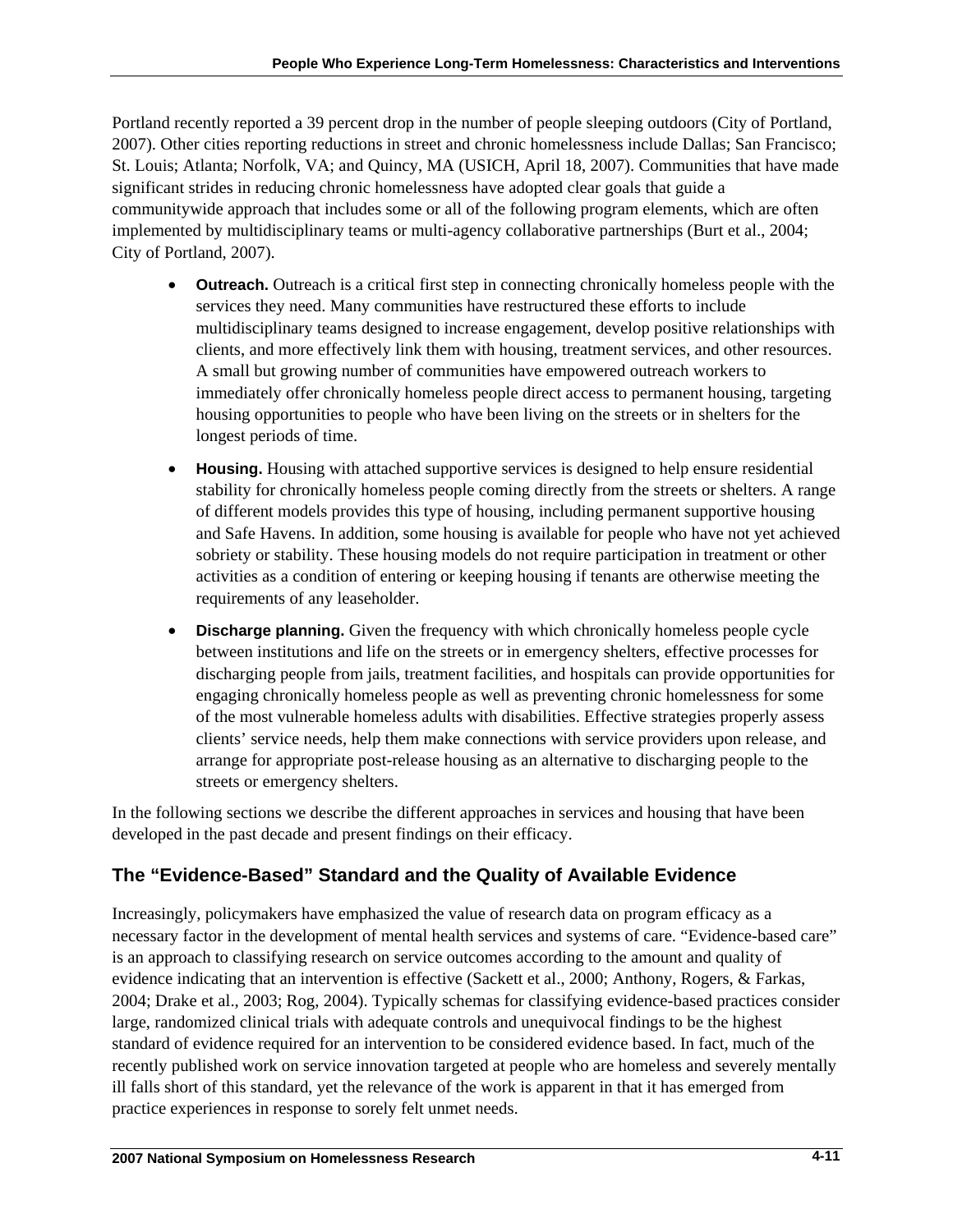Communities across the country have developed, implemented, and refined a wide range of program models and strategies to address chronic homelessness. Some of these models have been rigorously evaluated and others have been evaluated using less sophisticated methodologies. Some interventions have been implemented widely but little research exists to measure their effectiveness. New services for this population developed over the past decade include adaptations or modifications of established evidence-based interventions that were initially designed and tested for stably housed people with serious mental illness (Burns & Santos, 1995; Hwang et al., 2005), while other program innovations have shown promise based on non-experimental evaluations and have yet to be tested experimentally. Smaller studies of less rigorous design (e.g., comparisons of pre- and post-enrollment data for participants with no control group) and multiple case studies with reported outcomes, consensus of expert clinicians, and unpublished program evaluations, particularly when these sources produce a consistent pattern of findings, may also be considered as additional evidence to determine whether an intervention is considered evidence based (Rog, 2004). Accordingly, this paper will focus on a wide range of studies with relevance to the chronically homeless population, including studies with less rigorous methodologies and "practice-based evidence" emerging from the experience of providers and practitioners.

# **Effectiveness of Service Interventions in Breaking the Cycle of Homelessness**

# *Outreach to People Who Are Homeless in Streets and Shelters*

Outreach was one of the earliest strategies targeted at people residing in street locations, public parks, transportation depots, and other settings not meant for human habitation (Cohen, 1990). Street outreach teams employ an array of approaches to engage people who are mentally ill in a dialogue on eventual involvement in services (Tsemberis & Elfenbein, 1999). Despite anecdotal evidence of the value of street outreach in engaging people in needed treatment and support services and the widespread dissemination of street outreach services, there is as yet no specific strategy of engagement per se that can be considered evidence based. In many cases, repeated brief contacts to establish a relationship often precede an agreement to accept services. Strategies of initial engagement include the offering of food and other concrete services, medical care, and housing. Increasingly, outreach alone is viewed as having limited success potential unless it is combined with housing placement (Burt et al., 2004).

Lam and Rosenheck (1999) have reported that clients enrolled in the Access to Community Care and Effective Services (ACCESS) program (a multisite effort that evaluated the integration of service systems and its impact on outcomes for over 7,000 participants) initially engaged through street outreach, tended to be men with a psychotic disorder who were older and had longer durations of homelessness (living on the streets or in emergency shelter). Shern et al. (2000) conducted a randomized controlled trial to test a psychiatric rehabilitation program for street-dwelling homeless people that consisted of outreach and engagement; an invitation to join the "Choices Center," a low-demand day setting offering food, showers, socialization, and assistance combined with health, mental health, and other services if desired; respite housing in an informal church-based shelter or a staff-supervised YMCA room; and rehabilitation services both on site and in the community to assist individuals in finding and maintaining housing in the community. The control group had standard treatment that consisted of a range of programs including outreach, case management, drop-in centers, health and mental health services, and private and municipal shelters for homeless adults. Compared to the standard treatment group, those in the Choices Center program were more likely to attend a day program, spent less time in the streets and more time in community housing, had less difficulty meeting their basic needs, showed greater improvement in life satisfaction, and experienced a greater reduction in psychiatric symptoms. The research team found that housing was difficult to procure, forcing the Choices program ultimately to develop a supported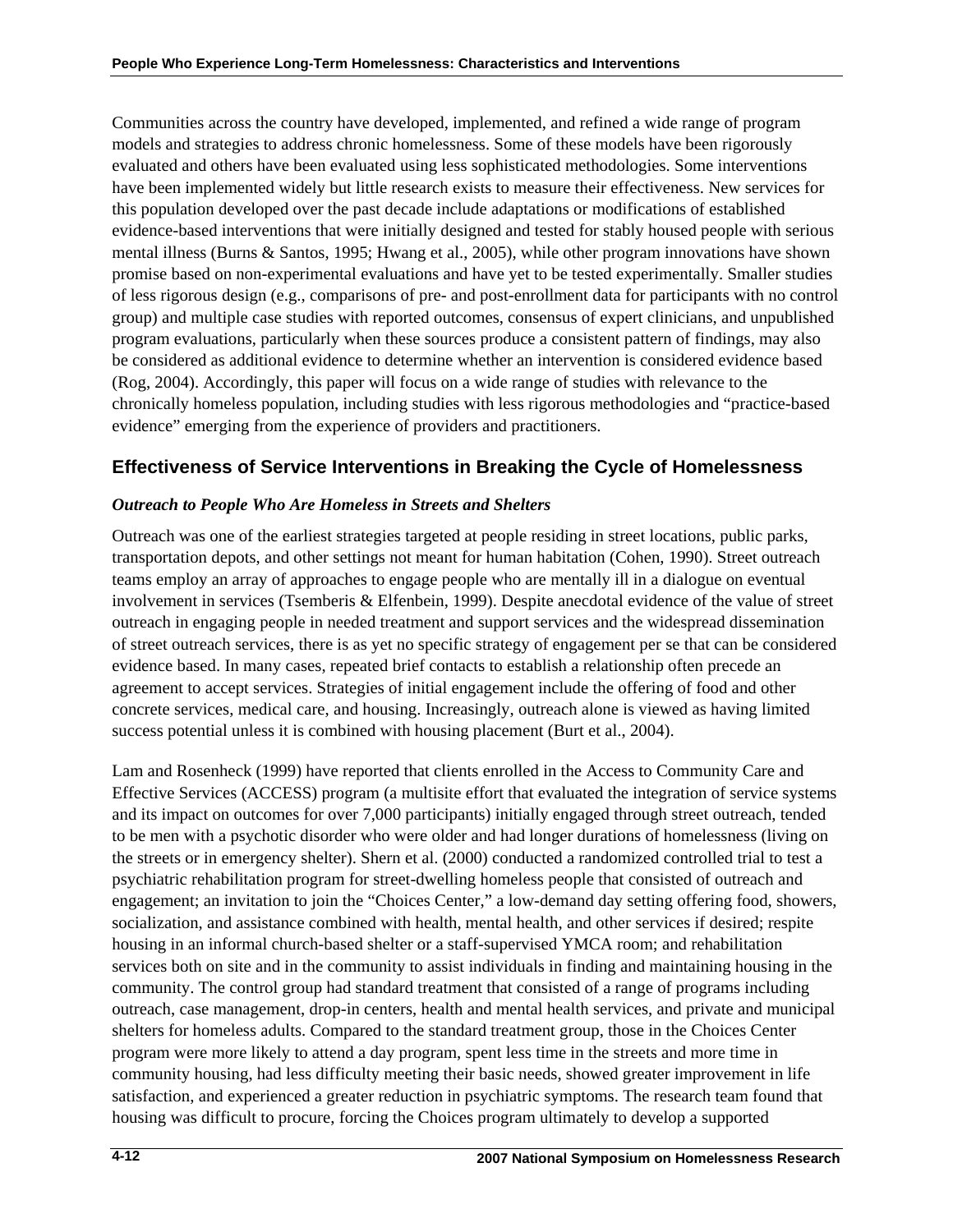apartment program. A significant contribution of the Choices project was that it demonstrated a comprehensive approach to homeless people that began with the process of street outreach and was carried through until the person was successfully housed and off the streets.

Similarly, the provision of mental health and substance abuse treatment services "on site" in shelter settings as a means of engaging people in services has also gained wide currency. A recent study conducted by Bradford et al. (2005) focused on a shelter-based intervention targeted at homeless individuals with psychiatric and/or substance abuse problems. The program consisted of outreach by a psychiatric social worker and weekly visits by a psychiatrist. Findings revealed that individuals receiving the intervention were more likely to participate in substance abuse treatment services than subjects in the control group. Studies of outreach to homeless people living on the street and in shelters remain an important area for further research.

## *Services to Facilitate the Transition from Shelter to Housing*

An innovative program for people who are homeless developed over the past decade, Critical Time Intervention (CTI), has focused on discharge planning for the shelter-based homeless population as a springboard for developing a more comprehensive package of services that includes housing placement and treatment support and post-release follow-up to assist program participants in working through issues in the transition from the shelter to a stable residence in the community. Susser et al. (1997) conducted a randomized controlled trial in which a 9-month time-limited case-management CTI intervention targeted at homeless men with severe mental illness was compared to usual care. Over the 18-month follow-up period, subjects in the CTI group had an average of 30 nights homeless, compared to 91 in the usual services group. The intervention was also found to be cost-effective, yielding a significantly greater net housing stability benefit compared to the control group (Jones et al., 2003). The success of CTI has led to its adaptation for other high-risk groups at critical junctures in their lives, such as discharge from mental institutions, jails, and prisons (Herman et al., in press). Controlled trials of adaptations of CTI are in progress.

## *Case Management and Assertive Community Treatment for Homeless People with Mental Illness*

Various forms of case management and assertive community treatment have gained wide currency in the last quarter century (Morse, 1999). A common denominator of interventions classified as case management or assertive community treatment is that they all provide individualized treatment planning and long-term follow-up to clients with severe mental illness. However, there are important differences in how these programs are defined as well as the results they achieve. Traditional case managers are typically people with a bachelor's or master's degree in social work who provide limited direct care, brokering needed services on behalf of the individual from other providers in the community. In contrast, as originally developed by Stein and Test (see Morse, 1999), assertive community treatment (ACT) is characterized by comprehensive community-based treatment delivered *in situ* by a multidisciplinary team. The team is directed by a psychiatrist but other mental health care professionals provide vital elements of treatment and support. ACT teams have shared caseloads with a limited number of clients, and treatment is provided on a 24-hour open-ended basis, assisting the individual with symptom management, issues in the living environment, relationships with family and friends, and locating and maintaining stable employment.

Models similar to ACT, such as the Continuous Treatment Team (CTT) (see Johnsen et al., 1999), appear to share many elements in common. A study of the fidelity of four case management models to ACT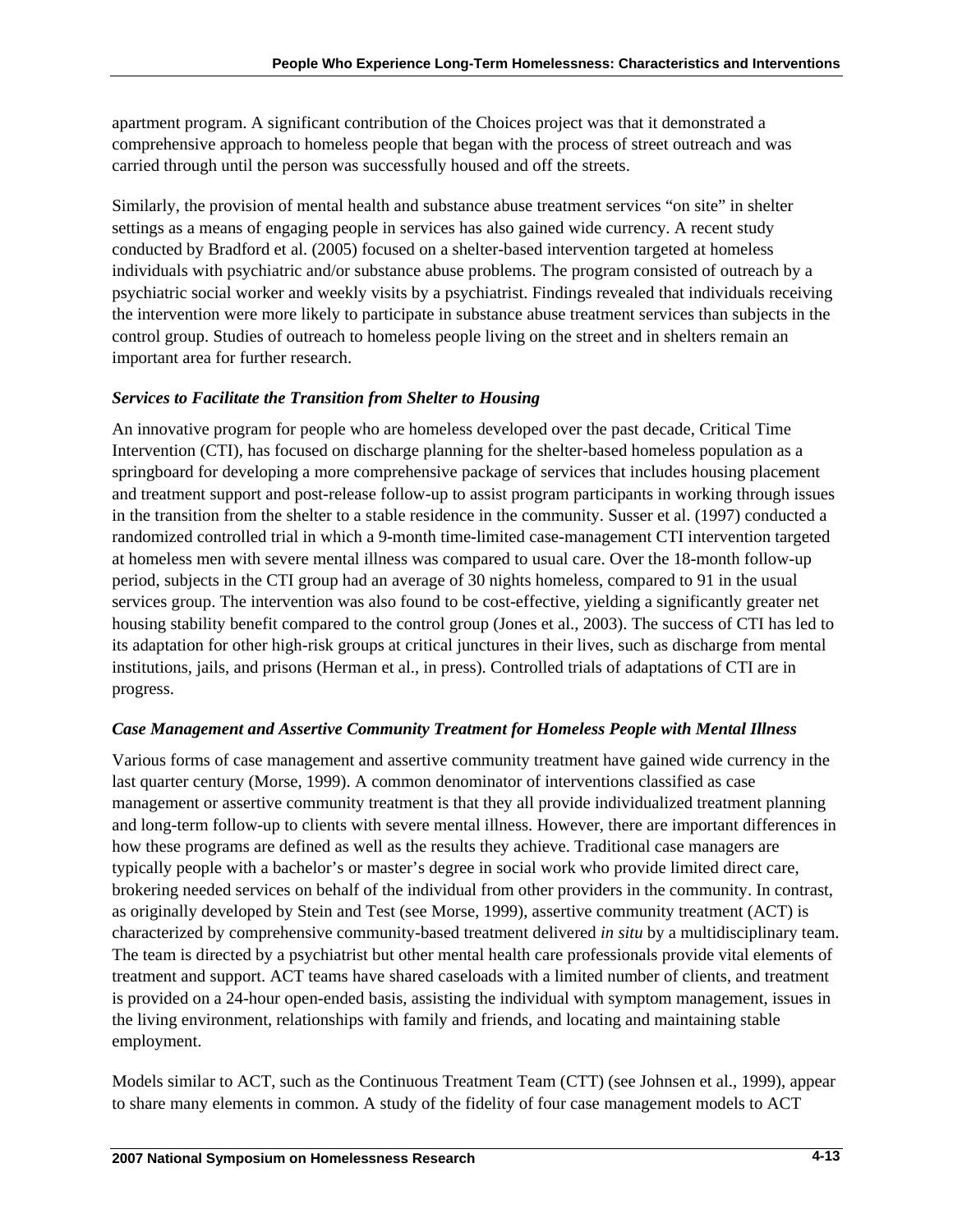principles in the ACCESS study found that the four treatment variations were more alike than different (Johnsen et al., 1999). ACT has been studied experimentally and evidence has accumulated concerning its effectiveness in reducing hospitalization (Morse, 1999).

ACT has been applied to the management of people who are homeless and severely mentally ill. Morse et al. (1997) conducted a random assignment study focused on homeless mentally ill persons in which three types of case management were tried: broker case management in which the person's assessed needs were purchased from multiple providers, ACT alone in which services were provided by a treatment team for an unlimited period, and ACT with community workers who assisted with activities of daily living and were available for leisure activities. Findings revealed that both ACT interventions were superior to broker case management on a number of outcomes, including resource utilization, symptomatology, and client satisfaction. ACT alone was associated with longer time in stable housing. Further evidence for the usefulness of ACT for homeless mentally ill adults has been provided by Dixon et al. (1997), whose study demonstrated that this approach improved treatment compliance. In addition, Wolff et al. (1997), in a cost analysis of broker case management versus ACT, found that ACT has superior client outcomes at no greater cost than broker case management, and is therefore the more cost-effective of the two interventions. A meta-analysis of studies of assertive community treatment for homeless people with severe mental illness underscores its superiority over standard case management models in reducing homelessness and improving symptom outcomes (Coldwell & Bender, 2007).

Recent studies suggest that duration and intensity of services can be tailored to the clinical needs of the client. ACT is typically provided to all clients for an unlimited period of time. Rosenheck and Dennis (2001) conducted an analysis of the outcome of homeless patients with severe mental illness in the ACCESS study with varying durations of participation in ACT. Study findings suggested that clients could be discharged from the program to less intensive case management without losing gains in mental health status, control of substance use, housing stability, or employment. Min, Wong, and Rothbard (2004) found that use of vocational and rehabilitative services delivered through case management was associated with a lower probability of shelter reentry after termination in the ACCESS project, suggesting the need to emphasize rehabilitation in the prevention of recurrent homelessness. A study by Clark and Rich (2003) lends support to the notion that service intensity can be calibrated to the clinical needs of the individual without a negative result. This team studied a comprehensive housing program for people who were homeless and severely mentally ill, in which access to housing was guaranteed along with housing support services and case management. The comprehensive housing program was compared to case management only. This quasi-experimental investigation made use of propensity scoring to enable an analysis of how people with different levels of symptom severity fared in each type of program. Findings revealed that persons with high psychiatric severity and high substance use disorder achieved better outcomes with the comprehensive housing program. Persons with low to medium symptom severity and minimal alcohol or drug use did just as well with case management alone.

# *Adaptations of Assertive Community Treatment for People with Co-Occurring Mental Illness and Substance Use Disorders*

Over time the ACT model has been adapted to better meet the needs of homeless people who have cooccurring mental illness and substance use disorders. The efficacy of integrated mental health and substance abuse treatment programs in the management of patients with co-occurring disorders is rapidly becoming established (Drake et al., 2004). Integrated treatment is characterized by treatment of the mental illness and the problem with substance abuse by the same clinician or clinical treatment team. This approach eliminates the need for the client to seek treatment for each disorder from different clinicians in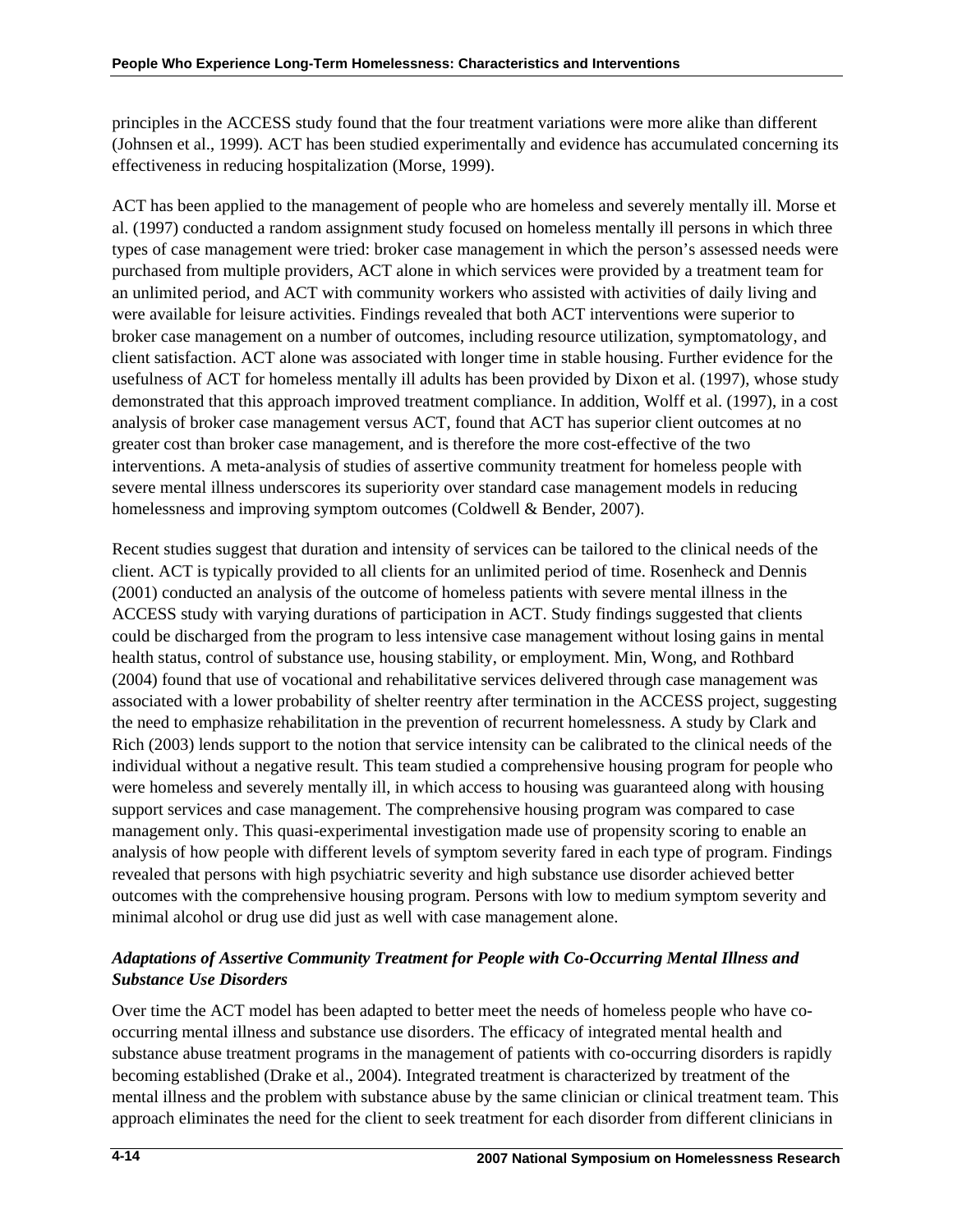separate systems of care. Integrated dual diagnosis treatment would seem to be appropriate for people who are difficult to engage in services or who may have problems accessing services located in different sites. Morse et al. (2006) compared costs and outcomes of two types of assertive community treatment for homeless patients with dual disorders. In this investigation, ACT alone was compared to integrated ACT, a program in which treatment for severe mental illness and substance use disorders was provided by the same treatment team. Both treatments were compared to standard care. Patients in both types of ACT programs were more satisfied with their treatment and had more days in stable housing compared to controls. There were, however, no differences in psychiatric symptoms or patterns of substance use. The integrated ACT program had lower total costs than the ACT program alone, suggesting that the enriched ACT team approach is more cost-effective in treating homeless patients with dual disorders. In an another analysis from the same study, Calsyn et al. (2005) found that the treatment approaches had limited impact on criminal justice outcomes, suggesting the need for new, more specialized interventions to reduce criminal behavior among people with dual disorders.

Essock et al. (2006) conducted a random assignment study of two methods of community case management, ACT and standard case management, for delivering integrated mental health and substance abuse treatment services for consumers with dual disorders who were homeless or unstably housed. Clients receiving integrated dual diagnosis treatment in both the ACT and standard clinical case management venues showed steady reductions in substance use and improved in many areas over the course of the study, suggesting that integrated dual diagnosis treatment can be successfully delivered with either community case management approach.

# *Promising New Approaches to Managing Homeless People with Dual Disorders*

In recent years new interventions for homeless people with co-occurring severe mental illness and substance use disorders have been developed. The very fact of their existence attests to the pressing need for approaches that can successfully engage clients in ongoing treatment of this devastating combination of afflictions. Three such innovative approaches, described below, are presented as promising new approaches despite the fact that they are not yet evidence-based.

**Dyadic case management.** Kirby et al. (1999) used a pair of case managers to address the service needs of homeless men and women with mental illness who were chronically debilitated due to alcohol and drug dependence. The dyadic case management model, developed by Denver's Arapahoe House, is geared to individual need and is characterized by techniques of recruitment and engagement, relationship and skills building, housing stabilization, and advocacy. It is contended that having two case managers builds on the professional strengths of two people rather than one, and that a duo of case managers can more readily ensure continuity of services and provide greater staff safety when carrying out street outreach. Although an evaluation of this intervention is planned, there is as yet no report of the program's efficacy in the scientific literature.

**Modified therapeutic community.** Therapeutic community models have achieved widespread utility in the treatment of people with serious problems with alcohol and drug abuse. Typically, therapeutic communities are residential settings in which a comprehensive array of services, including psychological, educational, medical, legal, and advocacy, are offered to facilitate a significant change in the lifestyle of the person afflicted with substance abuse and a concomitant reduction in substance use and criminality (De Leon, 2000). Skinner (2005) conducted a quasi-experimental study of a modified therapeutic community located in a homeless shelter serving men with mental illness and substance use disorders, comparing it with a general shelter program serving male veterans with the same co-occurring conditions.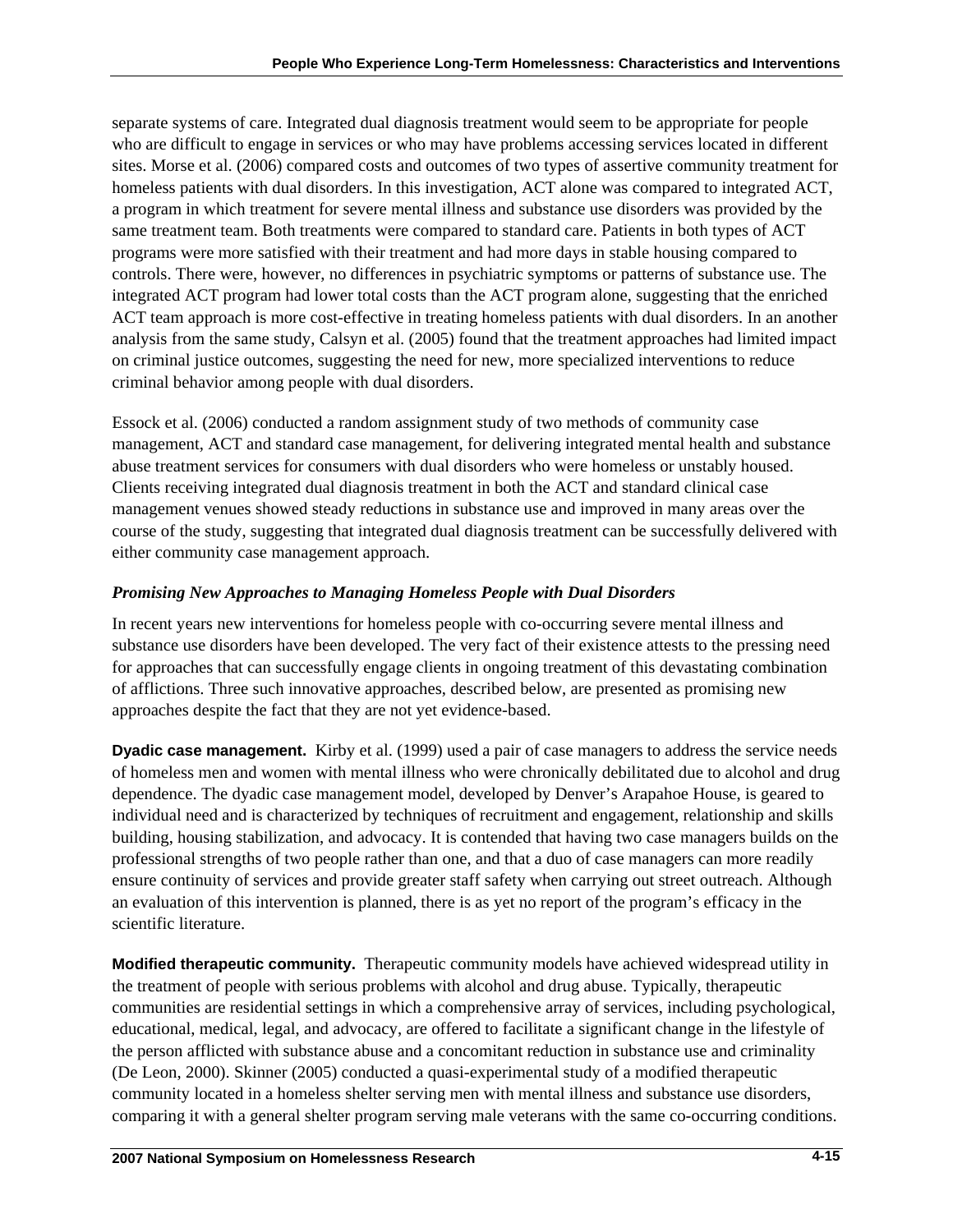Study data consisted of a retrospective review of closed case records for 70 subjects in each type of shelter. Although the modified therapeutic community showed no clear benefit in this analysis, the established success of this approach in other settings suggests that it may be promising and should be studied further.

**Treatment as an alternative to incarceration**. Collaborations involving mental health service providers, homeless services providers, and the criminal justice system are growing increasingly more common as it has become clear that these systems of care share a common caseload of clients who cycle among mental hospitals, emergency rooms, detox facilities, homeless shelters, and jails and prisons. San Diego's Serial Inebriate Program (SIP) targets individuals who are chronically homeless and intoxicated in public, often traveling a circuit from jails to emergency departments to a downtown "sobering" center. Service utilization costs for this population are extremely high. When police encounter intoxicated individuals who have had at least five transports to the local inebriate reception center within the past 30 days, they transport them to jail where, for each conviction after the first, they are given progressively longer sentences of time in jail (30 to 180 days). The SIP program offers an alternative to this experience. In lieu of custody, the client can participate in a six-month intensive outpatient clinical intervention program. While successful completion of the program satisfies the conditions of probation, clients who resume drinking or fail to complete treatment face a return to jail where they must complete their sentence. Dunford et al. (2006) conducted a retrospective review of health care utilization records of clients who did and did not participate in the SIP program. At the time of enrollment, the average participant had been homeless for more than 15 years. Treatment was offered to 268 individuals, but only 58 percent accepted. Clients typically accepted treatment only after repeated convictions with longer sentences. Participation in the SIP program was associated with a decline of more than 50 percent in utilization of ambulance, emergency room, and inpatient hospital care. Among those who rejected treatment, there was little change in patterns of health care utilization.

# **Housing Interventions**

The social disability that often accompanies severe and persistent mental illness can interfere with the ability to sustain independent living. In recognition of this fact, supportive housing has evolved over the past two decades as a preferred housing approach for people with severe and persistent mental illness (Rog, 2004) and is now viewed as a best practice for ending chronic homelessness. Broadly defined, supportive housing is independent housing in the community coupled with support services (Rog, 2004). People who have been living on the streets or in shelters for long periods of time often need additional services to stabilize a psychiatric or substance abuse problem that, if left untreated, may inhibit residential stability. Moreover, chronically homeless individuals may find it extremely difficult to engage in a process of treatment without being housed. There is mounting evidence that the combination of housing and treatment is effective in facilitating both housing stability and treatment retention (Burt & Anderson, 2005) and that this approach is superior to treatment alone (Rosenheck et al., 2003). Housing and services combined appear to provide a synergy that helps people who have experienced chronic homelessness to achieve more stable and independent lives.

As defined by HUD's Homeless Assistance Programs, supportive housing includes both transitional and permanent supportive housing programs, as well as Safe Havens, which can function as either permanent or transitional housing. These programs are targeted to homeless individuals with disabilities, and many grants awarded in recent years are specifically targeted to projects that serve chronically homeless people. At this time only homeless people who are coming from the streets or emergency shelters are eligible to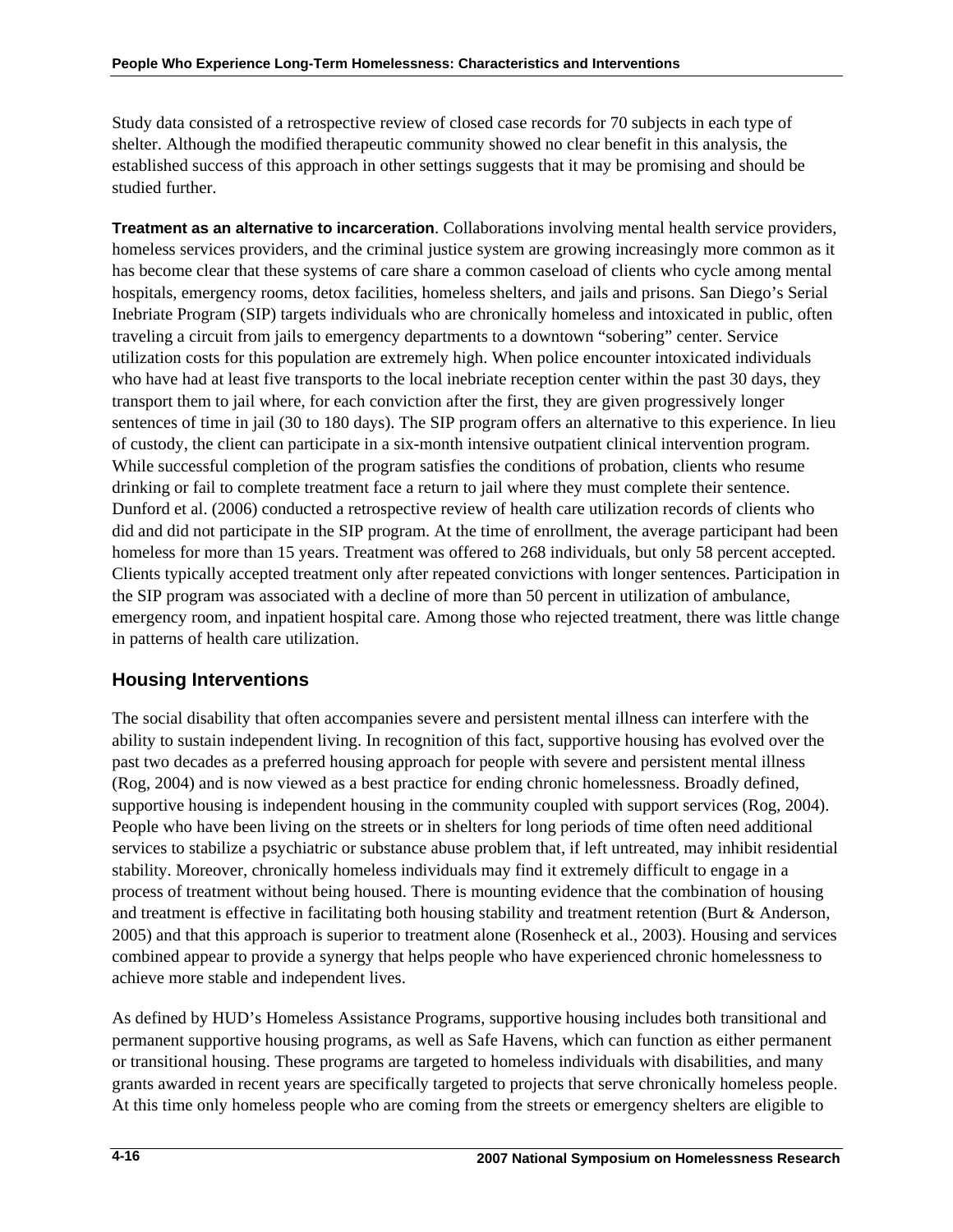move into permanent supportive housing that is funded through HUD's Homeless Assistance Programs, although supportive housing funded from other sources may have different eligibility provisions. Homeless people with disabilities and homeless families may be eligible for transitional housing. The Department of Veterans Affairs (VA) also funds transitional housing programs for homeless veterans, as well as supportive services coupled with HUD-funded rental assistance, in a program called HUD-VA Supported Housing or HUD-VASH. Other federal, state, and local government programs are also used to fund transitional or permanent supportive and affordable housing for people who are homeless or at risk of homelessness and for low-income people with disabilities or other special needs, including targeted programs that fund housing for adults with HIV/AIDS (often with co-occurring mental health and/or substance use problems).

Most frequently, research has focused on program models that combine housing and services that have been developed for adults with serious mental illness who are homeless or at risk of homelessness, and often study participants include people who also have co-occurring substance use problems or other health conditions. There is also some research that focuses on housing for adults with HIV/AIDS and housing for those with serious long-term problems with substance use, particularly a group that has been described as chronic public inebriates.

Increasingly, supportive housing programs have been adapted specifically to improve access and effectiveness for people who have experienced chronic homelessness. The housing models that are most directly relevant to the needs of chronically homeless people include transitional housing, permanent supportive housing, and Safe Havens. First, we describe these housing models and review their similarities and differences. Then we present evidence on their efficacy.

## *Common Characteristics of Supportive Housing Models*

Supportive housing has become a key program model for homeless assistance and mental health systems throughout the country. Supportive housing can be provided in a single-site model where all or most of the units in an apartment or SRO building serve formerly homeless people and many of the services are provided on site; in a scattered-site model where tenants access rent-subsidized units on the open market and services are coordinated by case managers; and a hybrid model in which a single site mixes supportive housing with regular affordable housing (Corporation for Supportive Housing, 2004; Burt, 2005). Transitional and permanent supportive housing share the following characteristics:

- **Appropriate targeting.** Housing is targeted to people who are homeless or are at risk of homelessness and who are experiencing mental illness or other chronic health conditions or challenges that would affect their ability to achieve residential stability.
- **Affordability.** Tenants usually pay no more that 30-50 percent of their income in rent.
- **Range of services to meet a diversity of needs.** Services generally include coordinated case management, life skills, help in setting up a household, and tenant advocacy. Health and mental health treatment, substance use management and recovery, peer support, vocational and employment services, money management, and other supports may be provided directly or by facilitating linkages to appropriate community services.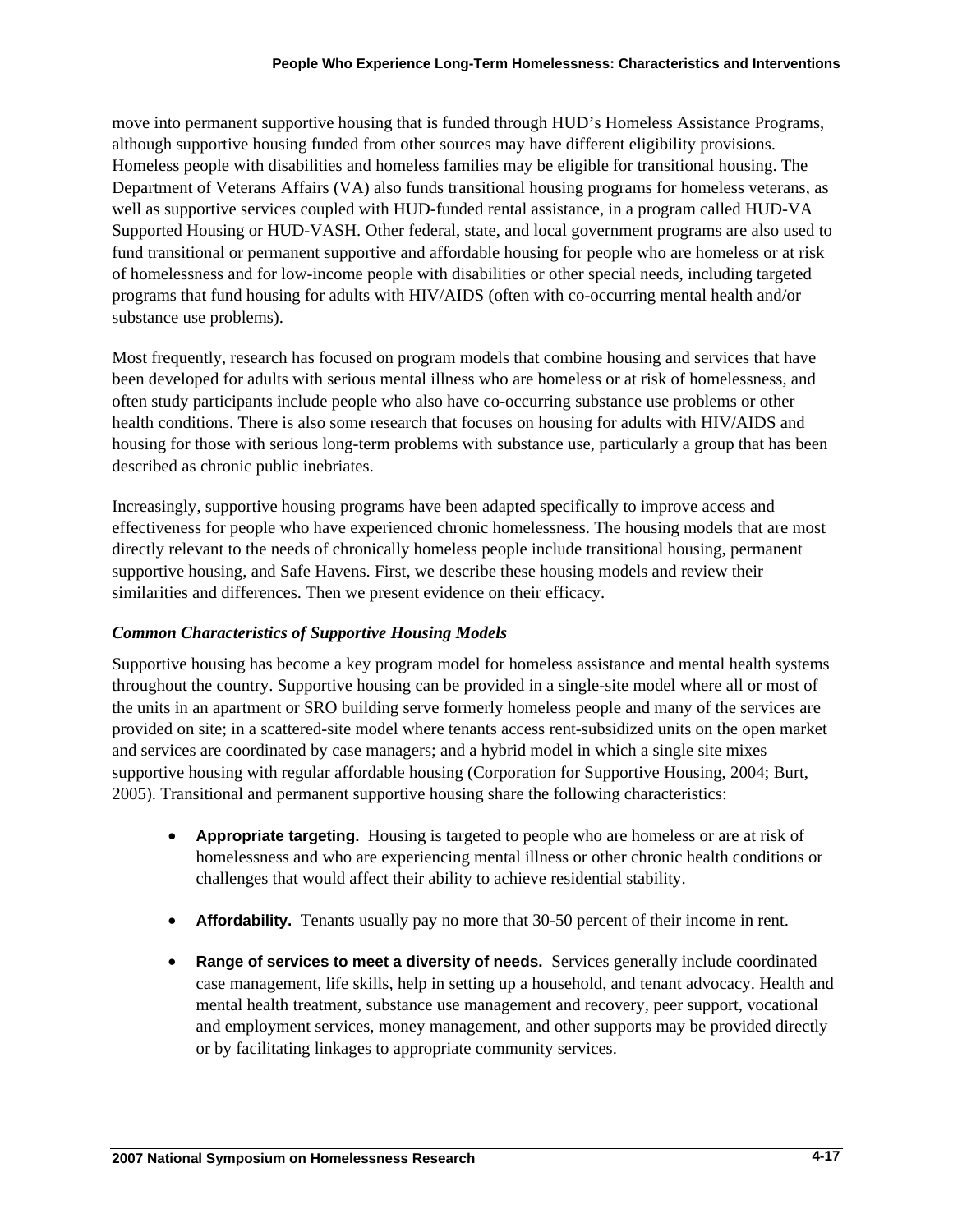## *Differences in Supportive Housing Models*

Supportive housing models vary across a number of dimensions. Generally, variation along these dimensions exists between transitional and permanent models, although it often exists within models as well.

**Housing first versus requiring housing readiness.** The housing first model is generally defined as a program that places people directly into affordable housing without requiring that tenants be "housing ready" prior to entry. High-threshold housing readiness admission criteria require, for example, that prospective tenants demonstrate several months of sobriety, basic living skills and personal hygiene, and a high level of motivation to participate in treatment or case management services and to manage symptoms of mental illness. A known limitation of the housing readiness approach is that a majority of those who are chronically homeless, even among those who have participated in treatment or transitional programs that are intended to prepare them for housing, may not be able to meet these demands (Barrow & Soto, 2000; Barrow, Soto, & Cordova, 2004; Kertesz et al., 2006). Safe Havens use a housing first approach, and a growing number of permanent supportive housing programs are adjusting admission criteria to move toward a housing first approach (Burt et al., 2004; Burt, 2005; Tsemberis, 1999), although programs vary widely on this dimension.

**The extent to which a "low demand" environment is created.** Often implemented as part of a housing first model, a low demand approach does not place any requirements on a tenant that are outside of the normal conditions of tenancy, including paying the rent, not destroying property, and refraining from behavior that would harm other tenants. Housing programs that utilize a low demand approach strike a balance between helping individual tenants—even the most troubled—achieve housing stability, and enforcing rules that prohibit illegal activity and protect the safety of other tenants and their neighbors. This philosophy extends to the delivery of services in housing. Although participation is certainly encouraged in low demand programs, services are not mandatory and instead are based on consumer choice.

Some of the characteristics of housing-first/low demand models, in contrast to high demand housing models, are described in Exhibit 1. There is a wide spectrum of what constitutes "low demand." For example, some programs may require a low level of service participation (e.g., one or two meetings with a case manager every month), but not link that participation directly to tenants' ability to keep their housing. A low demand approach is used in Safe Havens as well as in many permanent supportive housing programs designed for people who are chronically homeless. There can be a range of approaches in permanent supportive housing (Burt, 2005; Lipton et al., 2000; Tsemberis, Gulcur, & Nakae, 2004). Transitional housing tends to be more structured and requires participation in treatment or work programs, regular appointments with case managers, and continued efforts to find permanent housing.

**Intensity/richness of services.** This dimension refers to the breadth and depth of services available to program participants and the staff/client ratios. Safe Havens tend to have a very rich set of services and low staff/client ratios, in part because of the small size of these programs. In permanent supportive housing and transitional housing models, service intensity can vary greatly from project to project depending on the target population, program goals, and service financing.

**Permanency of housing.** This dimension refers to whether participants/tenants may stay in housing indefinitely or whether they are encouraged or required to leave after a certain period of time. The goal of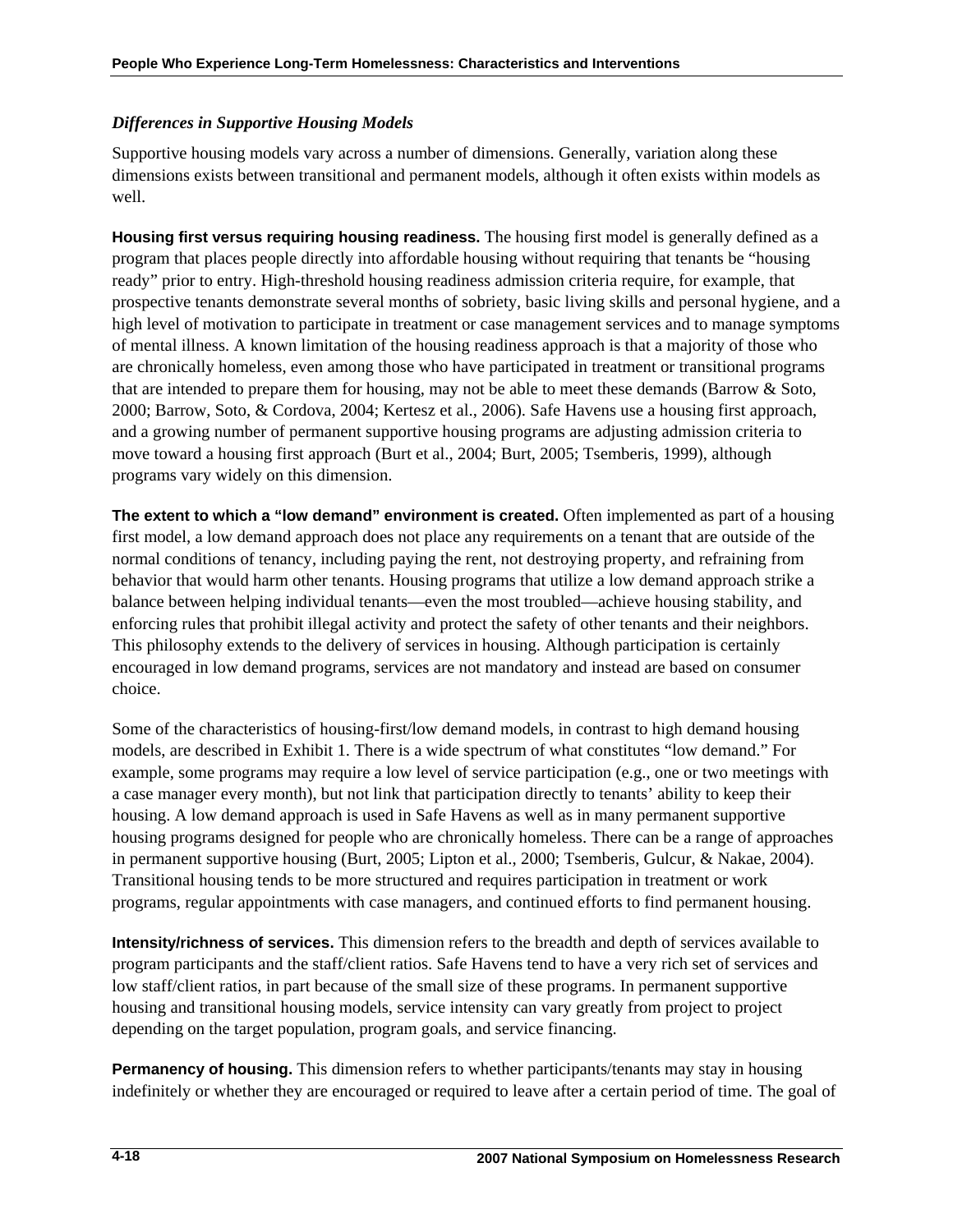### **Exhibit 1**

#### **Characteristics of Housing Programs That Serve Chronically Homeless Adults**

#### **Housing First/Low Demand High Demand High Demand** *1. How and when do chronically homeless people get into housing?*  • Sobriety and/or participation in treatment or other services *not* required as a condition of getting or keeping housing; consistent with consumer/homeless person's perspective that housing is an immediate need • "(Pathways) posits that providing a person with housing first creates a foundation on which the process of recovery can begin. Having a place of one's own may—in and of itself—serve as a motivator for consumers to refrain from drug and alcohol abuse" (Tsemberis, Gulcur, & Nakae, 2004) • Helping consumers to get and keep housing is seen as the top priority for program/staff • Minimize barriers to access (e.g., less complex application processes, no/few conditions impinge on autonomy); e.g., in some housing/Safe Havens programs designed for chronically homeless persons with serious mental illness or complex co-occurring health conditions, most tenants move into housing within 3 months of application • Tenants are assisted to develop skills for independent living while they live in permanent housing settings • May require engagement with multiple programs at different stages as part of pathway out of homelessness; programs may be structurally segmented and/or transitionally oriented • Skills for independent living are developed in transitional settings; services focus on enhancing the homeless person's "readiness" for housing • Screening for willingness to participate in treatment or supportive services and to comply with program rules as a condition of entering housing *2. Service approach*  • Participation in services or structured activities not required • Services individualized and tailored to self-identified needs and goals using a "whatever it takes" approach • Assistance is offered for a range of needs and goals including practical material needs (food, clothing, etc.) before expecting that people will engage in more complex case management services (e.g., to establish eligibility for financial benefits) as well as clinical supports or treatment for health, mental health, substance use problems • Continuity of relationships with primary service provider or interdisciplinary team that directly provides most services needed • Peer-based recovery services emphasize consumer empowerment and self-direction • May require participation in standardized program of services, or specified service intensity (e.g., frequency of contact with case manager or scheduled group activities or individual counseling) • Services may include monitoring and dispensing medications • Services may be provided directly by on-site staff and/or by brokering linkages to other community service providers • For persons with current or past substance use problems, participation in AA/NA groups may be strongly encouraged, with mandatory referral to detox or residential treatment programs in response to relapse • Peer-based recovery services emphasize sobriety *3. Housing characteristics and staffing*  • Legally binding leases • Housing management and supportive services roles are clearly separate and performed by different staff or organizations • Leases or occupancy agreements contain addenda that specify requirements for service participation, etc. • Housing management and supportive services functions

- Housing usually individual units (SRO or apartments in multi-unit building, or scattered-site units in privately owned buildings)
- Buildings are more likely to have mixed tenancies (disabled and non-disabled tenants)
- Tenants prepare their own meals in private or shared cooking facilities
- Supportive services staff available during the day and some evenings and/or weekends; overnight staffing as needed for building security (not supportive services)
- may be blended and performed by the same staff or organization.
- Housing is more likely to be licensed and/or exclusively serving people with identified special needs (e.g., serious mental illness)
- Housing may be congregate (shared living arrangements) or rooms/apartments in multi-unit buildings
- Meals often provided
- Supportive services staff may be on-site 24 hours a day, 7 days a week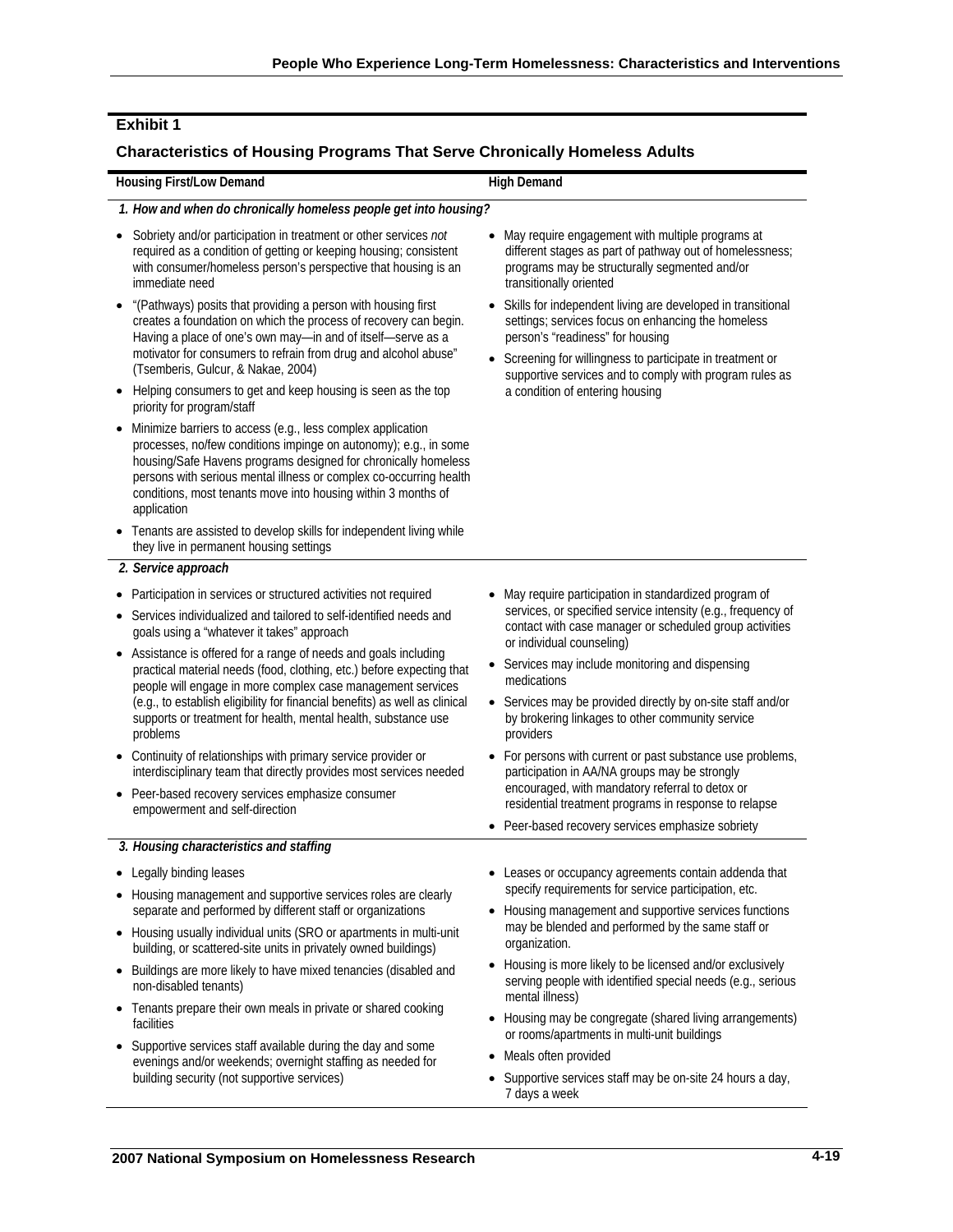### **Exhibit 1** *continued*

#### **Characteristics of Housing Programs That Serve Chronically Homeless Adults**

#### **Housing First/Low Demand High Demand High Demand**

#### *4. Rules and requirements*

- High level of tolerance for behavior; responses to problem behaviors are graduated and individualized
- Evictions or other sanctions for rule violations or problem incidents primarily focus on violence or threats of violence against staff or other residents, attempting to make drug transactions, illegal or criminal activity at (or nearby) the housing or program facility, property damage or destruction, violations of visitor-related policies, serious problems with hygiene (personal and/or housing unit)
- Overnight guests permitted with limitations consistent with landlord-tenant law (e.g., limit number of days to avoid establishing occupancy/tenancy rights) and/or consideration of needs of other tenants
- Visitor policies including sign-in procedures and limits on visitors (e.g., number of guests or limits on overnight guests) are intended to protect safety and quiet enjoyment of premises by other tenants
- Adherence to behavioral norms and/or sobriety and/or completion of treatment or transitional program may be required as condition of eligibility for housing and/or other benefits or opportunities
- Some/all the following restrictions may be imposed as condition of tenancy:
	- Curfews
	- Overnight guests not permitted
	- Money management mandatory
	- Medications dispensed or monitored
	- Attendance at structured day activity (work, day treatment, educational program) required for 20–30 hours a week
- Occupancy or program participation may be terminated if tenants (clients) possess or consume alcohol and/or other drugs either on-site in their residence or off-site in the community. In some projects, termination or eviction is the sanction for failure to maintain complete abstinence, while in other projects multiple relapses will lead to eviction or termination

#### *5. Significant modifications in some programs*

- Participation in money management required and tenants must meet with a staff member a minimum of twice a month (Pathways)
- Other supportive housing programs may offer representative payee or money management services to tenants but do not require participation, or participation requirements are limited (e.g., during the initial occupancy period or to resolve lease violations related to non-payment of rent)
- A majority of Safe Havens programs (responding to national survey) prohibit use of alcohol or other drugs on-site, although most do not prohibit use off the premises
- Staff may be available 24 hours a day, 7 days a week to manage safety and security for all residents in the building, strengthen tenant confidence in staff availability to manage crises and emergencies, facilitate engagement with residents, and provide informal support to those who are not actively following a treatment plan
- *6. When are tenants expected to move?*
- Tenants are not required to relocate as their service needs or willingness to participate in supportive services change; respite facilities may be available and used during crises or to meet shortterm needs for more intensive supports, while preserving tenants' rights to return to their supportive housing unit
- Some of these characteristics/rules exist but may be applied more flexibly
- Multiple warnings are provided and/or multiple episodes of problem behavior (e.g., multiple relapses) are tolerated before tenants are evicted

- Tenants may be expected to move to more independent housing as their needs for intensive services and/or structure diminish over time
- Services and/or housing may be terminated for failure to participate and/or make progress toward service or treatment goals

Citations: Barrow & Soto, 2000; Lipton et al., 2000; Shern et al., 2000; Northwest Resource Associates, 2002; Barrow, Soto, & Cordova, 2004; Tsemberis, Gulcur, & Nakae, 2004; Burt, 2005; Ward Family Foundation; 2005.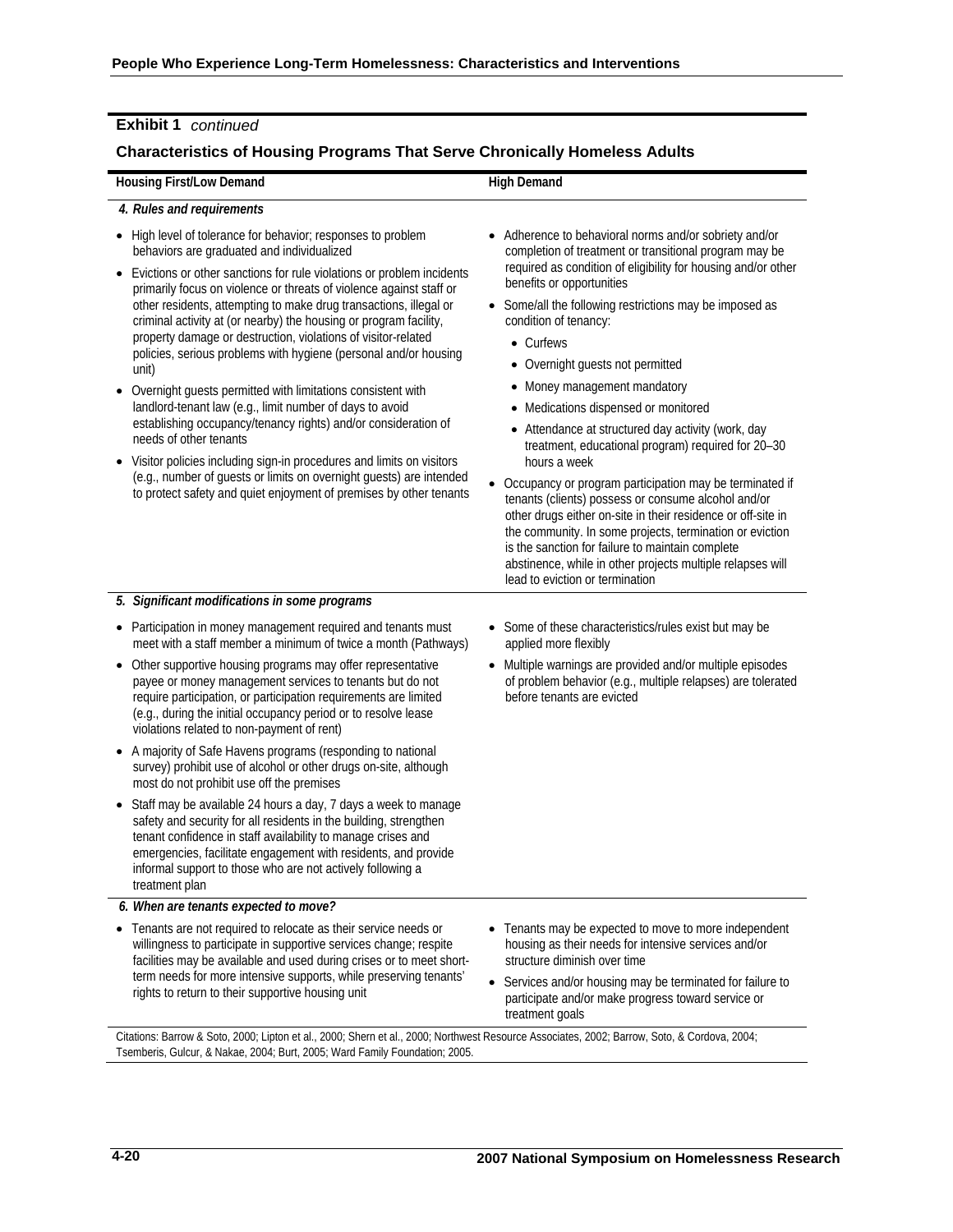Safe Havens and transitional housing is to eventually move people into permanent housing in the community. Safe Havens, however, may function as either transitional or permanent housing and are generally flexible about letting participants stay until they have found other options. In contrast, transitional housing models usually have stricter time limits. For example, HUD-funded transitional housing programs generally expect residents to move within 24 months. Some transitional housing programs offer tenants the opportunity to "transition in place," meaning that tenants may remain in the same housing unit after their participation in a transitional housing program ends, as they assume responsibility for paying rent, and in some cases qualify for other types of ongoing rental assistance from other housing programs. Permanent supportive housing does not have time limits or requirements that tenants move to other settings. Permanent supportive housing programs may allow tenants with the most severe mental health or substance use disorders to maintain a home they can return to after a temporary hospitalization or a stay in a treatment facility.

Exhibit 1 outlines major differences between housing-first/low demand and high demand supportive housing models, elaborating on what has been discussed above. The most well-known, rigorously evaluated and widely replicated housing first / low demand program is Pathways to Housing (Tsemberis et al., 2004), which uses a scattered site model. Other site-based housing first / low demand programs for chronically homeless adults have been described, including Seattle's Lyon Building and 1811 Eastlake projects, California's Health, Housing and Integrated Services Network, and San Francisco's Direct Access to Housing Program. As shown in Exhibit 1, these programs share many characteristics but there is some variability in the implementation of these approaches.

Research and published reports often highlight the differences between these two models, but in practice many supportive housing projects incorporate elements of both housing first/low demand and high demand approaches. For example, a housing program may target people who have been living on the streets for many years, but may require that they first engage in case management services for a period before being offered housing. Some programs may require a low level of service participation (e.g., one or two meetings with a case manager every month), but not link that participation directly to tenants' ability to keep their housing. Some programs offer tenants opportunities for repeated short stays in interim or transitional housing, which may require that tenants leave the housing if they are disruptive or use alcohol or drugs on site, but allow tenants to return to housing again when they are willing to comply with program rules, and move on to more permanent housing as they achieve greater stability. Low demand housing programs often use a variety of strategies to assertively engage tenants in supportive services and strongly encourage participation, particularly when a tenant's behavior is disruptive to others or may lead to eviction, or when there are concerns that symptoms or problems related to health, mental health, or substance abuse are worsening.

# *Efficacy of Housing Interventions*

**Transitional housing.** Transitional housing programs funded by HUD serve more than 20,000 chronically homeless people each year, approximately 20 percent of those served by these programs. Most of HUD's transitional housing programs primarily serve homeless families or adults who have been homeless for shorter periods of time (Mark Johnston, personal communication, November 2006). To date, very little information is available on the efficacy of this program model for chronically homeless adults. It is not presently known, for example, how many chronically homeless people move from transitional housing to other stable permanent housing. Information is also lacking on the characteristics of those for whom this program model is successful in contrast to those for whom this model has failed. Nearly all of the research on transitional housing has focused on programs that serve homeless families.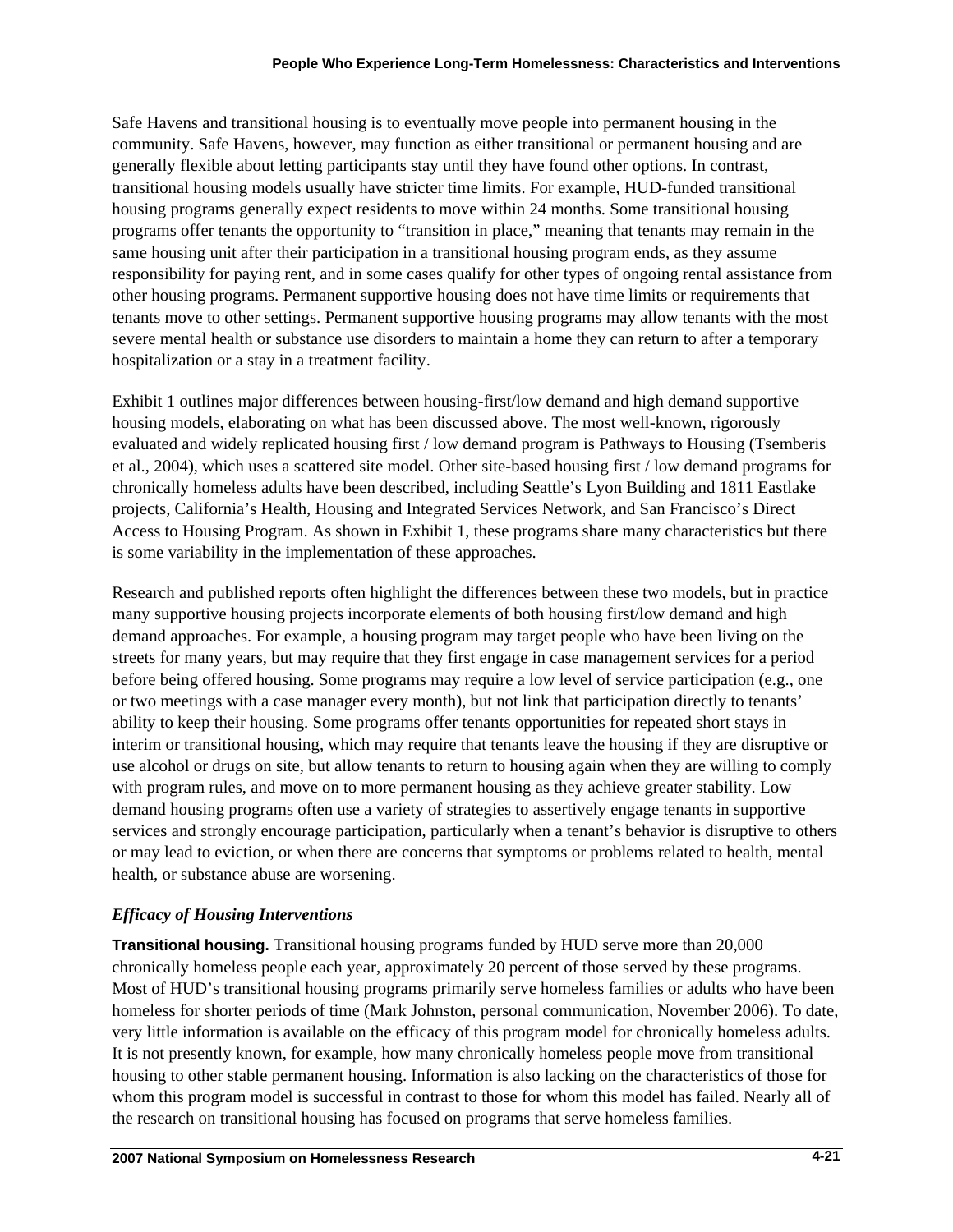While most transitional housing programs primarily serve people who are not chronically homeless, some transitional housing programs have been adapted to engage chronically homeless people who are ambivalent about services and pique their interest in seeking housing. Two transitions are involved in these programs. The first transition is from the streets or emergency shelters into the program, and the second transition is from the program into permanent housing. In settings where permanent supportive housing has high threshold housing readiness requirements, transitional housing programs may provide opportunities for people who are chronically homeless to demonstrate that they are ready to leave the streets and undergo a period of documented sobriety and participation in supportive services in preparation for permanent housing.

Because transitional housing programs are designed to help homeless people move toward more permanent housing, they often require residents to attend treatment or work programs, meet regularly with case managers, and make progress toward achieving goals related to "housing readiness." While this structure may be effective for some people who are chronically homeless, others may be unable or unwilling to accommodate to these demands and requirements.

Some transitional housing programs that have been specifically designed or adapted for people who are chronically homeless have incorporated low demand program models that use program strategies including:

- assertive but patient engagement to overcome barriers resulting from mistrust, isolation, and the symptoms of mental illness or addiction;
- identification of participants' unmet needs, preferences, and goals;
- establishment of trusting relationships, which often begins by providing concrete support for basic needs (food, clothing, etc.);
- training or coaching in basic living skills and personal hygiene;
- mental health and substance abuse treatment services (provided directly or through close linkages to community services);
- allowing a series of short stays or moves between programs that offer varying levels of support and requirements for participation and sobriety;
- assistance with accessing benefits or income; and
- encouragement and help to find and meet eligibility requirements for permanent housing (Barrow & Soto, 1996; Barrow & Soto, 2000).

The intention of transitional programs that use this approach is to build trusting relationships and engage even the most chronically homeless individuals in the service system, thus facilitating access to needed care and treatment and preparation for permanent housing (Barrow, Soto, & Cordova, 2004). Transitional housing has also been used as a technique to increase the effectiveness of substance abuse treatment programs, even when housing is not conditional upon abstinence (Kertesz, 2006). Transitional housing programs have limited effectiveness in helping participants achieve housing stability when permanent housing programs have complex and stigmatizing admissions procedures and program requirements that include evidence of sustained sobriety or a willingness to participate in treatment or other structured activities as a condition of tenancy (Barrow & Soto, 2000; Barrow, Soto, & Cordova, 2004; Kertesz, 2006).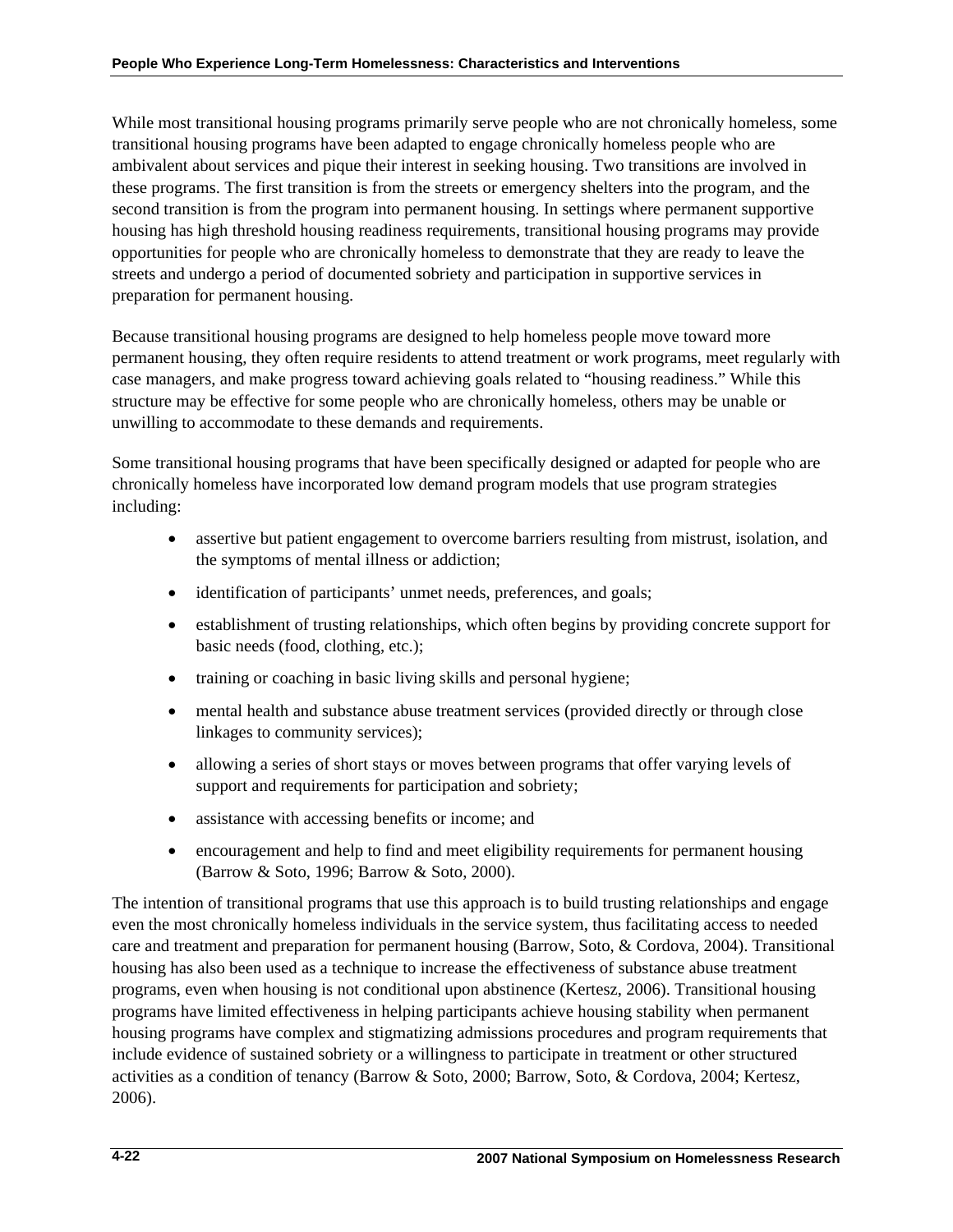<span id="page-22-0"></span>**Permanent supportive housing.** Permanent supportive housing has gained considerable attention from practitioners and policymakers in the last 10–15 years, in part because of numerous research studies demonstrating its effectiveness in increasing housing stability (Barrow, Soto, & Cordova, 2004; Rog, 2004; Lipton et al., 2000; Shern et al., 2000; Tsemberis & Eisenberg, 2000) and decreasing shelter use, incarceration, inpatient hospital stays, and visits to the emergency room (Culhane, 2002; Martinez & Burt, 2006; Rosenheck et al., 2003).

Permanent supportive housing is the combination of permanent, affordable housing with supportive services aimed at helping residents maintain housing stability. While not all such programs are the same, the shared components that are most likely to distinguish permanent supportive housing from transitional housing include the following:

- *Voluntary services.* Participation in services is usually not a condition of ongoing tenancy in permanent supportive housing.<sup>[2](#page-22-0)</sup>
- *Tenants hold a lease.* The tenant has a lease or similar form of occupancy agreement so as not to set a limit on the length of time a person can stay in housing.
- *Systems integration.* A working partnership exists between the service providers, property owners or managers, and/or housing subsidy programs.

The New Freedom Commission on Mental Health (2003) recommended the creation of 150,000 units of permanent supportive housing to end chronic homelessness among people with mental illnesses and their families, and HUD established the goal of creating 40,000 new units of permanent supportive housing for chronically homeless people during the five-year period from 2005 to 2009. As states and communities across the nation developed their own plans to end homelessness, they adopted ambitious goals for creating additional affordable and supportive housing, including (as of November 2006) a total of 80,000 units of permanent supportive housing (NAEH, 2006b).

From 1996 to 2005 the number of units of permanent supportive housing for homeless people in the U.S. nearly doubled, from 114,000 to 208,700 (HUD, 2007). Between 2002 and 2006, approximately 37,500 units of permanent supportive housing were created using funding provided through HUD's McKinney-Vento Homeless Assistance Grants Programs. Eligibility for this housing is restricted to homeless persons with disabilities, which may include mental illness or substance abuse.<sup>[3](#page-22-0)</sup> In recent years new supportive housing created through this program has been targeted to people who are chronically homeless.

Permanent supportive housing is also funded from other sources (including other "mainstream" federal and state housing programs as well as targeted programs funded by states and local governments). Some of this supportive housing, particularly housing funded by state and local mental health authorities and mainstream housing programs, serves people with disabilities who are homeless or at risk of homelessness, but not chronically homeless. Reflecting this variability in eligibility and target

 $\overline{\phantom{a}}$ 

<sup>&</sup>lt;sup>2</sup> This is probably the most controversial component of supportive housing, and there are many philosophies about the best way to approach this issue and substantial variations in practice among permanent supportive housing programs.

<sup>3</sup> These include the Shelter Plus Care (SPC), Single Room Occupancy (SRO), and Supportive Housing— Permanent Housing (SHP-PH) Programs.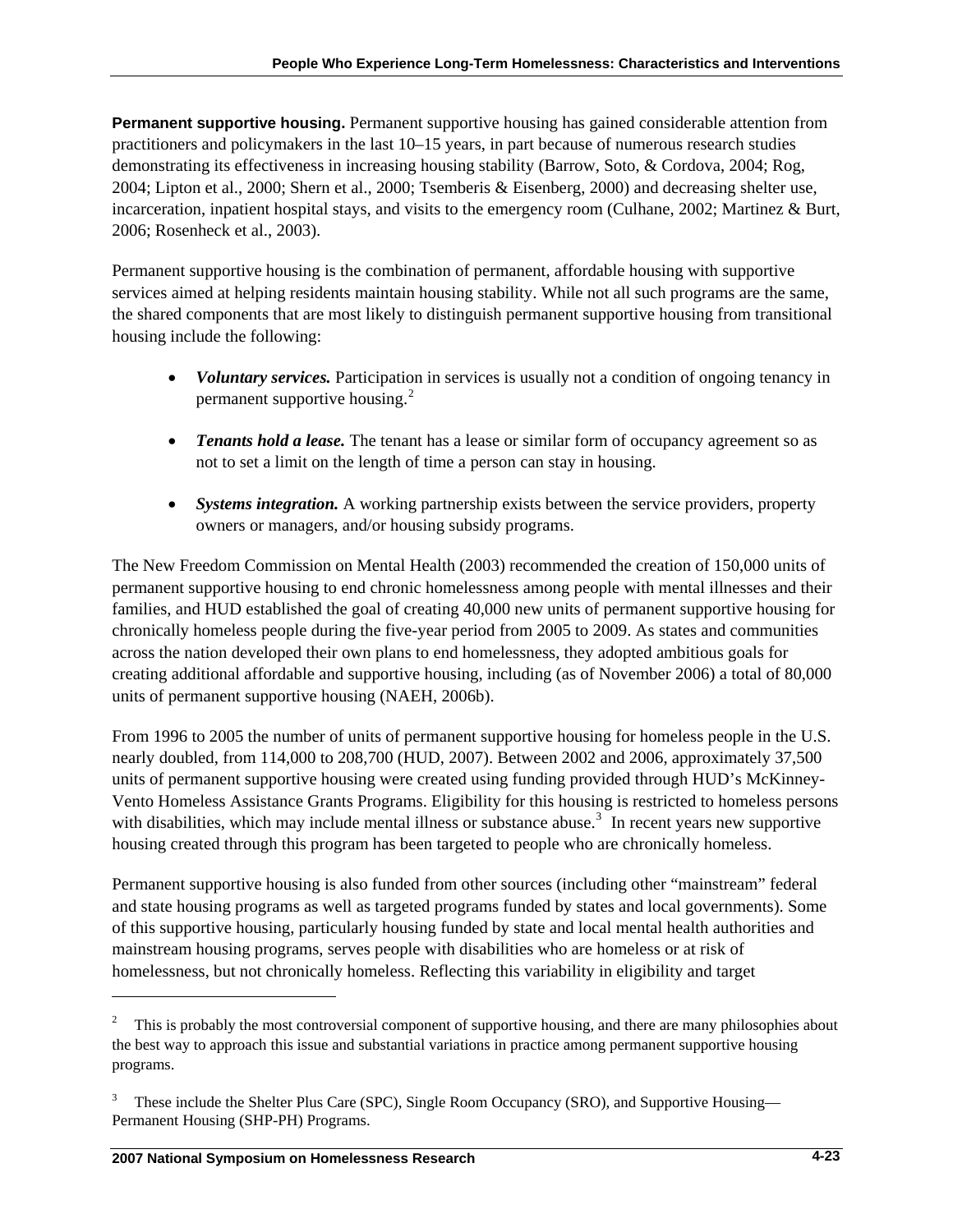populations, survey results from a range of states and communities indicate that about a third of the permanent supportive housing units are occupied by people formerly chronically homeless (Burt, 2005).

1. *Housing stability outcomes.* Evaluations of permanent supportive housing have shown retention rates in the first year of 75–85 percent, even among chronically homeless adults with the most severe mental health and substance use disorders (Barrow, Soto, & Cordova, 2004; Burt et al., 2004; Martinez & Burt, 2006; Wong et al., 2006). About three-quarters of those who enter supportive housing stay for at least two years, and about half are still living there after three to five years (Wong et al., 2006; Lipton et al., 2000). Variability in retention rates reflects several factors, including characteristics of supportive housing tenants, housing, program structure, expectations, and requirements. Because most permanent supportive housing offers tenants the opportunity to return to a permanent housing unit (either the same unit or another apartment) after short stays in a hospital or treatment setting, and some chronically homeless people may return to spend time in shelters or on the streets for a few days as they become accustomed to living in housing, some researchers have also measured housing stability in terms of reductions in the number of days of homelessness or increases in the number of days in housing.

The likelihood of moving out—often into unstable living arrangements—seems to be greatest during the first few months after tenants move into supportive housing, especially for residents who are living in supportive housing programs with a high degree of program structure and tenant expectations (Lipton et al., 2000). Older age seems to be associated with longer tenure in supportive housing. In some evaluations that consider a range of supportive housing program models, factors related to substance use, including a history of substance abuse and/or active substance use are associated with lower rates of housing stability, especially for homeless people who have moved into highly structured settings that are more likely to evict tenants for relapse in the use of alcohol or other drugs (Lipton et al., 2000; Wong et al., 2006).

2. *Outcomes on service utilization and cost.* Evaluations of permanent supportive housing have also attempted to measure changes in patterns of service utilization. Researchers from the University of Pennsylvania conducted a major study of the costs and utilization of public services, including hospitalizations and other Medicaid services, by more than 4,500 homeless adults with serious mental illness in New York City. The study included extensive regression analysis to determine both the costs of services used by homeless persons and the reductions that were attributable to placement in supportive housing. They found significant reductions in the total number of days that tenants spent in shelters (61 percent), inpatient psychiatric hospitals (61 percent), public hospitals (21 percent), VA inpatient hospitals (24 percent), prisons (85 percent), and jails (38 percent). While days in Medicaid-reimbursed inpatient services went down by 24 percent, the number of days of Medicaid-reimbursed outpatient services actually increased by 76 percent, which is probably a result of tenants having better access to more appropriate and preventive healthcare services while housed. Placement into supportive housing was associated with a reduction in services use of \$16,281 per housing unit per year, and \$14,413 of the service reduction savings resulted from the decrease in emergency and inpatient health and mental health services. The reduced costs associated with these changes in service utilization, when measured on a per diem basis, cover 95 percent of the cost of developing and operating supportive housing (Culhane, Metraux, & Hadley, 2002).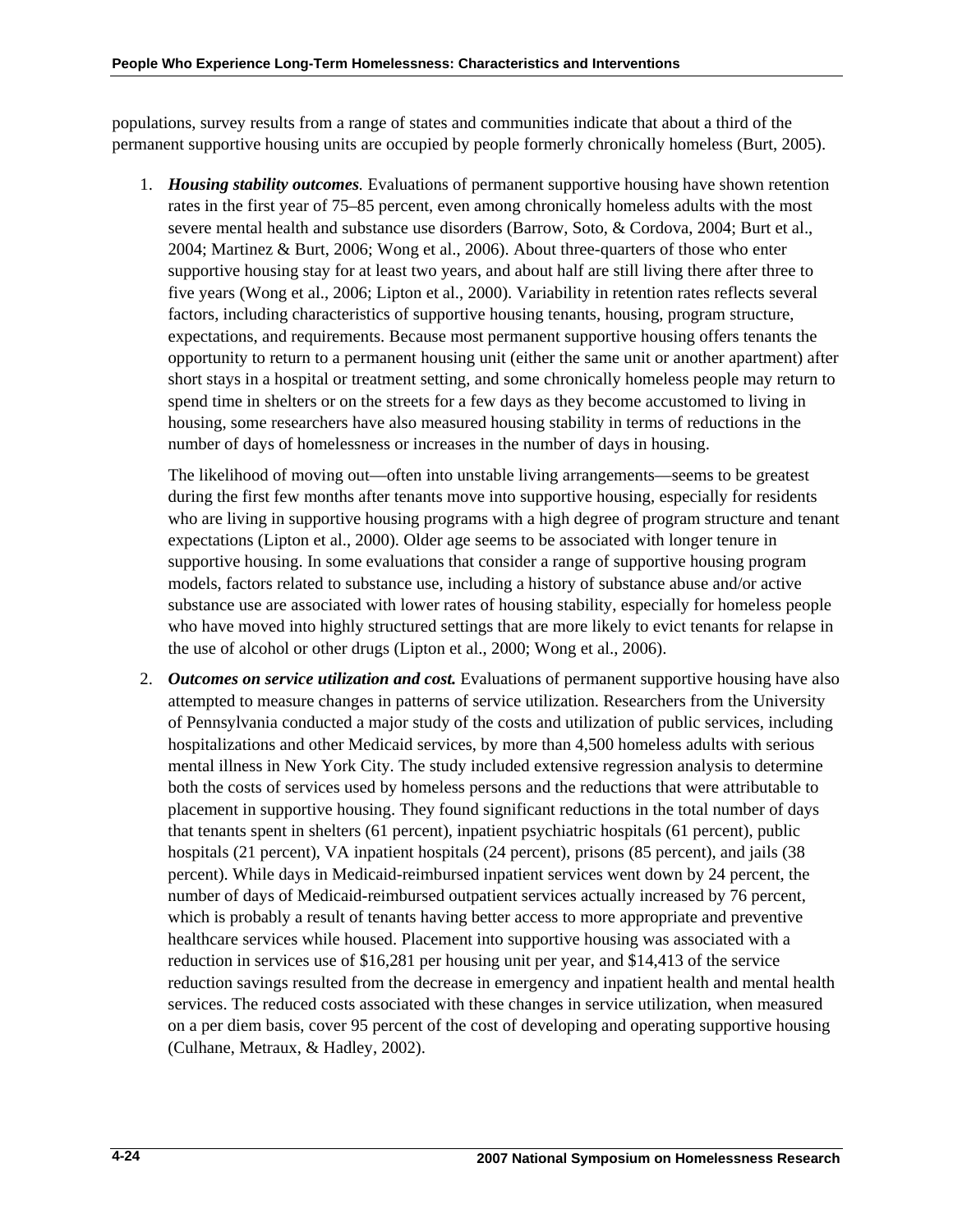Other studies have shown similar findings:

- A study of two permanent supportive housing projects in San Francisco, targeted specifically to chronically homeless individuals, found significant reductions in the utilization of hospital emergency room and inpatient care. Study participants were 236 homeless adults who had been living on the streets or in emergency shelter for extended periods of time, a large majority (75 percent) of whom had co-occurring mental illness and substance abuse disorders. The study compared service utilization during the 12-month period before and after homeless persons moved into supportive housing. The researchers found a 57 percent reduction in the total number of emergency room visits for this group and a 45 percent reduction in the total number of inpatient admissions (Martinez & Burt, 2006).
- A study of the Connecticut Supportive Housing Demonstration Project also showed a reduction in Medicaid-reimbursed inpatient services while utilization of other services remained stable or increased (Arthur Andersen LLP, 1999).
- Total medical charges for residents in two Minnesota supportive housing programs for chronically homeless persons addicted to alcohol declined by 32 percent to 68 percent in comparisons between the year before and the year after program entry. Medical and hospital visits declined, particularly for visits related to alcohol or injury, and the median number of detox visits declined by 90 percent (Thornquist et al., 2002).
- Findings from Denver's Housing First Collaborative showed that utilization of emergency room services decreased by 34 percent in the two years after chronically homeless people entered the program, while the number of nights of inpatient hospitalization declined by more than 80 percent. Costs for outpatient care increased by 50 percent, resulting in a 45 percent net reduction in total health costs (Perlman & Parvensky, 2006).
- A random assignment evaluation of the HUD-VASH program found less robust reductions in service utilization. Overall the HUD-VASH program was 15 percent more costly than standard care—an average of \$45 more for every additional day participants were housed. The program produced savings attributable to participants' decreased use of the shelter system and some changes in patterns of utilization of health services, but participants increased their utilization of mental health services, including homeless case management services provided as part of the program. Other positive outcomes for program group members included greater satisfaction with housing, higher housing quality, larger social networks, and reduced problems related to the use of alcohol or other drugs (Rosenheck et al., 2003; Cheng et al., in press).
- 3. *Other health outcomes.* Research on the impact of supportive housing on the health and wellbeing of chronically homeless people with disabilities has been limited, although some improvements in health may be inferred from the significant reductions in hospitalizations and emergency room visits that have been reported. To date most of the research on supportive housing has measured housing outcomes and utilization of other public services, while there has been little investigation of other impacts such as changes in psychiatric symptomatology or the use of alcohol and drugs. These issues require further study and evaluation. Compelling findings are emerging from research about the relationship between housing and HIV/AIDS, for which measurements of viral load and CD4 cell counts provide objective measures of improved health outcomes. Among homeless people with HIV/AIDS, access to housing is associated with significant improvements in entry into and retention in appropriate medical care, significantly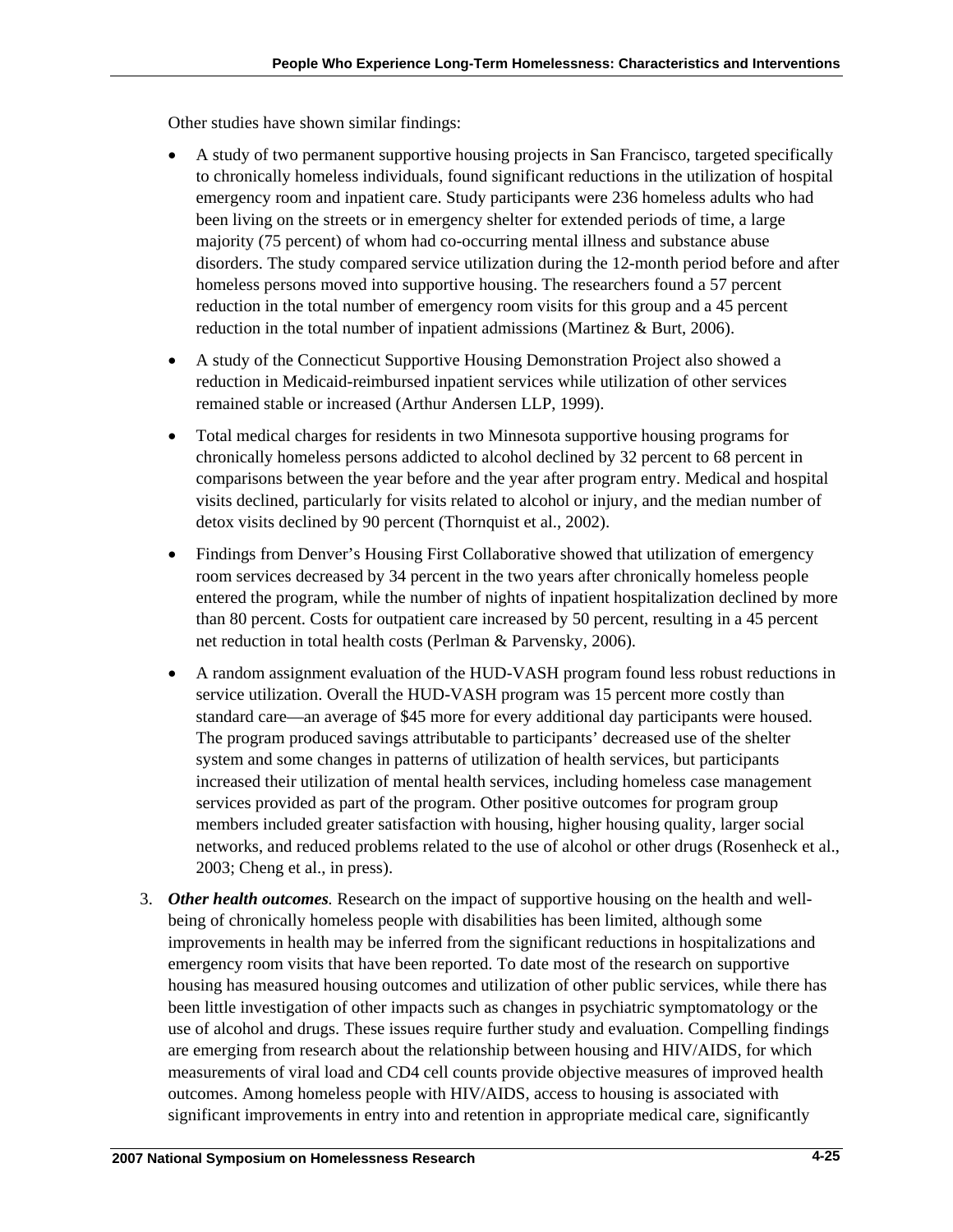reduced viral load (increased viral suppression), and increased CD4 count (Schubert, 2006) as well as reductions in high-risk sex and drug behaviors that are associated with transmitting HIV to others (Aidala, 2006; Schubert & Botein, 2006).

4. *How do outcomes differ among program models and participants?* Practitioners and policymakers want to know "what models of housing and services work best—and for whom." While findings are far from definitive, available research provides some important clues.

Importantly, housing retention appears to be greatest when housing is combined with services, regardless of the specific model of housing (Lipton et al., 2000; Rog, 2004; Siegel et al., 2006). However, the duration and intensity of services required to sustain housing requires further study and evaluation.

It appears that consumers prefer to live in housing that offers opportunities for integration and independence, while service providers more often believe that staffed group homes or other housing with a higher level of support would be more appropriate for consumers with greater clinical vulnerability. Goldfinger et al. (1999) examined the influence of staffed group living sites versus individual apartments for formerly homeless people with mental illness in a random assignment study. Individuals assigned to independent apartments experienced a greater number of days homeless compared to those in staffed group homes—among members of minority groups only. Substance abuse was the strongest individual-level predictor of days homeless. Individuals whom clinicians determined would do best with group living experienced more days homeless, regardless of the type of housing they received. Findings suggest that housing type should be geared to the clinical and social characteristics of consumers in order to achieve optimal housing outcomes. Consumers living in independent apartments report greater satisfaction with their housing and autonomy, but Siegel et al. (2006) found that they also experience greater feelings of isolation when compared to consumers who live in site-based supportive housing with more intensive services.

There is also evidence that the manner in which housing and services are organized has a significant impact on housing tenure. In a random assignment study of integrated (case management and housing services provided by teams within a single agency) versus parallel housing services (case management services provided by mobile assertive community treatment teams and housing by routine community-based landlords) for adults with severe mental illness who were at high risk for homelessness, McHugo et al. (2004) found that integrated housing services led to more stable housing and life satisfaction compared to parallel housing services, particularly for male participants.

# **Safe Havens**

The vast majority of Safe Havens serve people who are chronically homeless and have been described as "service-resistant." More than 300 Safe Haven programs nationwide have received funding from HUD's McKinney-Vento Homeless Assistance Programs. Safe Havens are generally small programs (on average about 16 residents and generally no more than 25) that may be designed to operate as either permanent or transitional housing (Ward Family Foundation, 2005). Transitional programs generally do not set rigid time limits for exit. These programs are usually implemented by, or in partnership, with a mental health center or agency, and about half of these receive some mental health services funding through contracts or grants from state, county, or city agencies.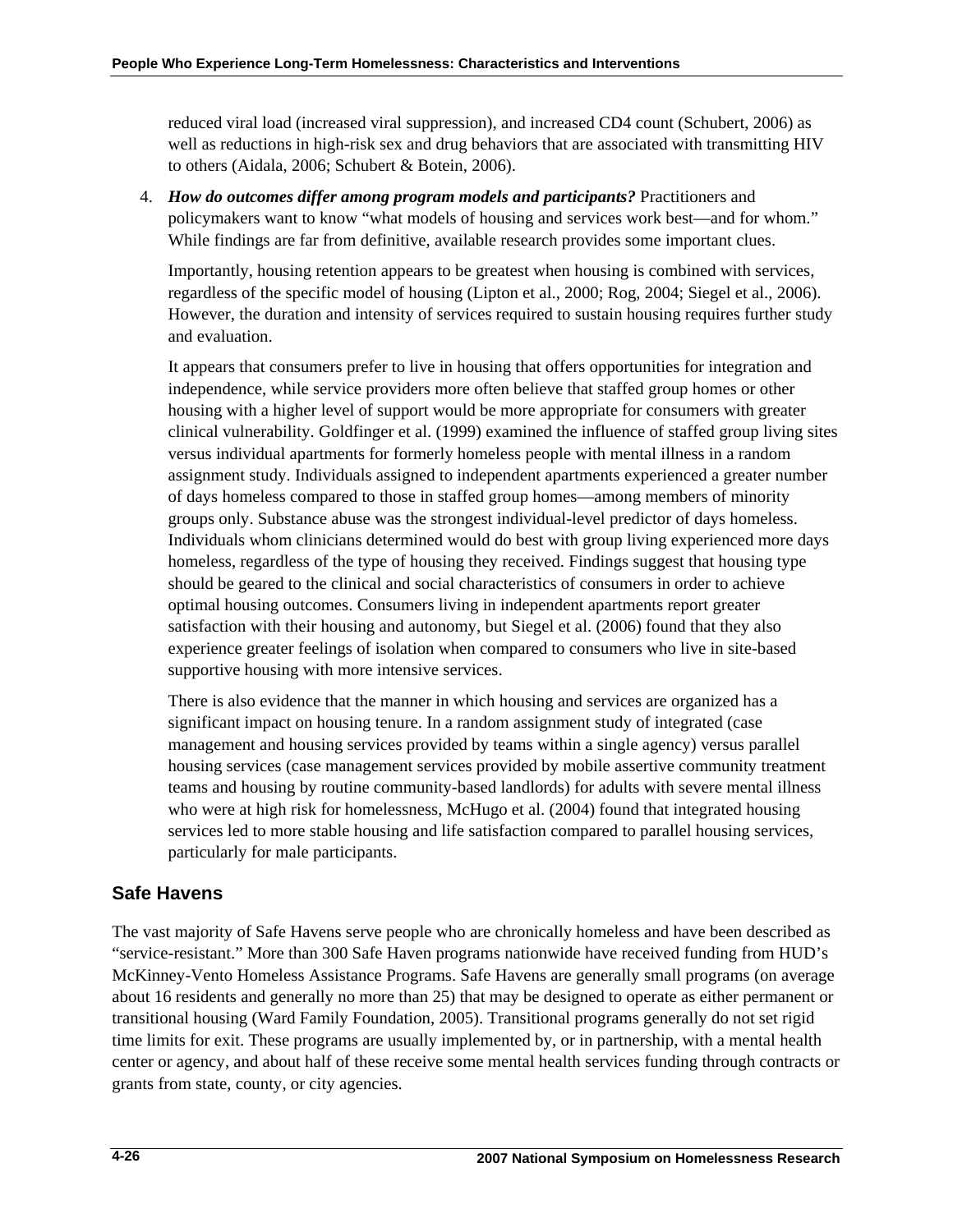#### **Evidence About Housing First/Low Demand Models**

Evaluations of housing first and low demand service models have shown increased levels of housing stability when compared with other more high demand models. In one of the most rigorous studies, Tsemberis, Gulcur, and Nakae (2004) randomly assigned participants in New York City with an Axis I diagnosis, a 6-month history of homelessness, and recent street living to receive housing immediately without a treatment prerequisite (housing first group) or to receive housing contingent on sobriety ("continuum of care" control group). Over a 24-month follow-up period, the housing first group spent less time homeless and more time stably housed compared to the control group. The two groups did not differ on psychiatric symptoms or alcohol and drug use. Findings indicated that participants in the housing first group were able to maintain community housing without jeopardizing psychiatric stability or showing symptoms of substance abuse.

Despite the fact that there were no differences in alcohol or drug use, Tsemberis, Gulcur, and Nakae (2004) found that the control group reported significantly greater use of substance abuse treatment compared to the housing first group. This difference increased over time. While rates of participation in available supportive services may be lower when participation is voluntary, studies show tenants in many low demand programs are likely to participate at fairly high rates if supportive services are tailored to their needs. In the evaluation of the Closer to Home Initiative in New York and California, Barrow, Soto, and Cordova (2004) found that even when service participation was not required, supportive housing tenants were engaged in a wide variety of activities including health care services (81 percent), mental health treatment (80 percent), substance abuse treatment (56 percent), money management (65 percent), assistance in applying for benefits (51 percent), and employment services (41 percent). Similarly, an evaluation of the Choices program in New York City found high rates of participation in the voluntary day program services, which included assistance accessing health care and social services and provided an opportunity for participants to socialize (Shern et al., 2000).

Lipton et al. (2000) provides additional evidence that consumer choice and control has a positive impact on client outcomes. The study examined the effectiveness of a variety of different approaches to supportive housing in New York City. The study followed 2,937 tenants and described their outcomes based on whether they were placed into high-, moderate-, or low-intensity housing. Intensity reflected the amount of structure of the program and the degree of independence that tenants had. High-intensity programs were defined as having the most structure and least amount of tenant independence. Although people were not randomly assigned to the different housing models and some selection bias certainly exists—the study found that those placed in the high-intensity models had the lowest level of housing retention—37 percent after five years compared with 56 percent for moderate-intensity programs (mostly women) and 54 percent for low-intensity programs.

Most Safe Havens have a daily structure and offer activities related to behavioral health, including 12-step meetings, counseling, training in daily living skills, medication monitoring and dispensing, and case management services. However, most programs do not require that residents participate. Safe Havens are generally staffed 24 hours a day, 7 days a week. Programs also offer opportunities for residents to participate in program governance through regular meetings or feedback sessions.

Safe Havens operate under a housing first, low demand philosophy. Nearly all Safe Havens have admissions criteria that are designed to target people who are most likely to be chronically homeless. As such, prospective residents generally are not required to be clean and sober, are not excluded if they have a criminal record, and are not required to participate in developing and carrying out an appropriate treatment plan. While nearly all Safe Havens prohibit the use of alcohol or illegal drugs on the premises, most do not prohibit the use of alcohol or illegal drugs away from the facility, and most expect that a significant number of residents will continue to have problems related to substance abuse. Some Safe Havens require that residents participate in weekly meetings, and some programs have more demanding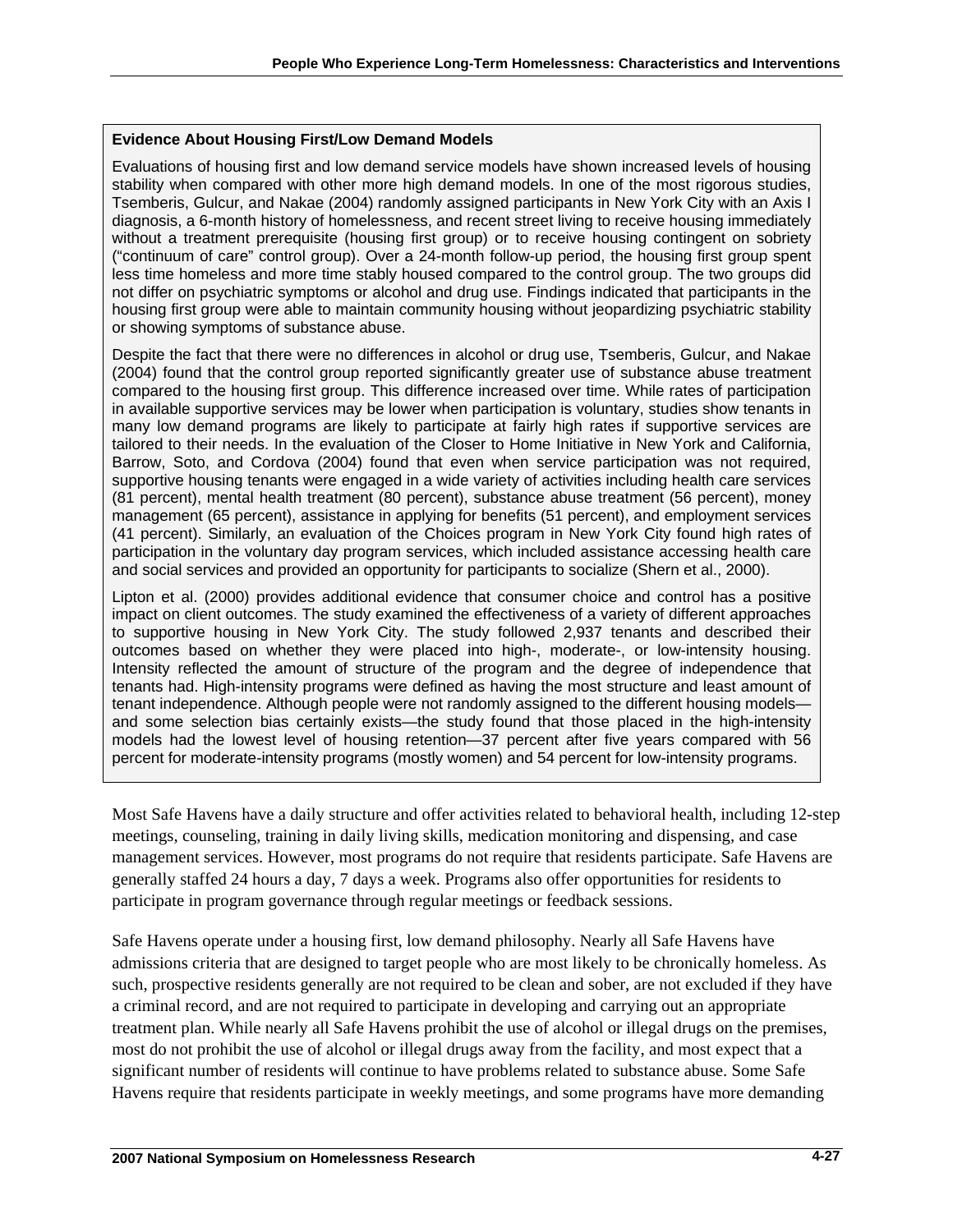service participation requirements. Program rules also prohibit verbal or physical abuse, violence toward other residents or staff, and illegal or criminal activity.

A primary goal of Safe Havens is to connect consumers to permanent housing, avoiding a return to the streets, shelter, hospital, or jail. While outcome data on the efficacy of Safe Havens is limited, one report has indicated that slightly over half of Safe Havens residents exit to permanent housing (Ward Family Foundation, 2005). According to the Ward Family Foundation report, Safe Havens that have achieved higher rates of referrals into permanent housing, compared to Safe Havens with lower referral rates, are:

- smaller programs that provide private accommodations (usually a private room, and often a private bathroom), and they nearly always operate at full capacity;
- more likely to serve homeless people coming from the streets, more likely to require a diagnosis of severe and persistent mental illness plus a co-occurring disorder, and more likely to have no limit on length of stay;
- more likely to provide a psychiatrist at the program and to provide treatment and supports for mental illness at the program site; more likely to have a higher staffing level (on average .5 full-time staff and .3 part-time staff for every resident);
- more likely to provide linkages to vocational and employment services; and
- more likely to exclude individuals with sexual offender criminal records (and a small minority exclude chronically homeless people with felony criminal records) (Ward Family Foundation, 2005).

# **Discharge Planning**

For people with severe mental illness, substance abuse problems, or other disabilities, who do not have a place to live upon discharge from a hospital, jail, or foster care setting, planning for needed housing, treatment, and support services prior to discharge is critically important. Discharge planning efforts often utilize a team or collaborative approach that includes a comprehensive assessment of each individual's needs in advance of the time of discharge, an assessment of housing needs and identification of multiple options, arrangement for follow-up appointments and medications, the engagement and active involvement of the homeless individual in identifying needs and preferences and considering options, a plan that delineates clear responsibilities, and back-up or contingency plans. However, discharge planning has no "teeth" unless the needed housing and services are available in the community (Semansky et al., 2004), and successful discharge planning is contingent upon effective linkages to community housing and services that are available and accessible at the right time (Moran et al., 2005). For some chronically homeless people, the time of discharge offers an important opportunity for engagement, enhancing motivation to change behaviors or circumstances that led to a health crisis or institutionalization, and establishing linkages to housing and ongoing care in the community that can help sustain recovery. Critical Time Intervention (CTI) (Herman et al., in press) discussed previously, is currently being studied in the transition from jail and state hospital settings to the community; findings are not yet available.

*Respite or recuperative care* is a promising approach to meeting the needs of chronically homeless people at the time of discharge from hospital or other health care facilities. For patients who are not homeless, our nation's health care delivery system has undergone significant changes in recent years. Increasingly surgery and other medical procedures may be performed on an outpatient basis, and hospital stays are shortened for all types of health care. Patients are frequently discharged from the hospital in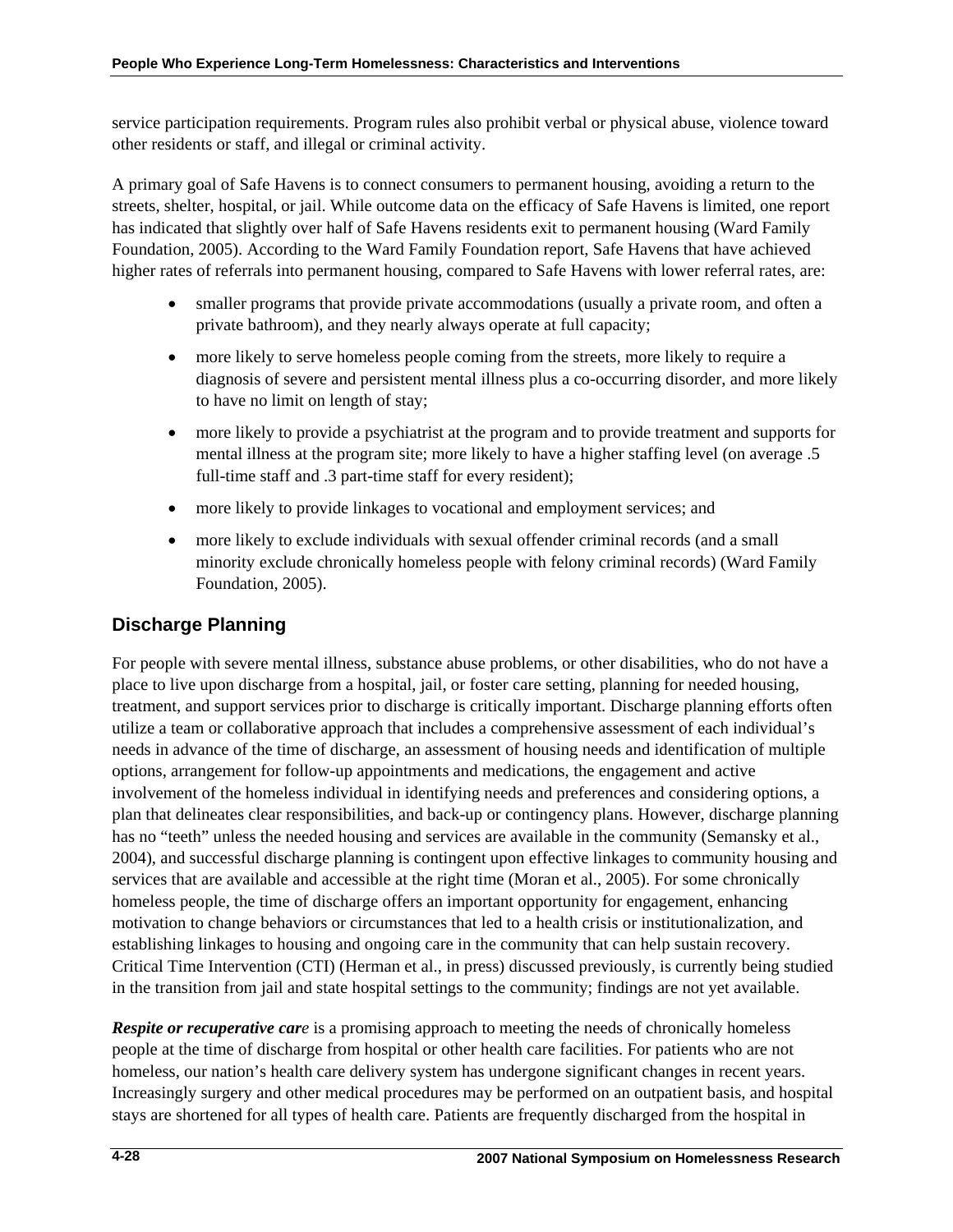need of home-based rest and care (from family members or visiting health care providers) and compliance with complex instructions for wound care, medications, or post-surgery rehabilitation. Homeless patients are particularly vulnerable when discharged from hospitals after emergency or inpatient care, including surgery. A growing number of communities have established respite or recuperative care programs as an alternative to costly extended hospitalizations or discharging patients to the streets or shelters or a shortterm stay in a motel room.

Respite or recuperative care programs serve homeless people who do not need to be hospitalized or in a nursing home, but are too ill to be on the streets or in shelters. Programs operate in a range of settings, including free-standing facilities, specialized shelters or transitional housing programs, and beds or units set aside in emergency or transitional housing programs with additional staffing and adaptations to requirements as needed For example, other shelter residents may be required to leave the facility during the day but those occupying respite beds may remain in the facility if they need bed rest. Generally these programs offer short-term housing (a few days or a few weeks) where participants can stay 24 hours a day as needed and receive meals and help with mobility and self-care. Some health care services are provided on site by nurses, a physician or mid-level practitioner, or other health care providers, but these services may be intermittent; for example, nurses may visit several times a day and be on call for emergencies, but limited health care staff are on site during much of the day. Programs also generally offer a range of supportive services and assistance with transportation to medical appointments, while seeking to facilitate long-term housing placements for clients.

One study of the effects of respite care (Buchanan et al., 2006) found a 49 percent reduction in hospital admissions among patients who received respite care, compared to similar patients who received usual care, after adjusting for gender, race, age, diagnosis, and previous utilization of health services. The average cost of respite per hospital day avoided was \$706, approximately half the estimated cost of a day of hospital care.

# **Implications for "Best Practices" to End Chronic Homelessness**

Across the country, the federal government, states, and communities have made a commitment to the goal of ending chronic homelessness. In so doing, a wide range of housing and service strategies tailored to the needs of people experiencing chronic homelessness have been developed.

Some important and influential research has been conducted in recent years, and a great deal of program development has been informed by evidence-based practice in the treatment of mental illness, cooccurring substance use disorders, and other health conditions. The development and implementation of innovative programs to address chronic homelessness, particularly for people with severe mental illness, substance abuse, and medical comorbidities, have outpaced the conduct of rigorously designed research studies that examine this population. As a result, while available research suggests promising approaches and implications for practice, it sometimes falls short of meeting the highest standards for defining evidence-based practice.

It will take a more substantial investment in research on homelessness to demonstrate with precision the efficacy of some of these promising practices, and to answer important questions about what works best for whom. Meanwhile, however, a growing number of practitioners and their partners in government and philanthropy are gaining experience in serving people who have had long and repeated spells of homelessness. In some cases consistent patterns and useful insights are emerging from available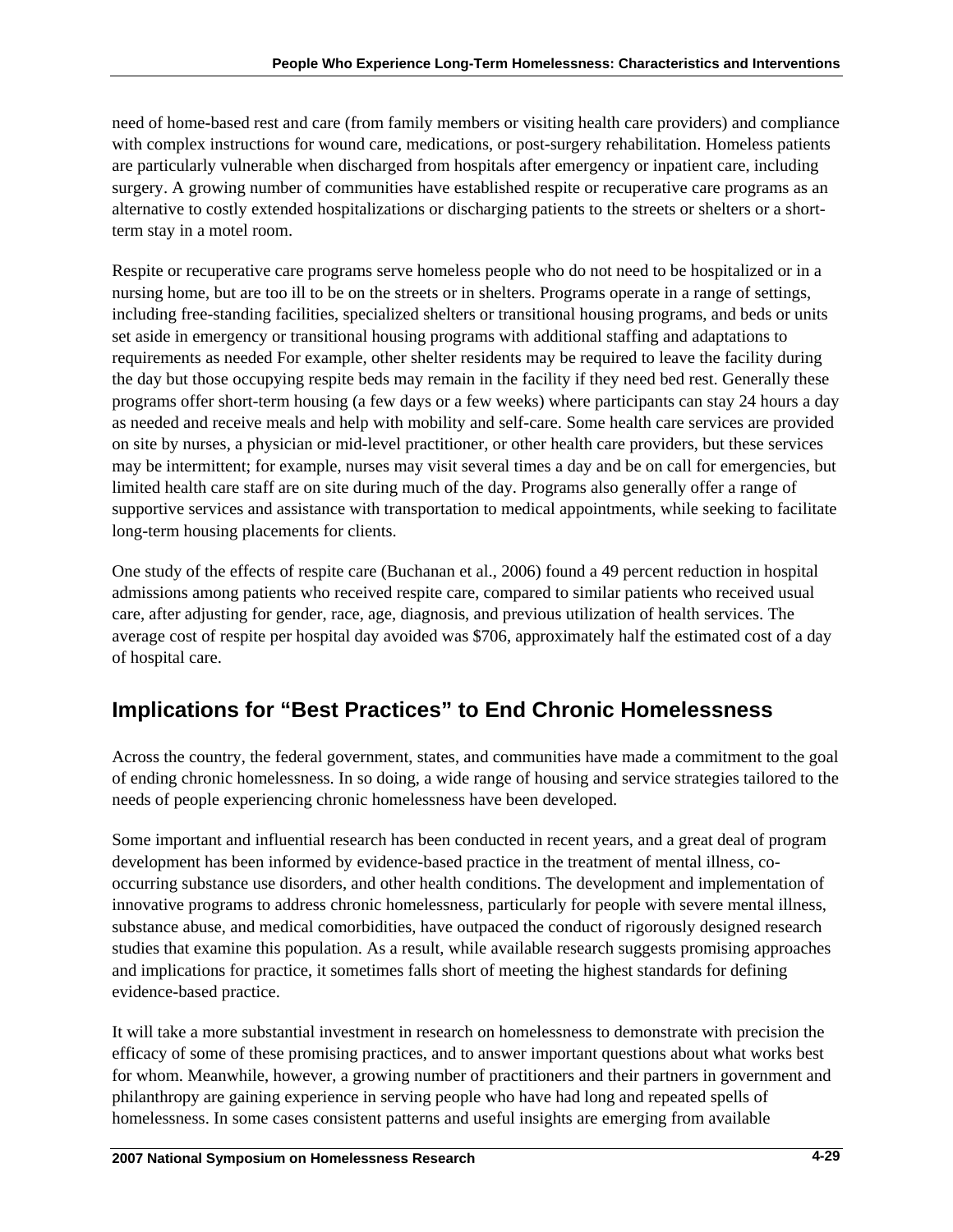information from research studies, administrative data, qualitative and quantitative program evaluations describing outcomes, and expert opinion to suggest "best practices" that can guide the development of housing and services for chronically homeless people. Formative evaluations of promising housing and services innovations can guide the development of randomized controlled trials to firmly establish their efficacy. Here we list best practices based on current evidence presented in prior sections of this manuscript.

*Outreach* to homeless people who are living on the street and in shelters is often a first step in the process of engagement in the service system for consumers with long histories of servicelessness, but outreach cannot end homelessness unless it is tied to housing placement and support. The transition process from chronic homelessness to permanent housing, however, is likely a critical period that requires further study and evaluation.

**Discharge planning** needs to be linked to appropriate short-term and permanent housing options and effectively targeted to those most at risk of long-term homelessness. While there is yet no evidence that adequate discharge planning can prevent long-term homelessness for people discharged from psychiatric hospitals, jails and prisons, or foster care settings, the critical juncture of institutional release remains an important area for research and for the development of effective interventions. As demonstrated by Critical Time Intervention, as well as emerging research on medical respite shelter linked to permanent supportive housing, a comprehensive program of housing placement and treatment combined with case management can assist in the transition from a shelter to stable residence in the community. Moreover, tenancy preservation efforts could be initiated in the discharge planning process to prevent homelessness onset when it is apparent that the existing living situation is unstable or inadequate.

*Case management and assertive community treatment* have been established as optimal techniques for the delivery of mental health and substance abuse treatment services to people with severe mental illness and histories of residential instability. Assertive community treatment that integrates the direct delivery of services to address substance use problems appears to be more cost-effective than assertive community treatment with linkages to parallel substance abuse treatment in the management of homeless people with dual disorders.

*Permanent supportive housing* increases housing stability and decreases use of costly institutional services such as shelters, hospitals, emergency departments, and jails and prisons.

Housing retention appears to be greatest when housing is combined with services, regardless of the specific model of housing. The needs and preferences of homeless people vary. Some will prefer to live in housing with on-site supportive services, while others may seek apartments that provide opportunities for community integration with people who do not have disabilities or recent experience with homelessness. Supportive services that are individualized and delivered to people in their homes and in community settings can help many people who were previously chronically homeless succeed in their own living setting, wherever that may be.

Housing type (e.g., supportive housing with on-site services or independent apartments) and program models (housing first/low demand or high demand) should be geared to the clinical and social characteristics and preferences of consumers in order to achieve optimal housing outcomes. People with long histories of homelessness, particularly men who have challenging behavior problems, may be more successful in supportive housing programs that are site based. The integration of housing and case management services (e.g., programs in which the housing provider shares the goal of helping program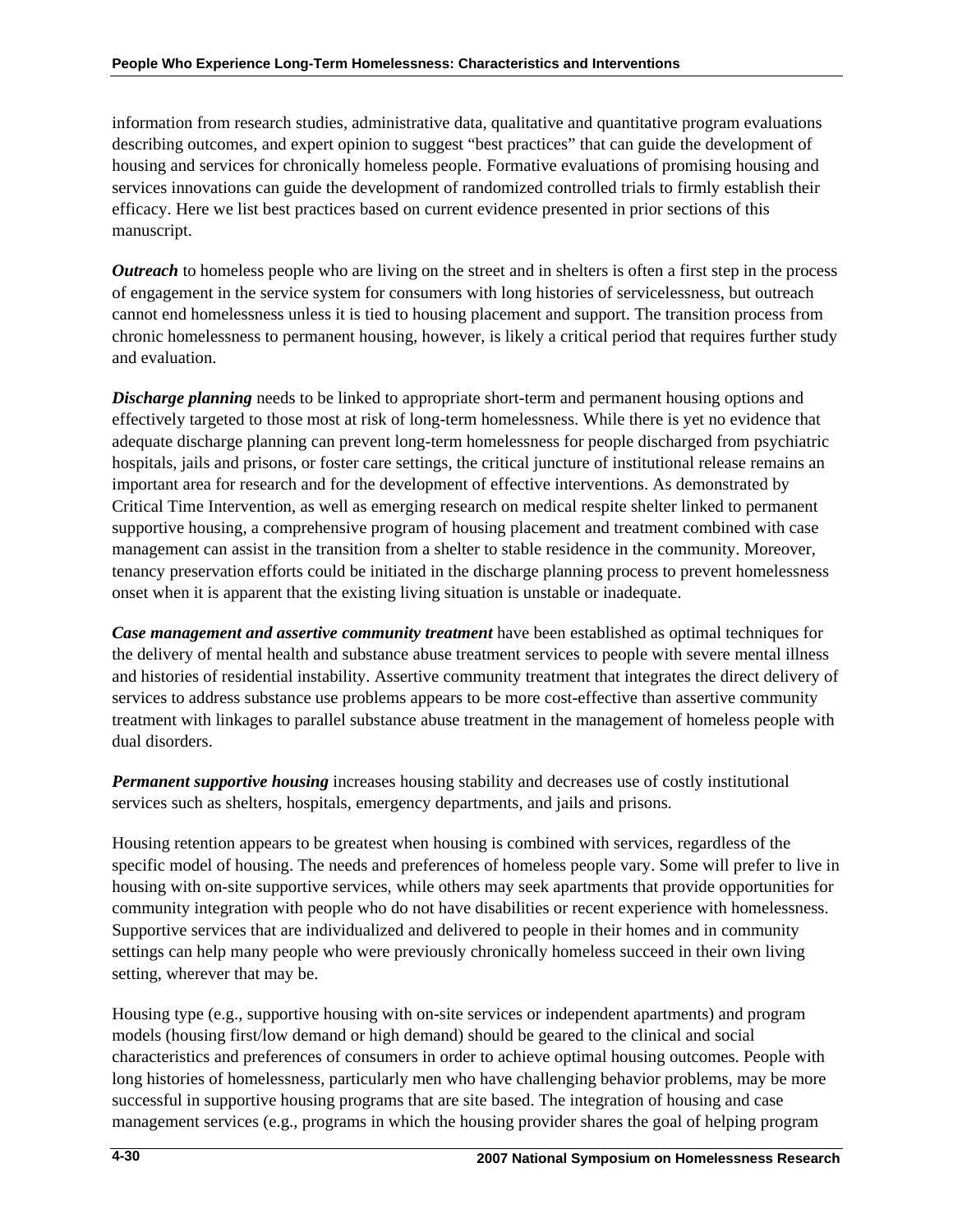participants maintain stable housing in spite of problems that might lead to eviction in private-market housing) may facilitate greater housing stability and life satisfaction, particularly for male consumers with greater clinical vulnerability.

*Low demand models* that include housing first (transitional housing, Safe Havens, and some permanent supportive housing) hold promise for engaging severely disabled chronically homeless individuals, who are often considered "service-resistant" and have longstanding substance abuse problems, in a process of recovery and eventual housing stability.

# **Recommendations for Future Research**

The methodology of mental health services and housing research studies conducted over the past decade has grown increasingly more sophisticated. Several studies reported here illustrate the feasibility of conducting randomized controlled trials in real-world settings such as street outreach and engagement in housing and treatment support services (Shern et al., 2000), discharge planning and linking to community-based housing and treatment (Susser et al., 1997), assertive community treatment (Morse et al., 1997), and housing and treatment services (Rosenheck et al., 2003; McHugo et al., 2004). Fidelity measures have been developed to better describe an intervention and determine the degree to which a given program adheres to its critical elements. Strategies such as propensity scoring, which mimics randomization so that causal inferences can be facilitated, have been utilized when the study design is quasi-experimental (Siegel et al., 2006). Studies of housing programs that use lotteries to select tenants from a pre-screened pool of applicants can provide opportunities of de facto random assignment, with some homeless people randomly assigned to housing while others receive "usual care" but are likely to remain homeless (Martinez & Burt, 2006). Improved follow-up strategies have been implemented in longitudinal investigations to minimize attrition (Susser et al., 1997).

Despite these advances, empirical research on the efficacy of interventions targeted at chronic homelessness has lagged far behind the development of new interventions. As research on efforts to end chronic homelessness moves forward, a focus on the topics listed below would expand the science base on chronic homelessness.

# **The Characteristics and Needs of People Who Are at High Risk of Chronic Homelessness**

New research efforts should distinguish prevention efforts geared toward people with mental illness or other disabilities who are *at risk of homelessness or who are newly homeless* from efforts addressed to those who are *already homeless or who have experienced long-stays in street or shelter locations.* Efforts intended for the latter will be most meaningful if they employ a consistent definition of chronic homelessness, such as the one recently adopted by the federal government for its interagency policy and program initiatives discussed previously in this report.

The overrepresentation of minorities, particularly African American men, among the ranks of people who are chronically homeless requires greater understanding to inform the development of appropriate, culturally competent, and effective housing and treatment approaches targeted for this group.

The high prevalence of childhood out-of-home placement among single homeless women, coupled with their greater exposure to victimization and violence, both in their childhood family histories and in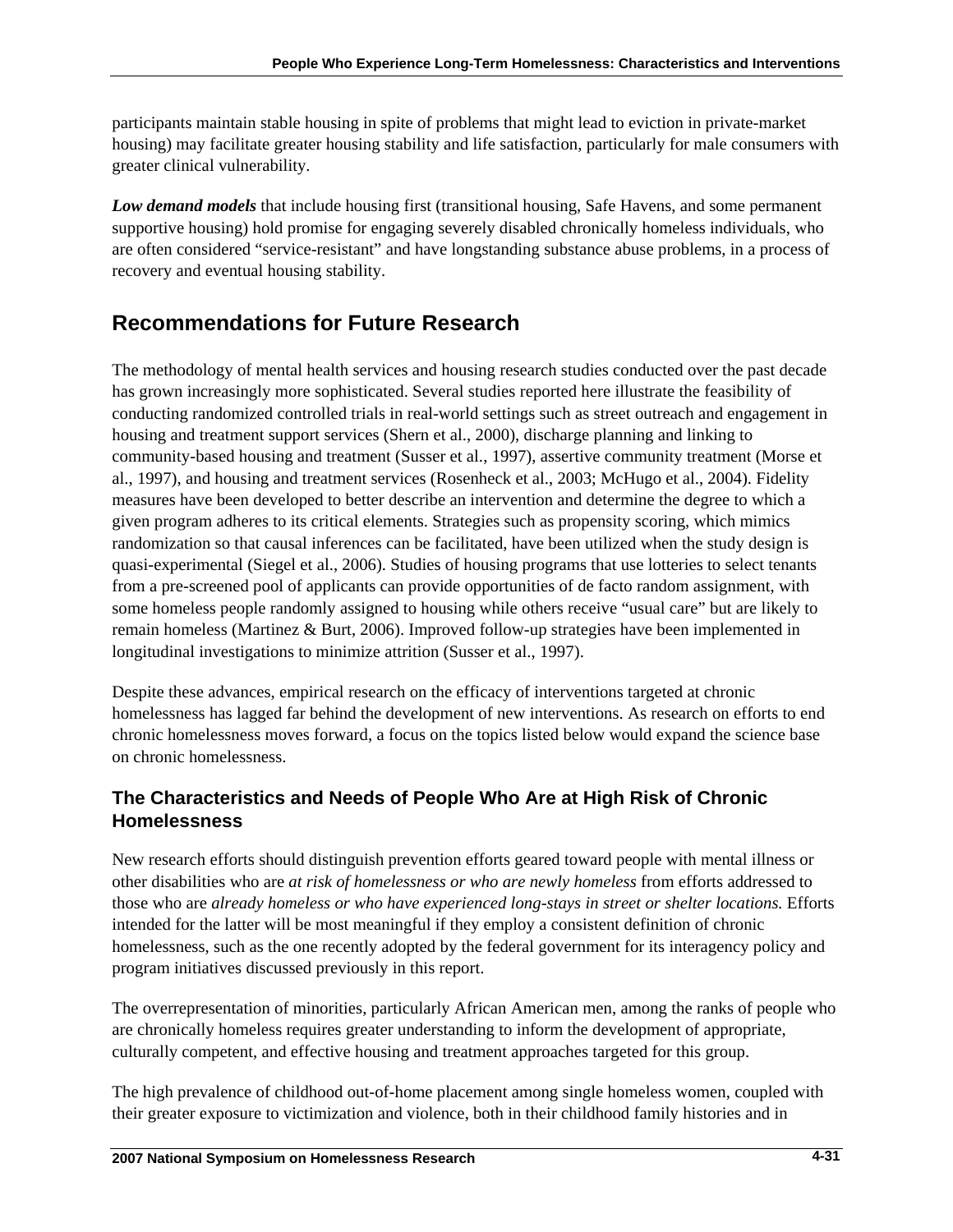adulthood, suggests a need for research to document and evaluate the effectiveness of gender-specific interventions to ending and preventing homelessness for adult women. Recognizing that many single homeless women are mothers who have become separated from their children, research can guide the development of programs that preserve and reunify families.

More research is needed to better understand the dynamics and trends that are reflected in the increasing age of homeless single adults, and the factors that are influencing this trend. Additional research can help explain whether this pattern primarily reflects an aging cohort of adults who have been homeless for many years, or whether older adults are now at greater risk of becoming homeless for the first time, and remaining homeless for extended periods. A closer examination of this population could help identify risk and protective factors associated with homelessness among older adults and factors that may have influenced changes in this pattern over the past two decades.

A greater understanding of the impact of homelessness over the life course is needed to inform housing and service approaches specific to age groups, such as young adults with recent-onset severe mental illness and elderly people. As the population of people who end up chronically homeless is aging, more research is needed to better understand their health conditions and the costs and efficacy of health care and treatment approaches for this population.

More information is needed to examine the characteristics and needs of people who experience extended or repeated episodes of homelessness but who are not considered to be chronically homeless because they do not have identified disabilities.

# **A More Complete Understanding of the Outcomes Produced by Specific Housing and Services Interventions, and What Works Best for Whom**

We know that for most people who are homeless today, rental assistance or access to affordable housing would end their homelessness. We also know that many people with disabilities can end chronic homelessness and overcome substantial barriers to housing stability if they receive supportive housing. But there is not enough research to guide practitioners and policymakers as they make assumptions about which homeless people with specific characteristics can achieve housing stability and other improved outcomes with rent subsidies or access to affordable housing alone, and which people are unlikely to end homelessness or achieve desired outcomes in other important areas of functioning without access to supportive housing. We do not know enough about how much service support is needed, and for how long, or which specific service strategies are most effective for which groups of homeless people. With limited research about which program models work most effectively for people with varying needs and challenges, decisions about which housing strategies and program options are most appropriate for individuals and communities are too often guided by assumptions and values instead of compelling evidence. Therefore, we recommend the following priorities for continued research:

It is apparent that strategies for eliminating chronic street homelessness are a high priority nationwide (USICH, 2003; USDHHS, 2003; Burt et al., 2004). However, there have been limited efforts to define evidence-based approaches to engaging street homeless individuals in the use of services to assist in coming in off the streets. Research efforts should be directed at this issue.

Research is needed to compare outcomes for homeless people with similar characteristics and needs who receive different well-defined types of housing and services interventions. In particular, more rigorous studies should compare the effectiveness of single-site and scattered-site supportive housing that use both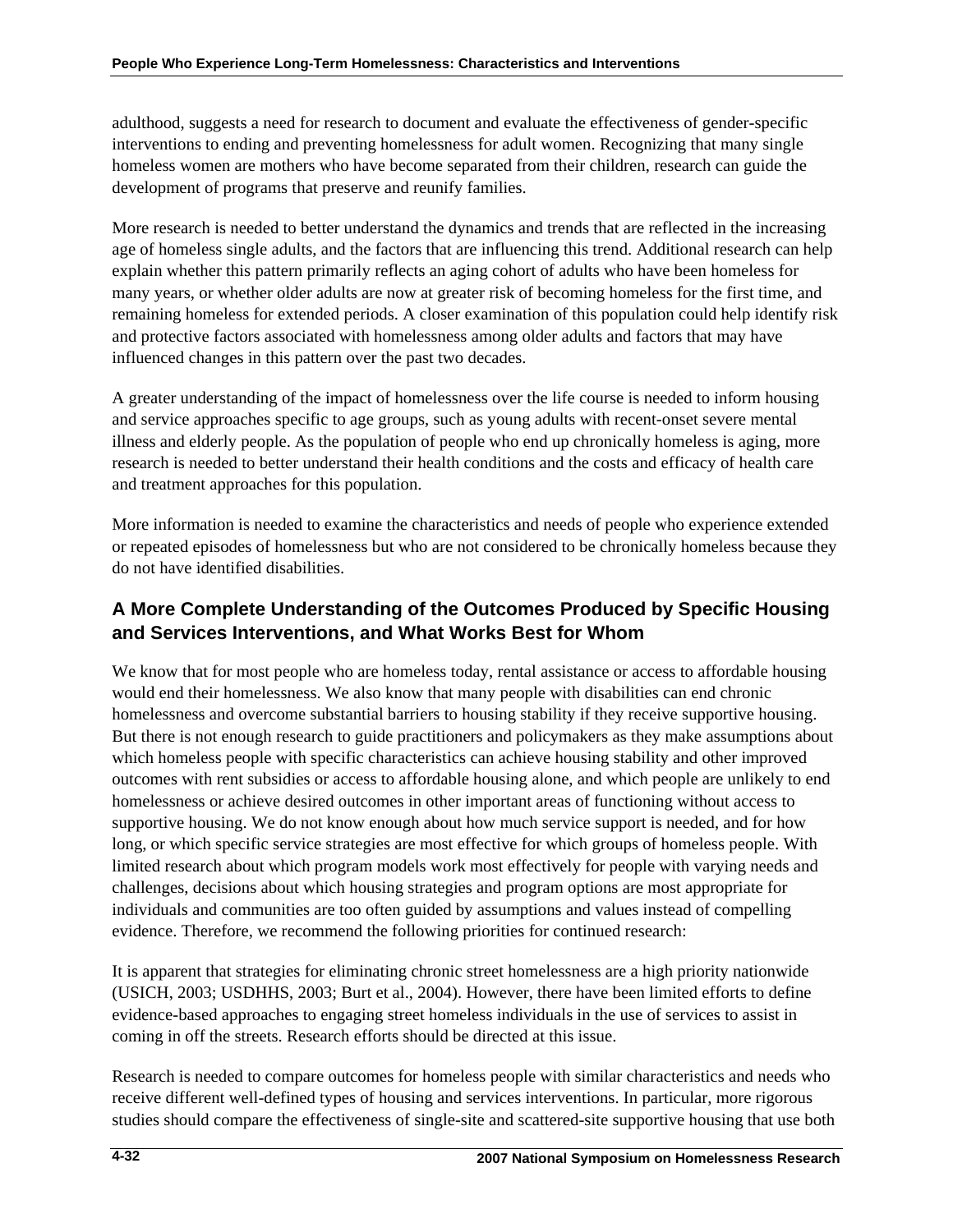low demand and high demand service strategies. The studies should measure outcomes that include not only housing stability, but also improvements in employment, recovery from addiction, and health status, and examine whether outcomes vary by participant characteristics, including age, gender, race, and types of disabilities. More conclusive evidence about what works best for whom would help guide decisions that currently are too often shaped by value-laden assumptions.

There is a need for extended longitudinal follow-up of clients enrolled in various types of housing and treatment interventions targeted at people who are chronically homeless to gain a better grasp of the longterm effectiveness of the housing and interventions. For example, the typical duration of follow-up in the housing literature is one to two years. Program attrition at that point ranges from about 20 percent to 25 percent (Lipton et al., 2000; Martinez & Burt, 2006). Lipton et al. (2000) found that at the five-year mark, only 50 percent were still in supportive housing. More information is needed on people who move out (e.g., why they move out, where they go, whether they become homeless again).

There is a need to better understand the effectiveness of specific strategies such as "housing first" versus "treatment first" for engaging the most disabled homeless people living on the streets in the use of services and housing. While this is clearly a high priority among policymakers and many practitioners, investment in research that would define evidence-based practice in this area has been limited, and we need to better understand the characteristics and needs of those who have been unable or unwilling to enter available housing or residential programs as well as factors that contribute to motivation and readiness to change.

Outcomes in studies of the impact of housing and treatment services should be broadened to include cost outcomes, family relationships and child welfare, incarceration and public safety, high-risk behaviors and communicable disease, psychiatric symptoms, recovery from substance abuse, and social inclusion.

# **A Better Understanding of the Need for Ongoing Supportive Services and Long-Term Outcomes After Entering Housing**

Research on promising efforts in the areas of supportive housing and Safe Havens should expand information on recruitment and tenant selection (e.g., who does and does not gain admission to the programs), program exits (e.g., who leaves and why), and transitions to other types of housing. More evidence is needed to better understand long-term needs for housing assistance, treatment, and supportive services for chronically homeless people who leave supportive housing.

Recent studies suggest that the duration and intensity of services can be tailored to the clinical needs of the client, and that some homeless people with disabilities who enter housing are able to maintain their housing and sustain other positive outcomes, with less intensive direct support and linkages to other community services, after a period of transitional support. However, the duration and intensity of services required to sustain housing requires further study and evaluation. The *Self-Sufficiency Matrix* developed by the Arizona Evaluation Project on Homelessness (Flaherty, 2004) could provide a useful tool in determining how clinical and support services can be tapered at the individual level without jeopardizing gains.

# **Better Information About How to Prevent Chronic Homelessness**

A greater understanding of the role of family dynamics in the genesis of housing loss among people with mental illness or other disabilities that increase vulnerability could inform whether interventions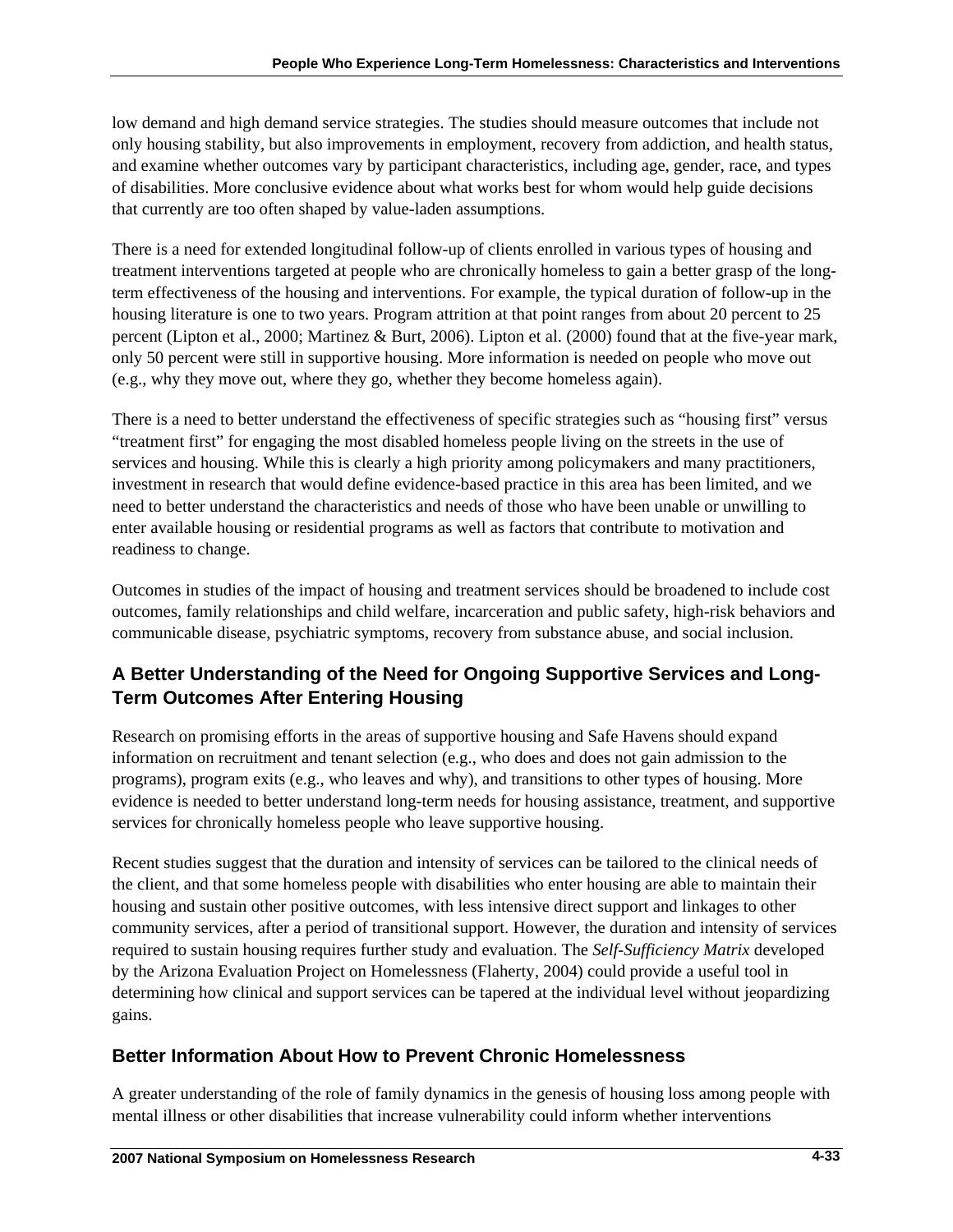addressing the family unit could prevent the onset of homelessness, or prevent future adult homelessness among children living in high-risk families.

Research must be focused on dually disordered persons with criminal justice histories to assist them to better control their illnesses, remain stably housed, avoid recidivist involvement in the criminal justice system, obtain gainful employment, and be included in the life of society at large. Innovative efforts to link chronically homeless people with criminal justice involvement to treatment and housing services in the community at the point of release from jail or prison is needed to counteract repeated homelessness and dependence on institutional care.

Interventions designed to prevent homelessness among people with severe mental illness at risk but never homeless is an important and underdeveloped area. Issues to be considered include early preventive treatment of substance use disorders, treatment compliance, vocational and job training, socialization, and family support. Assisting people at risk for long-term homelessness to retain existing housing or obtain more appropriate housing should be part of a comprehensive strategy to ameliorate chronic homelessness. Such "upstream" interventions might include supportive housing for youth aging out of foster care (New York City Department of Health and Mental Hygiene, 2006), family-based interventions for people with mental illness residing with family members (Connery & Brekke, 1999), and tenancy preservation for those at-risk of homelessness to assist them in retaining existing housing through housing court and other advocacy measures (Burt et al., 2005).

# **In Sum**

The last decade has seen a deliberate effort to focus service innovation on the small but significant group of people who experience chronic homelessness and consume a disproportionate share of public service dollars. Innovation in services and supportive housing has outpaced research designed to establish these efforts on a strong scientific basis. However, the practice-based evidence that has emerged from these creative efforts will inform the next generation of efficacy studies in this area. Expanded federal support for research on homelessness will be required to move the field forward in the next decade.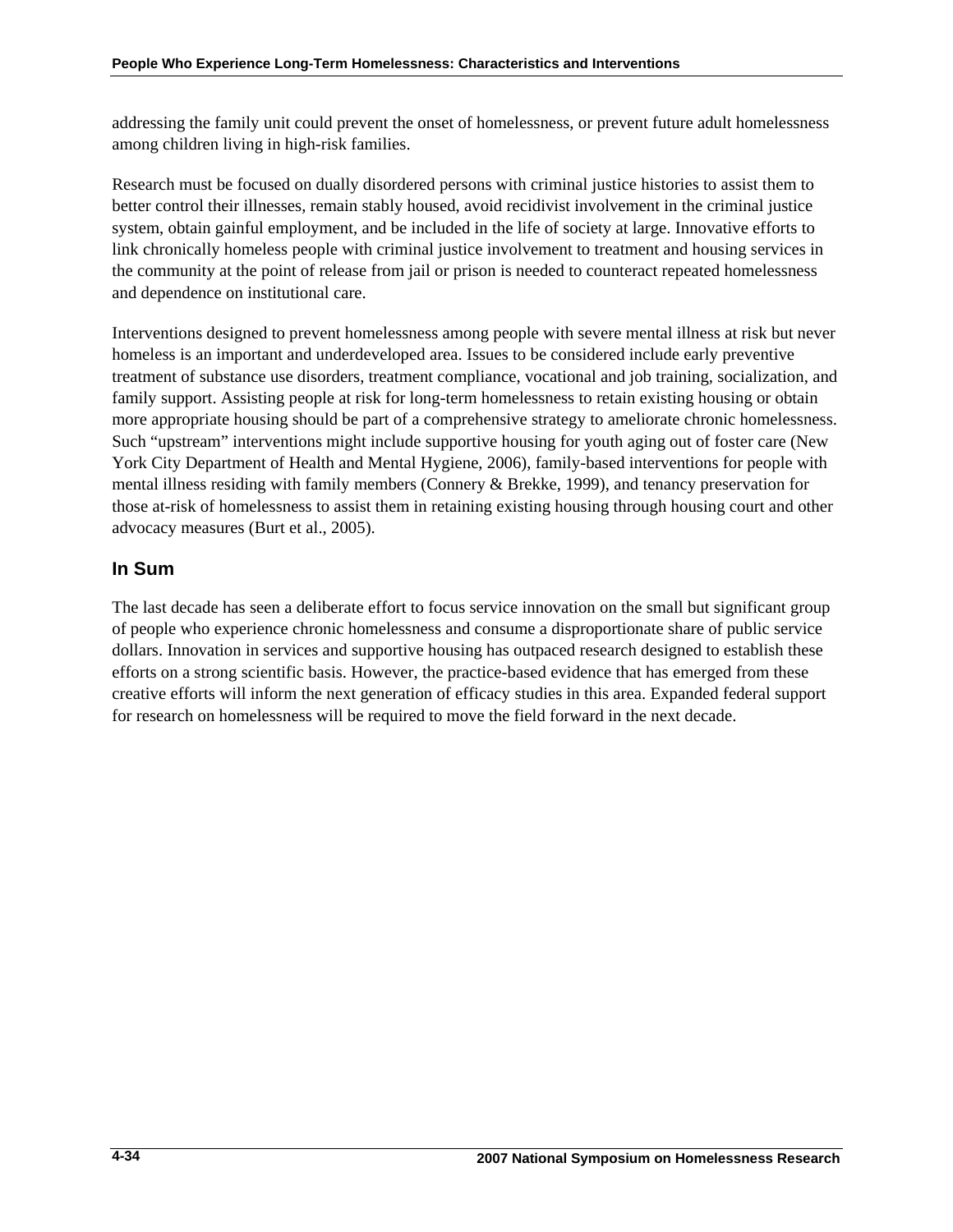# **References**

- Aidala, A. (2006, October). *Risky persons versus contexts of risk: Housing as a structural factor affecting HIV prevention and care.* Paper presented at the National Housing and HIV/AIDS Research Summit, Baltimore, MD.
- Aidala, A., & Needham-Waddell, E., (2006, October). *Delayers and drop-outs: Housing status and entry into retention in HIV care.* Paper presented at the National Housing and HIV/AIDS Research Summit, Baltimore, MD.
- Anthony, W., Rogers, E. S., & Farkas, M. (2004). Research on evidence-based practices: Future directions in an era of recovery. *Community Mental Health Journal*, *39,* 101–108.
- Arthur Anderson LLP. (1999, October). *Connecticut Supportive Housing Demonstration Program: Program evaluation report.* New York: Corporation for Supportive Housing.
- Barrow, S. M., Herman, D. B., Cordova, P., & Struening, E. L. (1999). Mortality among homeless shelter residents in New York City. *American Journal of Public Health, 89,* 529–534.
- Barrow, S. M., & Soto, G. (1996). *An evaluation of interim housing for homeless adults.* San Francisco: Corporation for Supportive Housing.
- Barrow, S., & Soto, G. (2000). *Closer to home: Interim housing for long-term shelter residents: A study of the Kelly Hotel.* Corporation for Supportive Housing.
- Barrow, S., Soto, G., & Cordova, P. (2004). *Final report on the evaluation of the Closer to Home Initiative.* Corporation for Supportive Housing.
- Bradford, D. W., Gaynes, B. N., Kim, M. M., Kaufman, J. S., & Weinberger, M. (2005). Can shelterbased interventions improve treatment engagement in homeless individuals with psychiatric and/or substance misuse disorders? *Medical Care, 43,* 763–768.
- Buchanan, D., Doblin, B., Sai, T., & Garcia, P. (2006). The effects of respite care for homeless patients: A cohort study, *American Journal of Public Health, 96,* 1278–1281.
- Burns, B., & Santos, A. B. (1995). Assertive community treatment: An update of randomized trials. *Psychiatric Services, 46,* 669–675.
- Burt, M., Aron, L. Y., Lee, E., & Valente, J. (2001). *Helping America's homeless*. Washington, DC: The Urban Institute.
- Burt, M. R., Pearson, C. L., Montgomery, A. E., & McDonald, W. R. (2005). *Strategies for preventing homelessness.* Washington, DC: U.S. Department of Housing and Urban Development.
- Burt, M., & Anderson, J. (2005). *AB2034 Program experiences in housing homeless people with severe mental illness.* Oakland, CA: Corporation for Supportive Housing.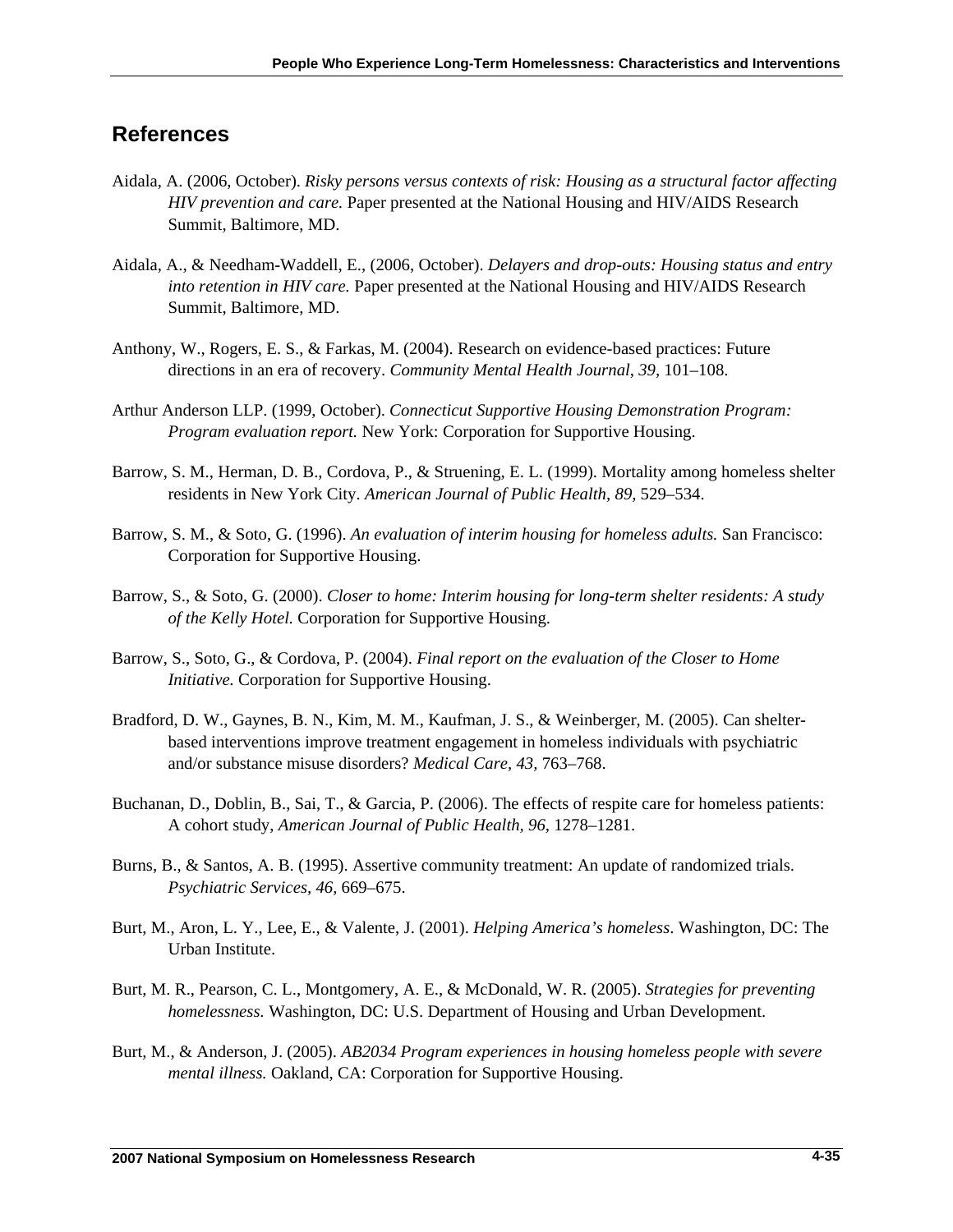- Burt, M., Hedderson, J., Zweig, J., Ortiz, M. J., Aron-Turnham, L., & Johnson, S. M. (2004). *Strategies for reducing chronic street homelessness.* Washington, DC: U.S. Department of Housing and Urban Development, Office of Policy Development and Research.
- Burt, M. (2005). *Taking health care home: Baseline report on PSH tenants, programs, policies, and funding.* Oakland, CA: Corporation for Supportive Housing.
- Calsyn, R. J., Yonker, R. D., Lemming, M. R., Morse, G. A., & Klinkenberg, W. D. (2005). Impact of assertive community treatment and client characteristics on criminal justice outcomes in dual disorder homeless individuals. *Criminal Behavior and Mental Health, 15,* 236–248.
- Castillo, E. M., Lindsay, S. P., Sturgis, K. N., Bera, S. J., & Dunford, J. V. (2005, November). *An evaluation of the impact of San Diego's serial inebriate program, Institute for Public Health*. San Diego, CA: San Diego State University.
- Caton, C. L. M., Hasin, D., Shrout, P. E., Opler, L. A., Hirshfield, S., Dominguez, B., & Felix, A. (2000). Risk factors for homelessness among indigent urban adults with no history of psychotic illness. *American Journal of Public Health, 90,* 258–263.
- Caton, C. L. M., Shrout, P. E., Eagle, P. F., Opler, L. A., & Cournos, F. (1995). Risk factors for homelessness among women with schizophrenia: A case-control study. *American Journal of Public Health, 85,* 1153–1156.
- Caton, C. L. M., Shrout, P. E., Eagle, P. F., Opler, L. A., Felix, A, & Dominguez, B. (1994). Risk factors for homelessness among schizophrenic men: A case-control study. *American Journal of Public Health, 84,* 265–270.
- Caton, C. L. M., Dominguez, B., Schanzer, B., Hasin, D. S., Shrout, P. R., Felix, A., et al. (2005). Risk factors for long-term homelessness: Findings from a longitudinal study of first-time homeless single adults. *American Journal of Public Health, 95,* 1753–1759.
- Cheng, A-L., Lin H., Kasprow, W., & Rosenheck, R. A. (in press). Impact of supported housing on clinical outcomes: Analysis of a randomized trial using multiple imputation technique. *Journal of Nervous and Mental Disease.*
- Cheung, A. M., & Hwang S. W. (2004). Risk of death among homeless women: A cohort study and review of the literature. *Canadian Medical Association Journal, 170,* 1243.
- City of Portland. *Home Again second year report: Results of the 10-year plan, and January–March 2007 update.* Retrieved from www.portlandonline.com/bhcd
- Clark, C., & Rich, A. R. (2003). Outcomes of homeless adults with mental illness in a housing program and in case management only. *Psychiatric Services, 54,* 78–83.
- Cohen, N. L. (Ed.). (1990). *Psychiatry takes to the streets: Outreach and crisis intervention for the mentally ill.* New York/London: Guilford Press.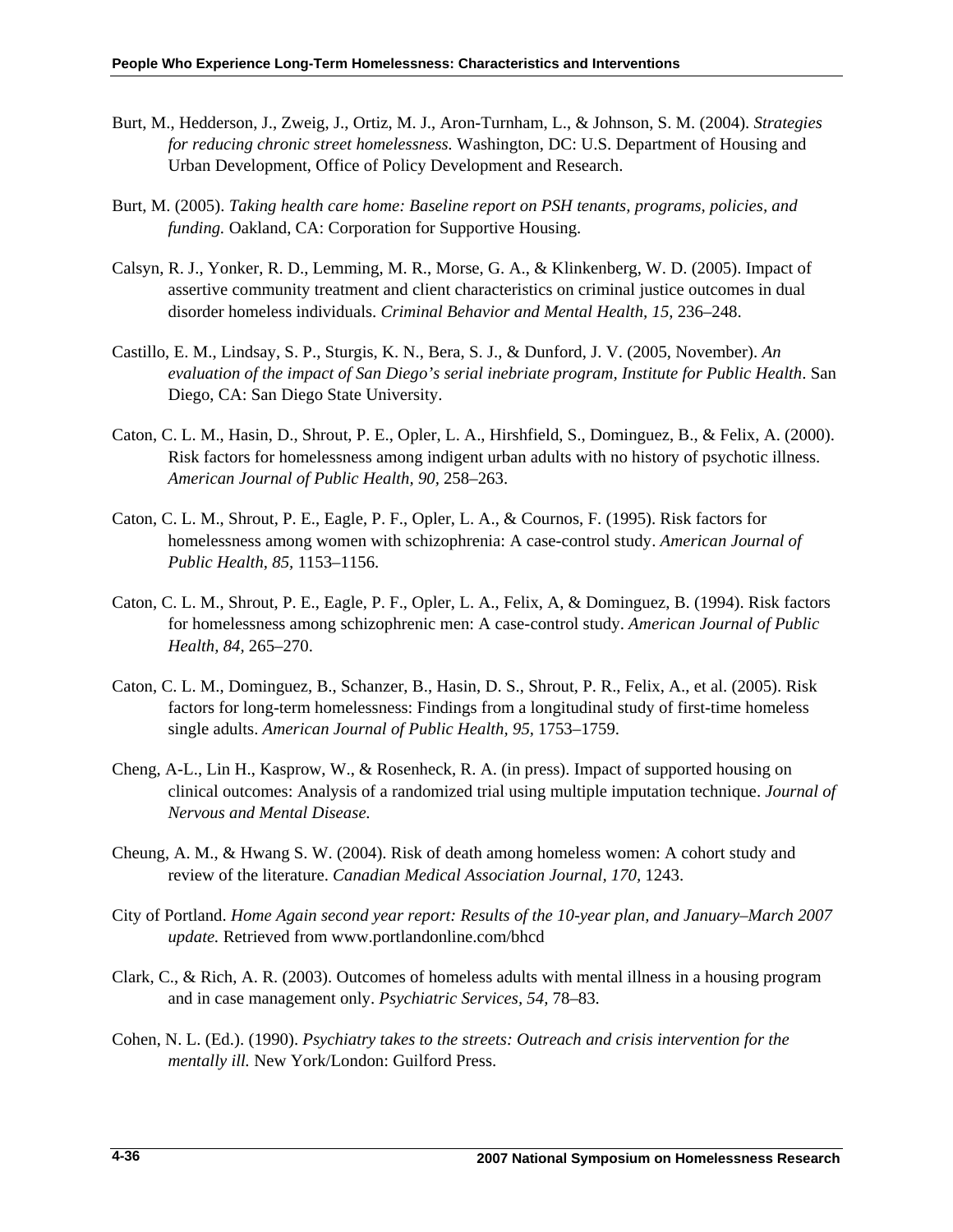- Coldwell, C. M., & Bender, W. S. (2007). The effectiveness of assertive community treatment for homeless populations with severe mental illness: A meta-analysis. *American Journal of Psychiatry*, *164,* 393–399.
- Collaborative Initiative to End Chronic Homelessness (CICH). (2006, July) *Client outcomes report.* Baseline, unpublished data.
- Connery, L., & Brekke, J. (1999). A home-based family intervention for ethnic minorities with a mentally ill member. *Alcoholism Treatment Quarterly, 17,* 149–167.
- Corporation for Supportive Housing. (2004, October) *Toolkit for ending long-term homelessness*. Retrieved from [http://documents.csh.org/documents/ke/toolkit-ending-homelessness/all](http://documents.csh.org/documents/ke/toolkit-ending-homelessness/all-toolkit.pdf)[toolkit.pdf](http://documents.csh.org/documents/ke/toolkit-ending-homelessness/all-toolkit.pdf)
- Corporation for Supportive Housing. *Planning grants' findings highlights factors contributing to frequent ED use.* Retrieved from<http://documents.csh.org/documents/fui/Newsletter-Winter-05.pdf>
- Cox, B. G., Walker, R. D., Freng, S. A., Short, B. A., Meijer, L., & Gilchrist, L. (1998). Outcome of a controlled trial of the effectiveness of intensive case management for chronic public inebriates. *Journal of Studies on Alcohol, 59,* 523–532.
- Culhane, D. P., Gollub, E., Kuhn, R., & Shpaner, M. (2001). The co-occurrence of AIDS and homelessness: Results from the integration of administrative databases for AIDS surveillance and public shelter utilization in Philadelphia. *Journal of Epidemiology and Community Health, 55,* 515–520.
- Culhane, D., Metraux, S., & Hadley, T. (2002). Public service reductions associated with placement of homeless persons with severe mental illness in supportive housing. *Housing Policy Debate, 13,* 107–163.
- De Leon, G., (2000). *The therapeutic community: Theory, model, and method.* New York City, Springer.
- Dixon, L., Weiden, P., Torres, M., & Lehman, A. (1997). Assertive community treatment and medication compliance in the homeless mentally ill. *American Journal of Psychiatry, 145,* 1302–1304.
- Dougherty, P. H. (2006, March 16). *Statement before the Committee on Senate Veterans Affairs, U.S. Senate*.
- Drake, R. E., Mueser K. T., Brunette, M. F., & McHugo, G. J. (2004). A review of treatments for people with severe mental illnesses and co-occurring substance use disorders. *Psychiatric Rehabilitation Journal, 27,* 360–374.
- Drake, R. E., Rosenberg, S. D., Teague, G. B., Bartels, S. J., & Torrey, W. C. (2003). Fundamental principles of evidence-based medicine applied to mental health care. *Psychiatric Clinics of North America, 26,* 811–820.
- Drake, R. E., Wallach, M. A., Teague, G. B., Freeman, D. H., Paskus, T. S., & Clark, T. A. (1991). Housing instability and homelessness among rural schizophrenic patients. *American Journal of Psychiatry, 148,* 339–336.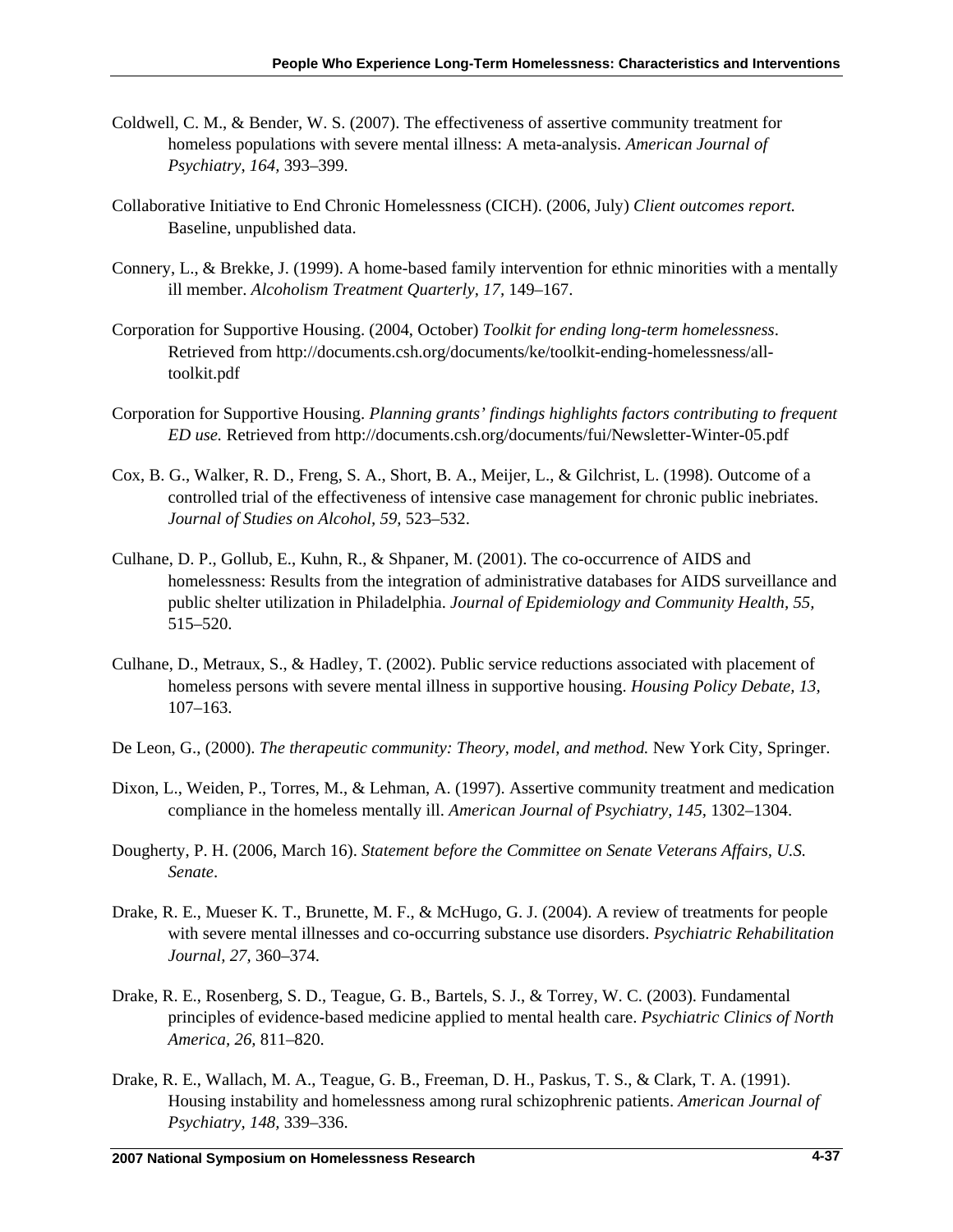- Dunford, J. W., Castillo, E. M., Chan, T. C., Vilke, G. M., Jenson P., & Lindsay S. P. (2006). Impact of the San Diego Serial Inebriate Program on use of emergency medical resources. *Annals of Emergency Medicine, 47,* 328–336.
- Early, D. W. (2005). An empirical investigation of the determinants of street homelessness. *Journal of Housing Economics, 14,* 27–47.
- Essock, S. M., Mueser, K. T., Drake, R. E., Covell, N. H., McHugo, G. J., Frisman, L. K., et al. (2006). Comparison of ACT and standard case management for delivering integrated treatment for cooccurring disorders. *Psychiatric Services, 57,* 185–196.
- Flaherty, C. M. (2004.) *Informing public policy with data: Arizona Homeless Program Evaluation Project.* Retrieved from www.hrsa.gov/homeless/pa\_materials/nlm/az\_flaherty\_presentation.ppt
- Folsom, D. P., Hawthorne, W., Lindamer, L., Gilmer, T., Bailey, A., Golshan, S., et al. (2005). Prevalence and risk factors for homelessness and utilization of mental health services among 10,340 patients with serious mental illness in a large public mental health system. *American Journal of Psychiatry, 162,* 370–376.
- Fortney, J., Sullivan, G., Williams, K., Jackson, C., Morton, S., & Koegel, P. (2003). Measuring continuity of care for clients of public mental health systems. *Health Services Research, 38,* 1157–1175.
- Freudenberg, N. (2001). Jails, prisons, and the health of urban populations: A review of the impact of the correctional system on community health. *Journal of Urban Health, 78,* 214–35.
- Garibaldi, B., Conde-Martel, A., & O'Toole T. P. (2005). Self-reported comorbidities, perceived needs, and sources for usual care for older and younger homeless adults. *Journal of General Internal Medicine, 20,* 726–730.
- Gelberg, L., Robertson, M. J., Arangua, L., & Leake, B. (2004). *Hepatitis C among homeless adults in Los Angeles.* Presented at Complexities of Co-Occurring Conditions: Harnessing Services Research to Improve Care for Mental, Substance Use, and Medical/Physical Disorders Conference, Washington, DC.
- General Accounting Office. (2006, September). *Homeless veterans programs: Improved communications and follow-up could further enhance the grant and per diem program. Report to the Chairman, Committee on Veterans' Affairs, House of Representatives*. Washington, DC: Author.
- Goering, P. (1998). *Pathways to homelessness.* Toronto: University of Toronto, Department of Psychiatry, Clarke Institute of Psychiatry, Health Systems Research Unit.
- Goldfinger, S. M., Schutt, R. K., Tolomiczenko, S., Seidman, L., Penk, W. E., Turner, W., & Caplan, B. (1999). Housing placement and subsequent days homeless among formerly homeless adults with mental illness. *Psychiatric Services, 50,* 674–679.
- Gonzalez, G., & Rosenheck, R. A. (2002). Outcomes and service use among homeless persons with serious mental illness and substance abuse. *Psychiatric Services, 53,* 437–446.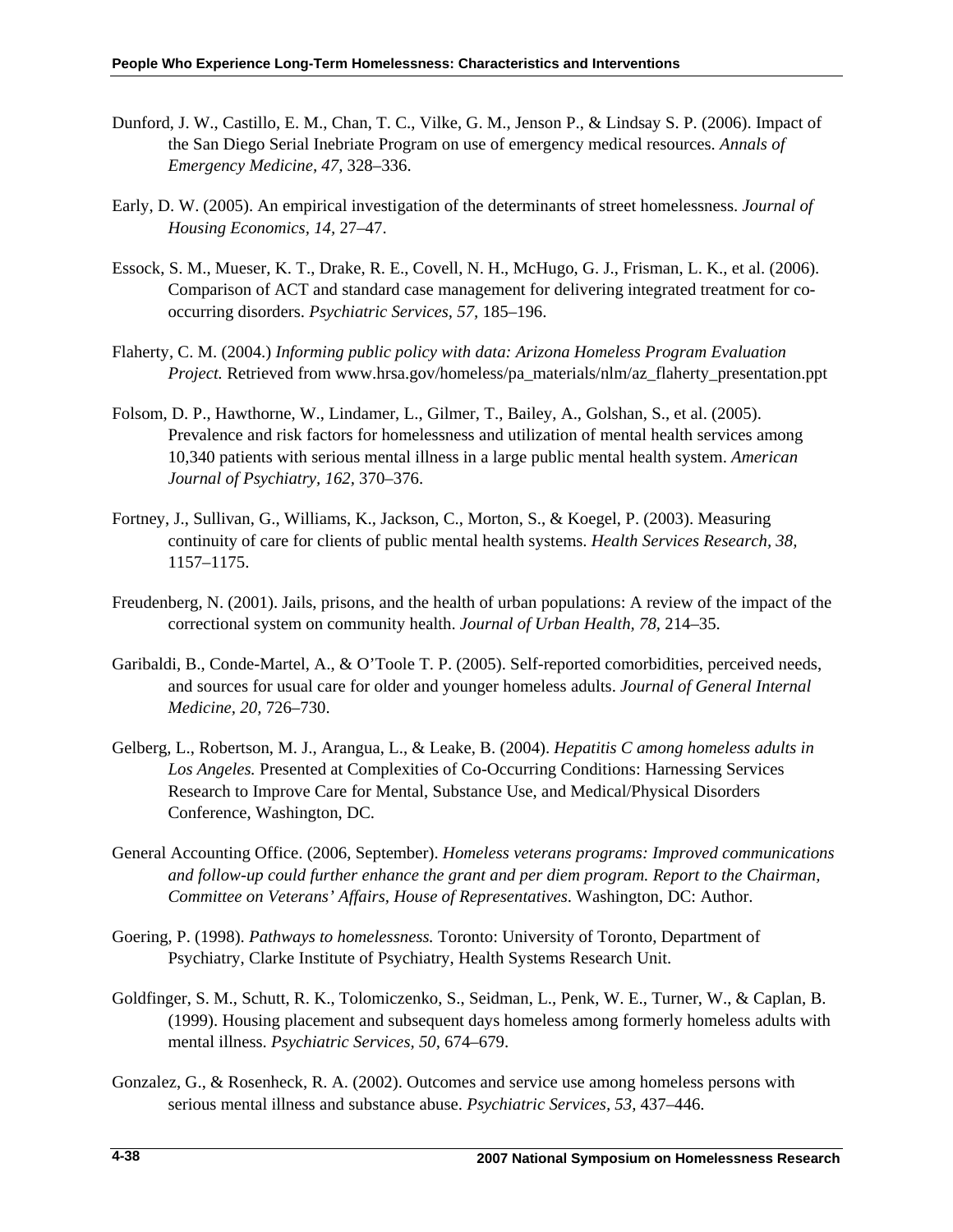- Hahn J. A., Kushel M. B., Bangsberg D. R., Riley E., & Moss A. R. (2006). The aging of the homeless population: Fourteen year trends in San Francisco. *Journal of General Internal Medicine, 21,*  775–779.
- Herman, D., Conover, S., Felix, A., Nakagawa, A., & Mills, D. (in press). Critical time intervention: An empirically supported model for preventing homelessness in high risk groups. *Journal of Primary Prevention.*
- Herman, D. B., Susser, E. S., Link, B. L., & Struening, E. S. (1997). Adverse childhood experiences: Are they risk factors for homelessness? *American Journal of Public Health, 87,* 249–255.
- Hwang S., Tolomiczenko, G., Kouyoumdjian, F. G., & Garner, R. E. (2005). Interventions to the health of the homeless: A systematic review. *American Journal of Preventive Medicine, 29,* 311–319.
- Johnsen, M., Samberg L., Calsyn R., Blasinsky M., Landow W., & Goldman H. (1999). Case management models for persons who are homeless and mentally ill: The ACCESS demonstration project. *Community Mental Health Journal, 35,* 325–346.
- Jones, K., Colson, P. W., Holter, M. C., Lin, S., Valencia, E., Susser, E., & Wyatt, R. J., (2003). Costeffectiveness of critical time intervention to reduce homelessness among persons with mental illness. *Psychiatric Services, 54,* 884–890.
- Kerker, B., Bainbridge, J., Li, W., Kennedy, J., Bennani, Y., Agerton, T., et al. (2005). *The health of homeless adults in New York City: A report from the New York City Departments of Health and Mental Hygiene and Homeless Services*. New York: New York City Departments of Health and Mental Hygiene and Homeless Services.
- Kertesz, S. G., Larson, M. J., Horton, N. J., Winter, M., Saitz, R., & Samet, J. H. (2005). Homeless chronicity and health related quality of life trajectories among adults with addictions. *Medical Care, 43,* 574–585.
- Kertesz, S., Mullins, A. N., Schumacher, J. E., Wallace, D., Kirk, K., & Milby, J. B. (2006). Long-term housing and work outcomes among treated cocaine-using homeless persons [Electronic version]. *Journal of Behavioral Health Services and Research,* 34(1) 17–33.
- Kirby, M. W., Braucht, G. N., Brown, E., Krane, S., McCann, M., & VanDeMark, N., (1999). Dyadic case management as a strategy for prevention of homelessness among chronically debilitated men and women with alcohol and drug dependence. *Alcoholism Treatment Quarterly, 17,* 53–71.
- Kuhn, R., & Culhane, D. (1998), Applying cluster analysis to test of a typology of homelessness: Results from the analysis of administrative data. *American Journal of Community Psychology, 17,* 23–43.
- Kuno, E, Rothbard, A. B., Averyt, J., & Culhane, D. (2000). Homelessness among persons with serious mental illness in an enhanced community-based mental health system. *Psychiatric Services, 51,* 1012–1016.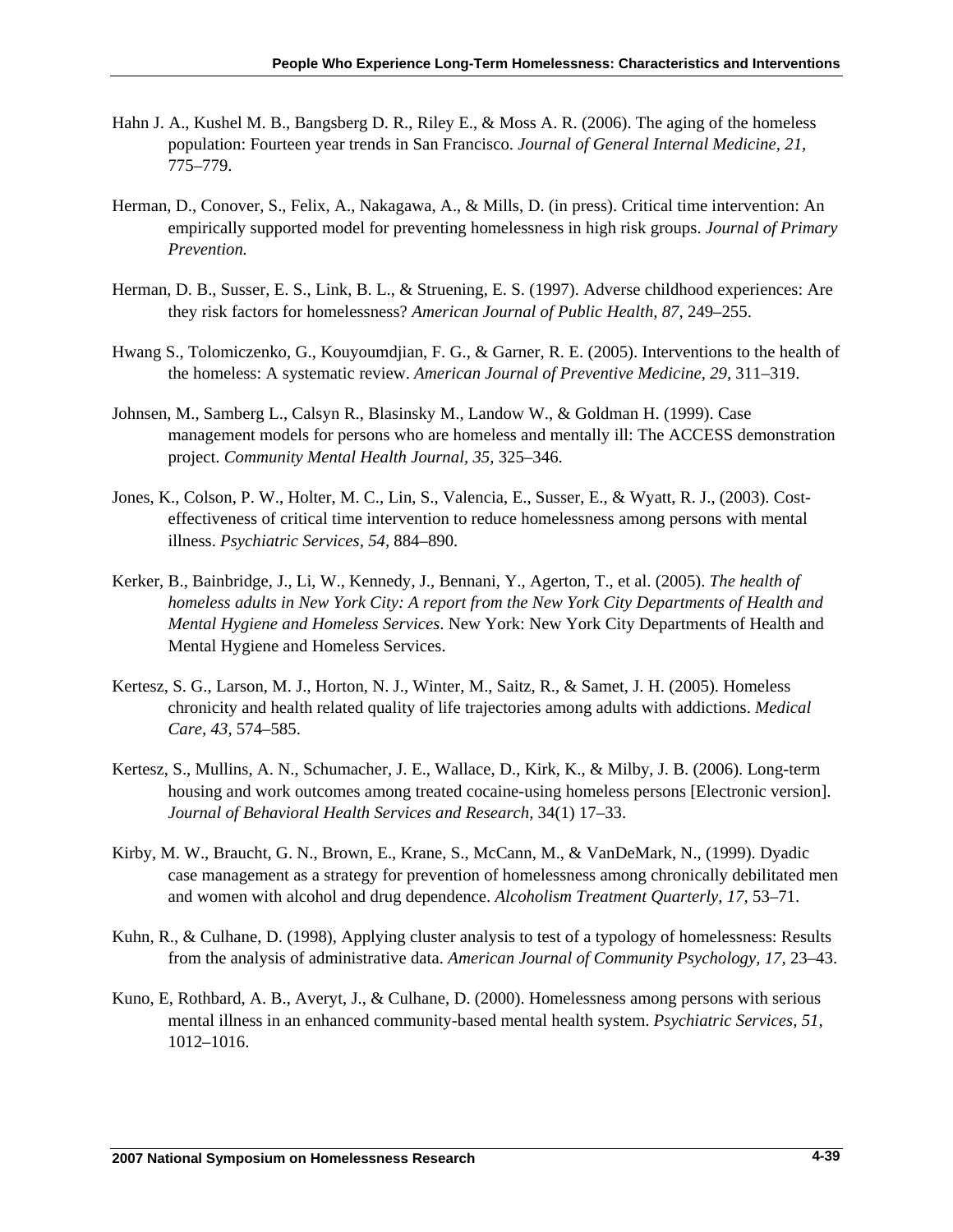- Kushel, M. B., Hahn, J. A., Evans, J. L., Bangsberg, D. R., & Moss, A. R. (2005). Revolving doors: Imprisonment among the homeless and marginally housed population. *American Journal of Public Health*, *95,* 1747–1752.
- Kushel, M. (2003). *Policy scan: Care provision challenges.* Retrieved from http://documents.csh.org/documents/communications/fuhs/finalworkingdraft.careprovision.pdf
- Lam, J. A., & Rosenheck, R., (1999). Street outreach for homeless persons with serious mental illness: Is it effective? *Medical Care, 37,* 894–907.
- Lam, J. A., & Rosenheck, R., (1998). The effect of victimization on clinical outcomes of homeless persons with serious mental illness. *Psychiatric Services, 49,* 678–683.
- Lehman, A. F., Dixon, L., Hoch, J. S., Deforge, B., Kernan, E., & Frank R. (1999). Cost effectiveness of assertive community treatment for homeless. *The British Journal of Psychiatry, 174,* 346–352.
- Lipton, F. R., Siegel, C., Hannigan, A., Samuels, J., & Baker, S. (2000). Tenure in supportive housing for homeless persons with severe mental illness. *Psychiatric Services, 51,* 479–486.
- Martinez, T., & Burt, M. (2006). Impact of permanent supportive housing on the use of acute care health services by homeless adults. *Psychiatric Services, 57,* 992–999.
- McHugo, G. J., Bebout, R. R., Harris, M., Cleghorn, S., Herring, G., Xie, H., et al. (2004). A randomized controlled trial of integrated versus parallel housing services for homeless adults with severe mental illness. *Schizophrenia Bulletin, 30,* 969–982.
- McNiel, D. E., Binder, R. L., & Robinson, J. C., (2005). Incarceration associated with homelessness, mental disorder, and co-occurring substance abuse. *Psychiatric Services, 56,* 840–846.
- Metraux, S., Culhane, D., Raphael, S., White, M., Pearson, C., Hirsh, E., et al. (2001). Assessing homeless population size through the use of emergency and transitional shelter services in 1998: Results from the analysis of administrative data from nine U.S. jurisdictions. *Public Health Reports, 116,* 344–52.
- Metraux, S., & Culhane, D., (2004). Homeless shelter use and reincarceration following prison release. *Criminology and Public Policy, 3,* 139–59.
- Metraux, S., & Culhane, D. P. (1999). Family dynamics, housing, and recurring homelessness among women in New York City homeless shelters. *Journal of Family Issues, 20,* 371–396.
- Min, S., Wong, Y. I., & Rothbard, A. B. (2004). Outcomes of shelter use among homeless adults with serious mental illness. *Psychiatric Services, 55,* 284–289.
- Mojtabai, R. (2005). Perceived reasons for loss of housing and continued homelessness among homeless persons with mental illness. *Psychiatric Services, 56,* 172–178.
- Moore, T. L. (2006, June). *Estimated cost savings following enrollment in the Community Engagement Program: Findings from a pilot study of dually diagnosed adults.* Portland, OR: Central City Concern.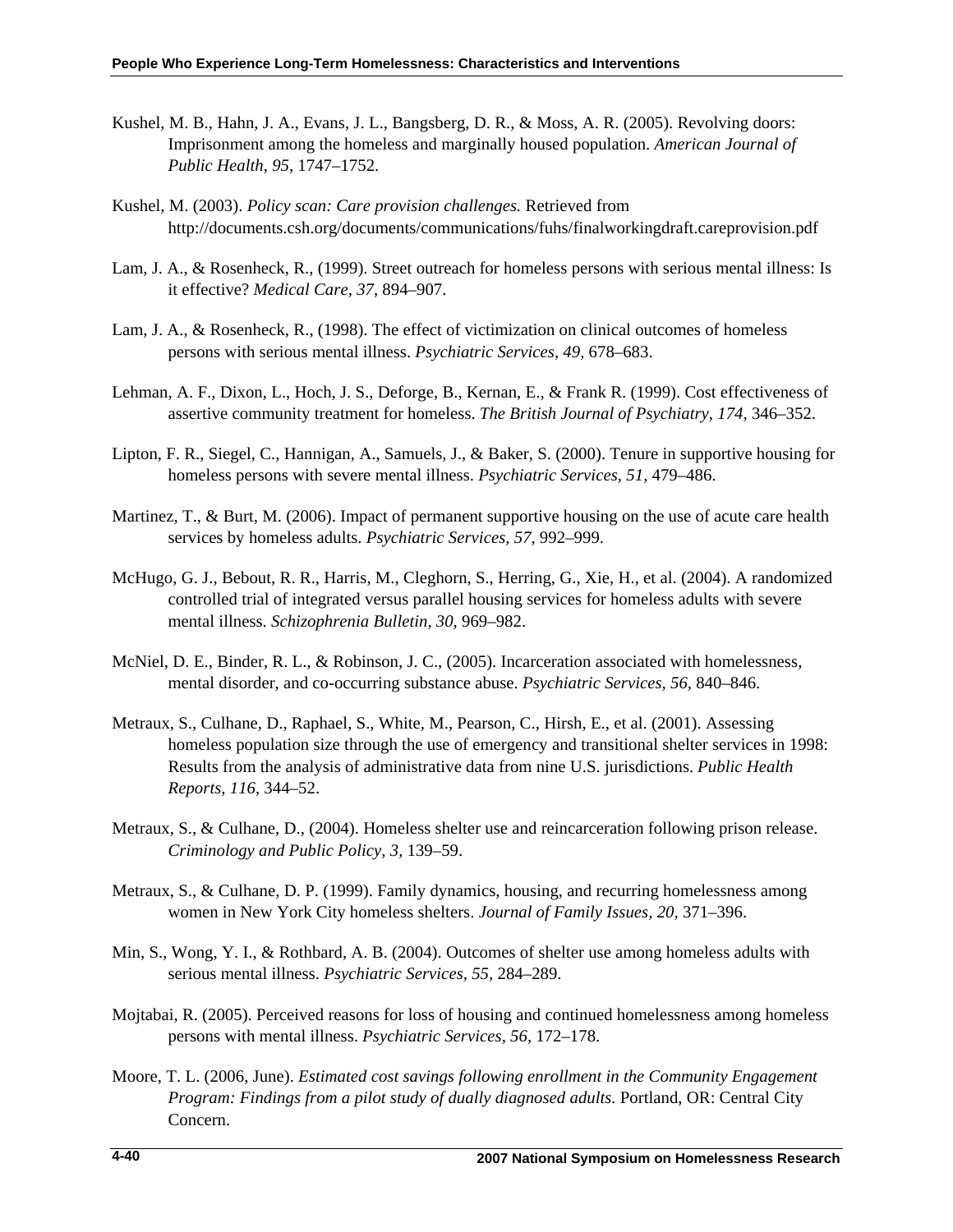- Moran, G., Semansky, R., Quinn, E., Noftsinger, R., & Koenig, T. (2005). *Evaluability assessment of discharge planning and the prevention of homelessness: Final report.* Retrieved from [http://aspe.hhs.gov](http://aspe.hhs.gov/).
- Morse, G. A., Calsyn, R. J., Klinkenberg, D. W., Helminiak, T. W., Wolff, N., Drake, R. E., Yonker, R. D., Lama, G., Lemming, M. R. & McCudden, S. (2006). Treating homeless clients with severe mental illness and substance use disorders: Costs and outcomes. *Community Mental Health Journal, 42,* 377–404.
- Morse, G. A., Calsyn, R. J., Klinkenberg, W. D., Trusty, M. L., Gerber, F., Smoth, R., Tempelhoff, B., & Ahmad, L. (1997). An experimental comparison of three types of case management for homeless mentally ill persons. *Psychiatric Services, 48,* 497–503.
- Morse G. (1999). A review of case management for people who are homeless: Implications for practice, policy and research. In L. B. Fosberg & D. L. Dennis (Eds.), *Practical lessons: The 1998 National Symposium on Homelessness Research.* Washington, DC: U.S. Department of Housing and Urban Development and U.S. Department of Health and Human Services.
- National Alliance to End Homelessness. (July, 2006a). *Chronic homelessness* (pp. 1–4). Retrieved from [www.endhomelessness.org](http://www.endhomelessness.org/)
- National Alliance to End Homelessness. (November, 2006b). *A new vision: What is in community plans to end homelessness?* Washington, DC: Author.
- New Freedom Commission on Mental Health. (2003). *Achieving the promise: Transforming mental health care in America. Final report* (DHHS Pub. No. SMA-03-3832). Rockville, MD: Author.
- New York City Department of Health and Mental Hygiene. (2006, August 10). *NY/NY III scattered-site supportive housing programs* (Concept Paper). New York: Author.
- New York City Department of Homeless Services (NYCDHS). (2006). Retrieved from [www.dhs.nyc.gov](http://www.dhs.nyc.gov/)
- North, C. S., Eyrich, K. M., Pollio, D. E., & Spitznagel, E. L. (2004). Are rates of psychiatric disorders in the homeless population changing? *American Journal of Public Health, 94,* 103–8.
- North, C. S., Pollio, D. E., Smith, E. M., & Spitznagel, E. L. (1998). Correlates of early onset and chronicity of homelessness in a large urban homeless population. *Journal of Nervous and Mental Disease,* 186*,* 393–400.
- Northwest Resource Associates. (December 2002). *Evaluation of the Lyon Building Supported Housing Program.* Seattle, Washington: Author.
- Office of Applied Studies, SAMHSA; Synectics for Management Decisions, Inc.; RTI International. (2006). *The DASIS report: Homeless admissions to substance abuse treatment: 2004* (Issue 26).Washington, DC: Substance Abuse and Mental Health Services Administration, Office of Applied Studies.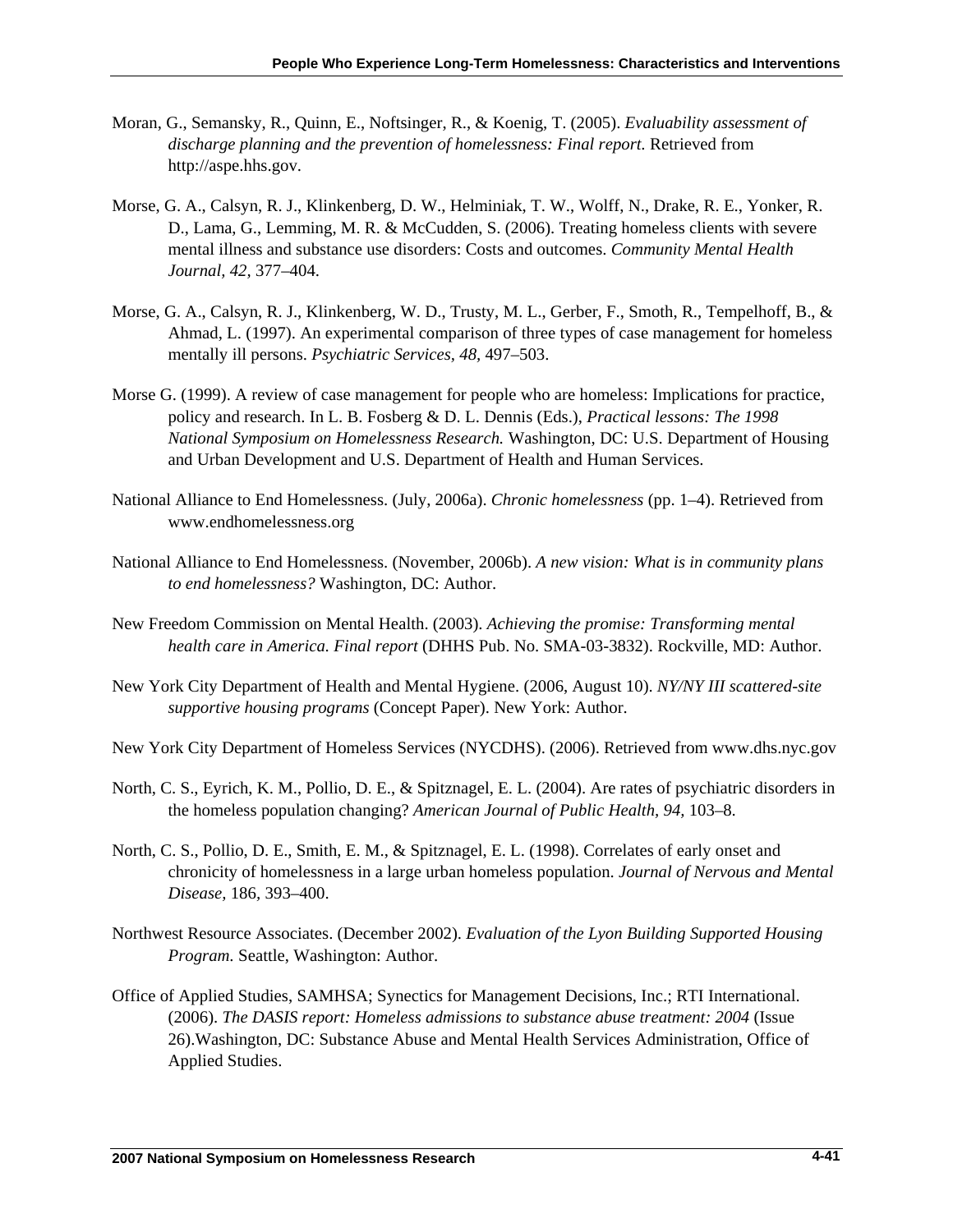- Orwin, R. G., Mogren, R. G., Jacobs, M. L., & Sonnefeld, L. J. (1999). Retention of homeless clients in substance abuse treatment: Findings from the National Institute on Alcohol Abuse and Alcoholism Cooperative Agreement Program. *Journal of Substance Abuse Treatment, 17,* 45–66.
- Park, J. M., Metraux S., & Culhane D. P. (2005). Childhood out-of-home placement and dynamics of public shelter utilization among young homeless adults. *Children and Youth Services Review, 27,*  533–546.
- Perlman, J., & Parvensky, J. (2006). Denver Housing First Collaborative: Cost benefit analysis and program outcomes report. Denver, CO: Colorado Coalition for the Homeless.
- Podymow, T., Turnbull, J., Coyle, D., Yetisir, E., & Wells, G. (2006). Shelter-based managed alcohol administration to chronically homeless people addicted to alcohol. *Canadian Medical Association Journal, 174*(1), 45–49.
- Proscio, T. (2000). *Supportive housing and its impact on the public health crisis of homelessness.* Oakland, CA: Corporation for Supportive Housing.
- Robertson, M. J., Clark, R. A., Charlebois, E. D., Tulsky, J., Long, H. L., Bangsberg, D. R., & Moss, A. R. (2004). HIV seroprevalence among homeless and marginally housed adults in San Francisco. *American Journal of Public Health, 94,* 1207–1217.
- Rog, D. J. (2004). The evidence on supported housing. *Psychiatric Rehabilitation Journal, 27,* 334–344.
- Rosenheck, R., Kasprow, W., Frisman, L., & Liu-Mares, W. (2003). Cost-effectiveness of supported housing for homeless persons with mental illness. *Archives of General Psychiatry, 60,* 940–951.
- Rosenheck R. R., & Dennis, D. (2001). Time-limited assertive community treatment for homeless persons with severe mental illness. *Archives of General Psychiatry, 58,* 1073-1080.
- Sackett, D. L., Strauss, S. E., Richardson, W. E., Rosenberg, W., & Haynes, R. B. (2000). *Evidence based medicine*. London: Churchill Livingstone.
- Schanzer, B., Dominguez, B., Shrout, P., & Caton, C. L. M. (in press). Homelessness and health: The impact of the course of homelessness on health status and health care utilization. *American Journal of Public Health.*
- Schubert, V., & Botein, H., (2006). Housing is the foundation of HIV treatment, *Poverty and Race*. *15*(4), 3-4, 6.
- Schubert, V. (2006, October 21). *Employing use-tolerant, harm reduction housing to establish stability and connection to care.* Paper presented at the National Housing and HIV/AIDS Research Summit, Baltimore, MD.
- Semansky, R., Quinn, L., Arzin, S., Noftsinger, R., Moran, G., & Koenig, T. (2004). *Assessing the effectiveness of discharge planning to prevent subsequent homelessness: Literature review and issues.* Rockville, MD: Westat.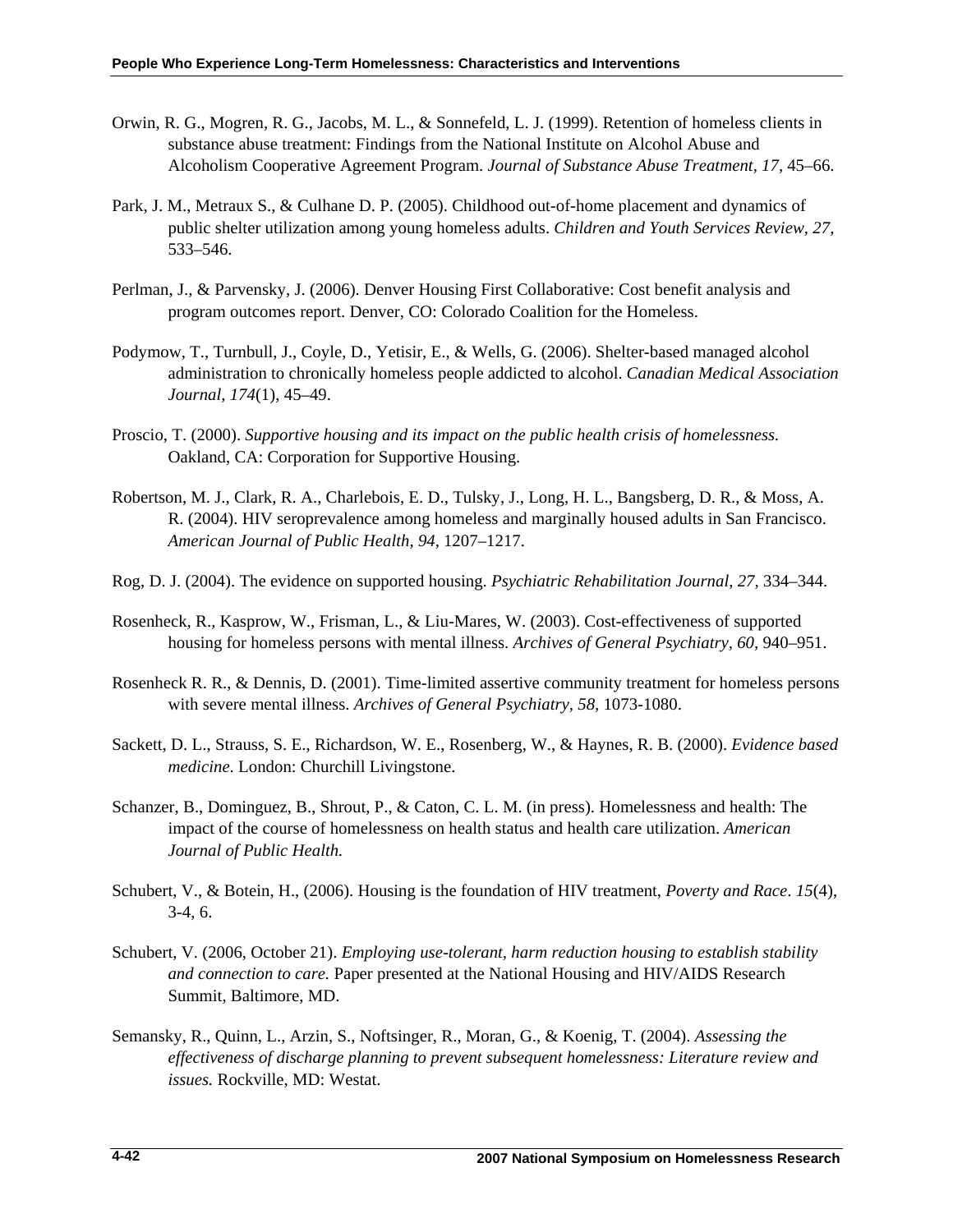- Shern, D., Tsemberis, S., Anthony, W., Lovell, A. M., Richmond, L., Felton, C., Winarski, J., & Cohen, M. (2000). Serving street-dwelling individuals with psychiatric disabilities: Outcomes of a psychiatric rehabilitation clinical trial. *American Journal of Public Health, 90,* 1873–1878.
- Shumway, M., Boccellari, A., O'Brien, K., & Okin, R. (in press). Cost-effectiveness of clinical case management for ED frequent users. *American Journal of Emergency Medicine.*
- Siegel C. E., Samuels, J., Tang, D., Berg, I., Jones, K., & Hopper, K. (2006). Tenant outcomes in supported housing and community residences in New York City. *Psychiatric Services, 57, 982– 991*.
- Skinner, D. C. (2005). A modified therapeutic community for homeless persons with co-occurring disorders of substance abuse and mental illness in a shelter: An outcome study. *Substance Use and Misuse, 40,* 483–497.
- Sullivan, G., Burnham, A., & Koege, P., (2000). Pathways to homelessness among the mentally ill, *Social Psychiatry and Psychiatric Epidemiology, 35,* 444–450.
- Susser, E., Valencia, E., Conover, S., Felix, A., Tsai, W. Y., & Wyatt, R. J. (1997). Preventing recurrent homelessness among mentally ill men: "Critical time" intervention after discharge from a shelter. *American Journal of Public Health, 87,* 256–262.
- Susser, E. S., Lin, S. P., Conover, S. A., & Struening, E. L. (1991). Childhood antecedents of homelessness in psychiatric patients. *American Journal of Psychiatry, 148,* 1026–1030.
- Thornquist, L., Biros, M., Olander, R., & Sterner, S. (2002). Health care utilization of chronic inebriates. *Academic Emergency Medicine, 9,* 300–308.
- Tsemberis, S., & Elfenbein, C. (1999). A perspective on voluntary and involuntary outreach services for the homeless mentally ill. *New Directions for Mental Health Services, 82,* 9–19.
- Tsemberis, S., & Eisenberg, R. F., (2000). Pathways to housing: Supported housing for street-dwelling homeless individuals with psychiatric disabilities. *Psychiatric Services, 51,* 487–493.
- Tsemberis, S. (1999). From streets to homes: An innovative approach to supported housing for homeless adults with psychiatric disabilities. *Journal of Community Psychology, 27,* 225–241.
- Tsemberis, S., Gulcur, L., & Nakae, M. (2004). Housing first, consumer choice, and harm reduction for homeless individuals with a dual diagnosis. *American Journal of Public Health*, *94,* 651–656.
- U.S. Department of Health and Human Services. (2003). *Ending chronic homelessness: Strategies for action*. Washington, DC: Author.
- U.S. Department of Housing and Urban Development, Office of Community Planning and Development. (2007). *The annual homeless assessment report to Congress*. Washington, DC: Author.
- U.S. Interagency Council on Homelessness. (2003). *The ten year planning process to end chronic homelessness in your community*, Washington DC: Author.